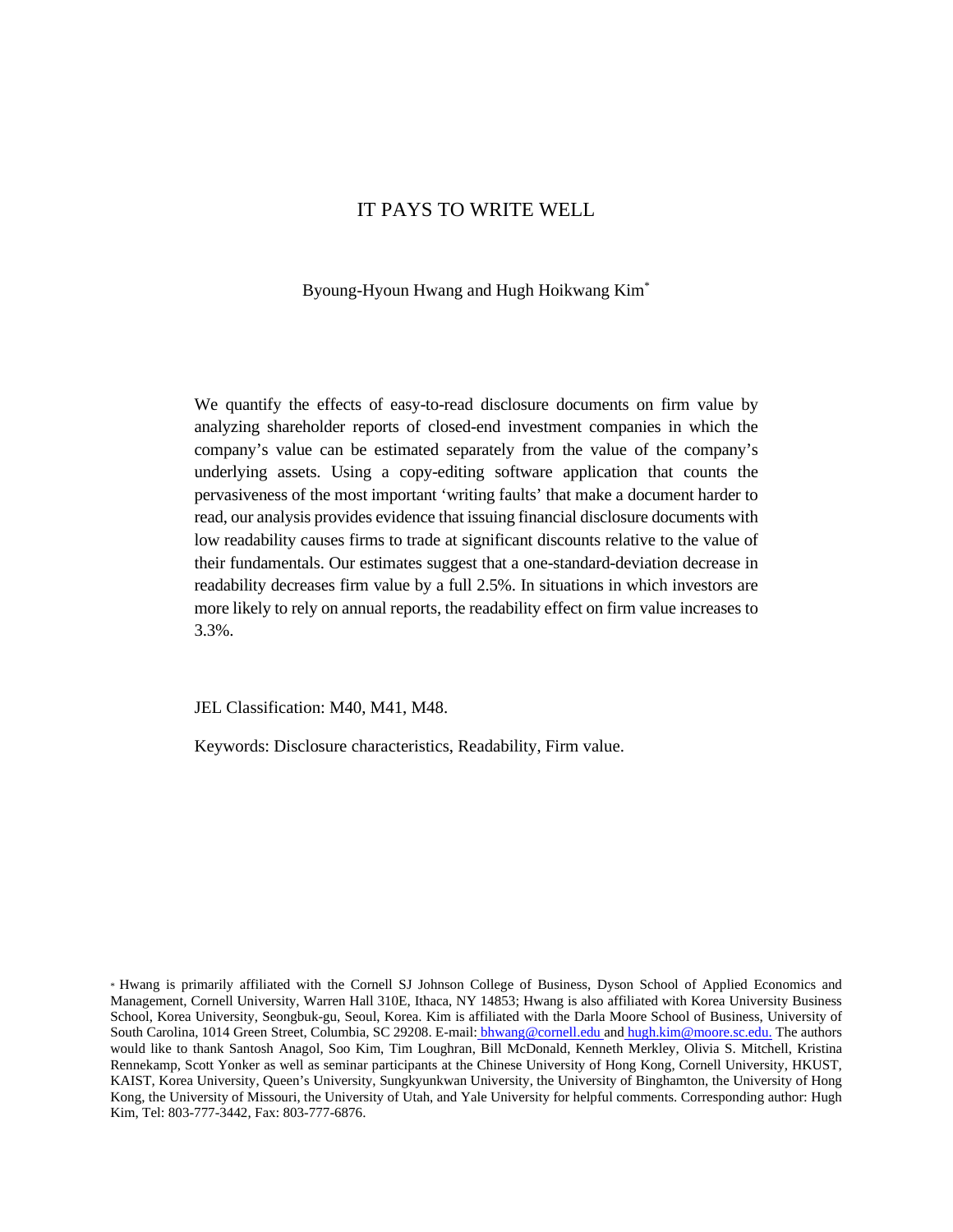#### **1. Introduction**

The question of how corporate disclosure affects investor perceptions and firm outcome variables has motivated a significant body of research (Core, 2001; Fields, Lys, and Vincent, 2001; Healy and Palepu, 2001; Beyer, Cohen, Lys, and Walther, 2010). Corporate disclosure comes in the form of accounting numbers framed or accompanied by a substantial amount of text. While earlier academic work has (somewhat narrowly) focused on the informativeness of the accounting numbers, more recent work has begun to extend such analyses to the informativeness of the text and the ease with which the text in corporate disclosure documents can be processed (e.g., Miller, 2010; Lehavy, Li, and Merkley, 2011; Lawrence, 2013; Loughran and McDonald, 2014). These studies use readability proxies such as number of sentences, average sentence length, fraction of complex words, and size of the annual report to tie readability to firm outcome variables such as stock return volatility, analyst dispersion, analyst forecast accuracy, and trading volume. Our paper contributes to this relatively new literature stream by examining the readability of annual reports of equity closed-end investment companies (CEFs) and by using a measure of readability that is probably more refined than readability measures based on document length or sentence length.

CEFs are publicly traded companies. Rather than using the proceeds from an initial public offering (IPO) and subsequent seasoned equity offerings (SEOs) to invest in real assets, these companies acquire portfolios of equity securities. Like all publicly traded corporations, CEFs file annual reports with the Securities and Exchange Commission (SEC) and their shareholders.

Studying CEFs appears interesting for several reasons: CEFs tend to be small by market capitalization, they are not covered by analysts, they do not stage earnings conference calls, and their managers rarely appear in the news. Annual reports therefore represent the primary channel through which CEFs communicate with current and potential investors. This feature likely increases the power of our analysis.

More importantly, because a CEF itself is traded on a stock exchange, we can compare the market value of the fund against the market value of the fund's underlying assets and assess whether the "discount" between these two figures is tied to the readability of its annual report. That is, we can shed light on the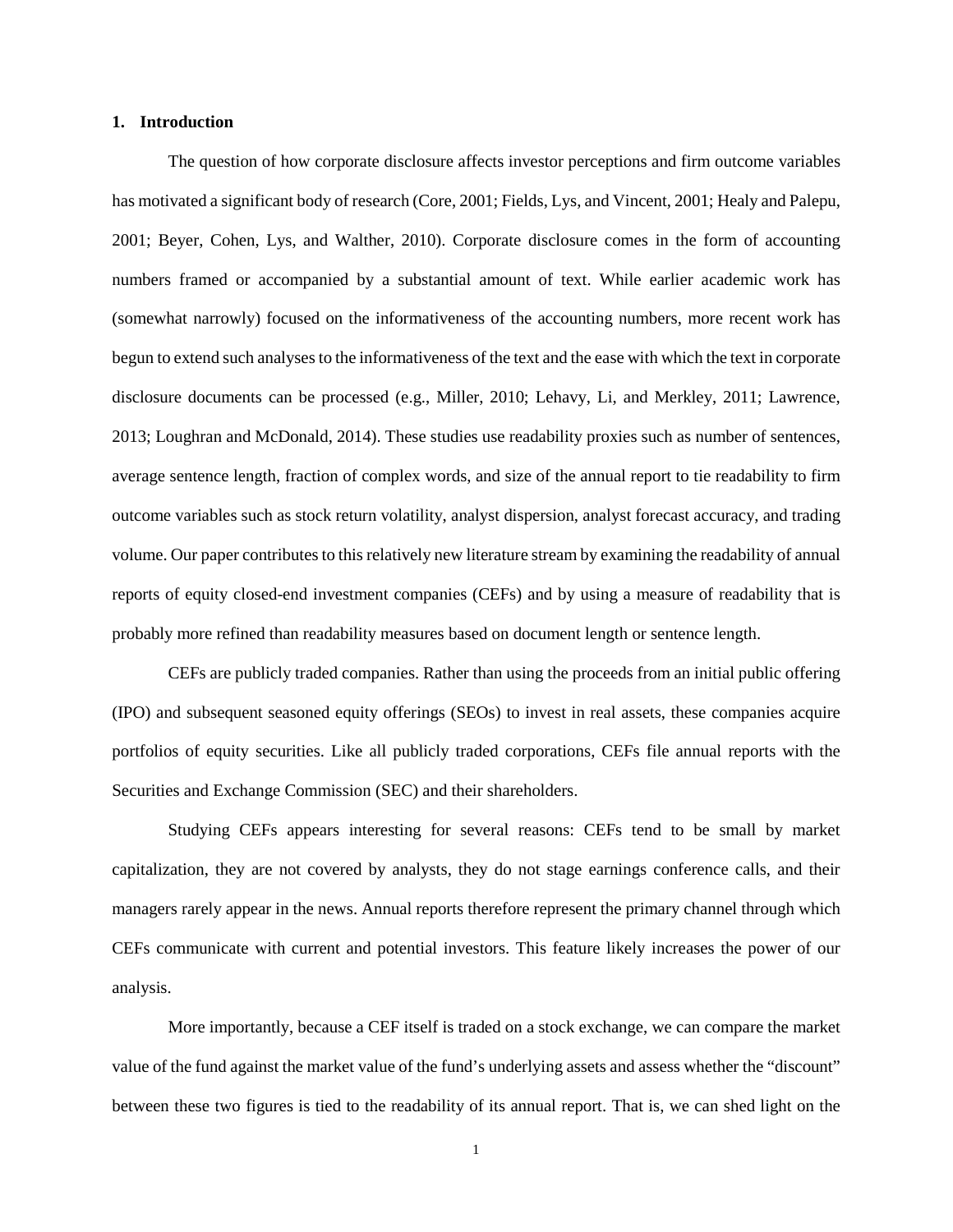actual value implications of having more difficult-to-read documents and determine the degree to which the recent emphasis on the structure of the text is warranted by fundamentals.

If lower readability undermines investors' belief that a source can be trusted, lowers investors' assessment of a firm and its managers, or subconsciously causes investors to evaluate the firm less favorably (e.g., McGlone and Tofighbakhsh, 2000; Oppenheimer, 2006; Alter and Oppenheimer, 2008), then we expect to see a negative association between readability and the discount between the fund's market value and the market value of the fund's underlying assets. On the other hand, if the readability of a CEF's annual report does not influence investor demand for the CEF's shares, then we should observe no association between readability and CEF discount.

Our measure of readability draws on the *Plain English Handbook* (1998) of the SEC, which was developed to help firms make their disclosure documents easier to read. In the *Handbook*, the SEC discusses eight language-related factors that make a document less readable.<sup>1</sup> We save each annual report as a Word document. We then apply copy-editing software to each document and count the number of times these factors appear in the text. We are able to do so for five of the eight factors and we use their (scaled) pervasiveness as our measure of readability.

To assess the validity of our measure, we randomly assign undergraduate business students annual reports that, as per our measure, earn "high readability" scores and annual reports that, as per our measure, earn "low readability" scores. We find that students largely agree with the output generated by our readability measure, as they perceive reports with high readability scores to be significantly easier to read than those with low readability scores. When sorting annual reports by readability measures employed in prior studies (Fog Index and Flesch-Kincaid Index) and assigning these reports to students, we find that students generally agree to a lesser extent with the results than with our measure.

 $\overline{a}$ 

<sup>&</sup>lt;sup>1</sup> We describe these factors in detail in Section 3.2: (1) passive voice, (2) weak/hidden verbs, (3) superfluous words, (4) legal and financial jargon, (5) numerous defined terms, (6) abstract words, (7) unnecessary details, (8) long sentences, and (9) unreadable design and layout.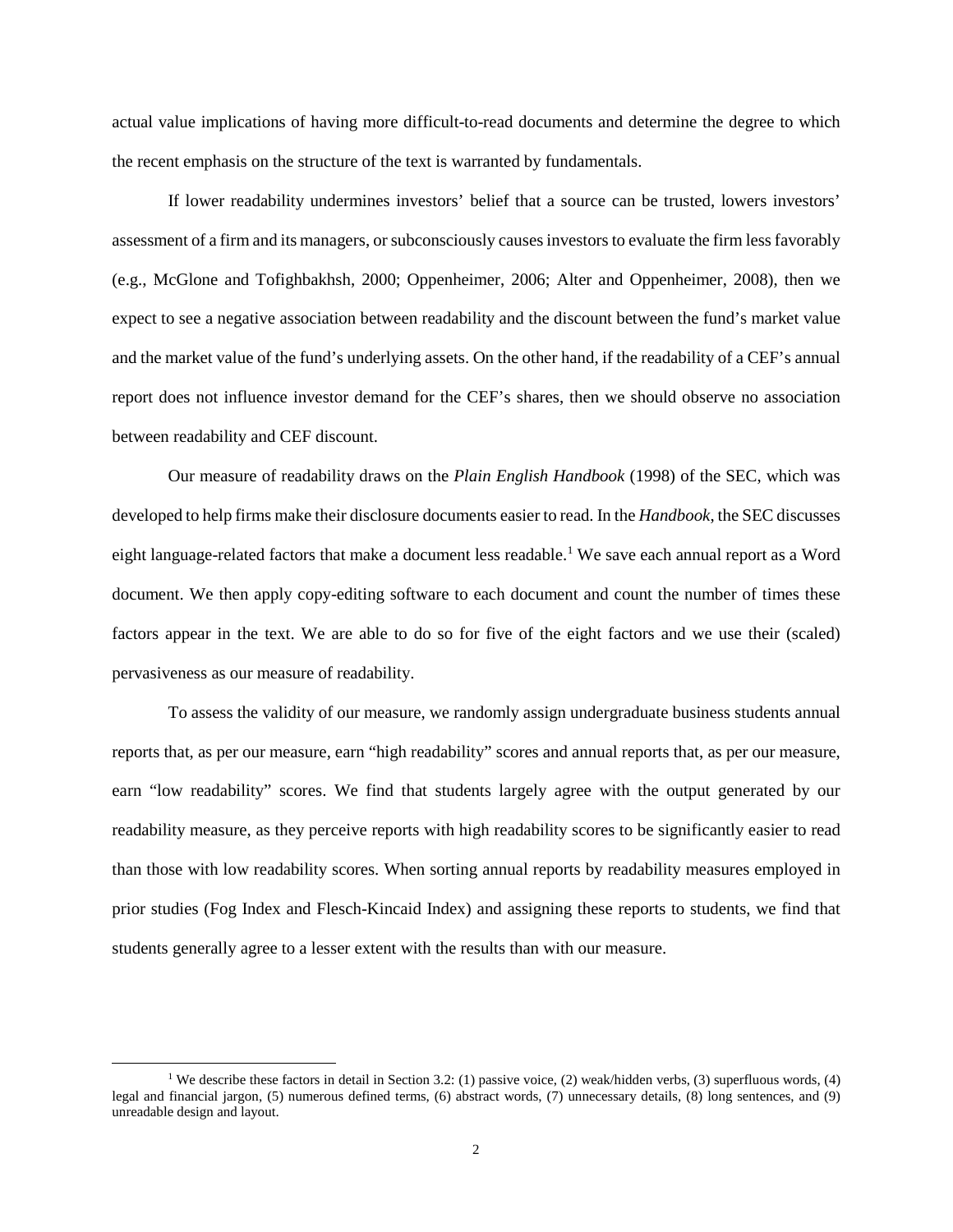Results from additional experiments show that annual reports with high readability scores (as per our measure) are associated with more positive moods than annual reports with low readability scores. We also find hints in the data that higher readability generates more trust and higher perceived managerial skill.

When relating the readability of annual reports to CEF discounts within a regression framework, we find that CEFs with less easily readable annual reports trade at greater discounts relative to CEFs with more easily readable annual reports. In line with the results from our experimental setting, the association between readability and CEF discounts is much stronger for our measure of readability than for the Fog Index or the Flesch-Kincaid Index. Our results easily survive the inclusion of various controls and are robust to research design choices. Our results are also economically meaningful. In particular, our estimates suggest that a one-standard-deviation increase in readability leads to a 2.48% decrease in the CEF discount.

To gauge whether it is readability per se that generates our patterns, we examine whether our effect is stronger in situations in which investors are more likely to rely on the fund's annual report. The primary alternative to annual reports as an information source is the fund's past performance. We conjecture that investors rely less on past performance and, consequently, more on annual reports when the CEF has a relatively new manager, when the CEF is relatively young, and when past performance has been very volatile. Our results strongly corroborate these hypotheses.

In a second attempt to provide evidence of causality, we use the Plain Writing Act (PWA) of October 2010 as a positive shock to the readability of CEF disclosure documents. The PWA was designed to make documents produced by the government or government agencies easier to read by the general public (Public Law 111–274, 111th Congress, October 13, 2010). Its passage marks the first time that plain writing was legislated at the federal level in the United States. We conjecture that the PWA had an incremental positive impact on the readability of documents filed with the SEC.

We find that the PWA disproportionately affected the readability of funds that, previously, had earned low readability scores. In particular, after the PWA took effect, funds with previously low readability experienced sudden and lasting improvements in their readability scores relative to funds with high readability. Our results show that the disproportionate rise in readability is accompanied by an abnormal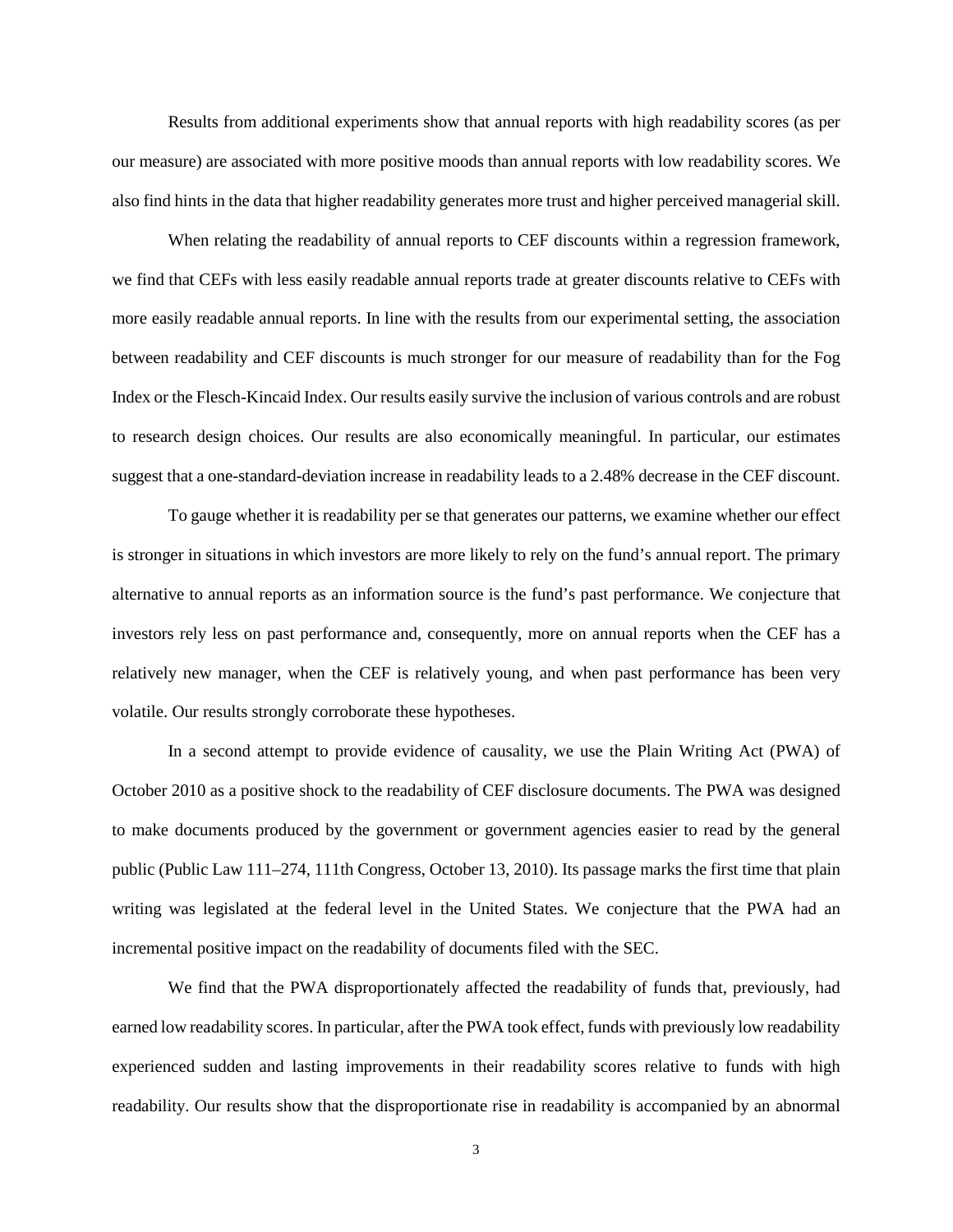and lasting drop in CEF discounts. We find no such patterns around one hundred randomly drawn placebo events.

In our final analysis, we examine whether our findings extend to regular publicly traded corporations. We randomly draw one hundred firms from the Center for Research in Security Prices (CRSP) and Compustat universe and assess how the readability of their annual reports relates to their Tobin's *Q*. Our analysis reveals that higher readability is associated with higher valuation ratios even among regular publicly traded corporations. However, the effect is weaker than that found for CEFs. One reason for the weaker effect could be that the strong CEF results are a chance event. Alternatively, it could be that the information environment is much richer for regular publicly traded corporations than for CEFs. Consequently, for regular publicly traded corporations, fewer people rely on annual reports and whatever uncertainty that may arise from poor readability can easily be clarified through alternate information sources, such as earnings conference calls, financial analyst reports, and press releases. Viewed from this angle, the weaker results for regular publicly traded corporations only help build confidence in the validity of our exercise. Finally, since "*CEF shares and CEF holdings are securities that trade contemporaneously on exchanges, […] calculation of a CEF's Tobin's Q is straightforward*" (Cherkes, 2012). The calculation is less straightforward for a regular publicly traded corporation as the fundamental value of the firm's assets can be approximated only via the book value of assets. This likely lowers the power of our analysis.

Overall, both our experimental and regression-based evidence support the notion that firms—in relatively opaque information environments—can meaningfully increase their market value by increasing the readability of their annual reports. Thus, while there are no official sanctions or fines associated with writing disclosure documents that are hard to read, there are strong positive outcomes associated with producing documents that are easy to read by the general investor population. Put bluntly, yes, it pays to write well and, yes, the greater emphasis on the structure of disclosure documents is warranted.

The rest of the paper is organized as follows. Section 2 describes the literature and the laboratory and develops our predictions. Section 3 describes our data. Section 4 presents experiment-based evidence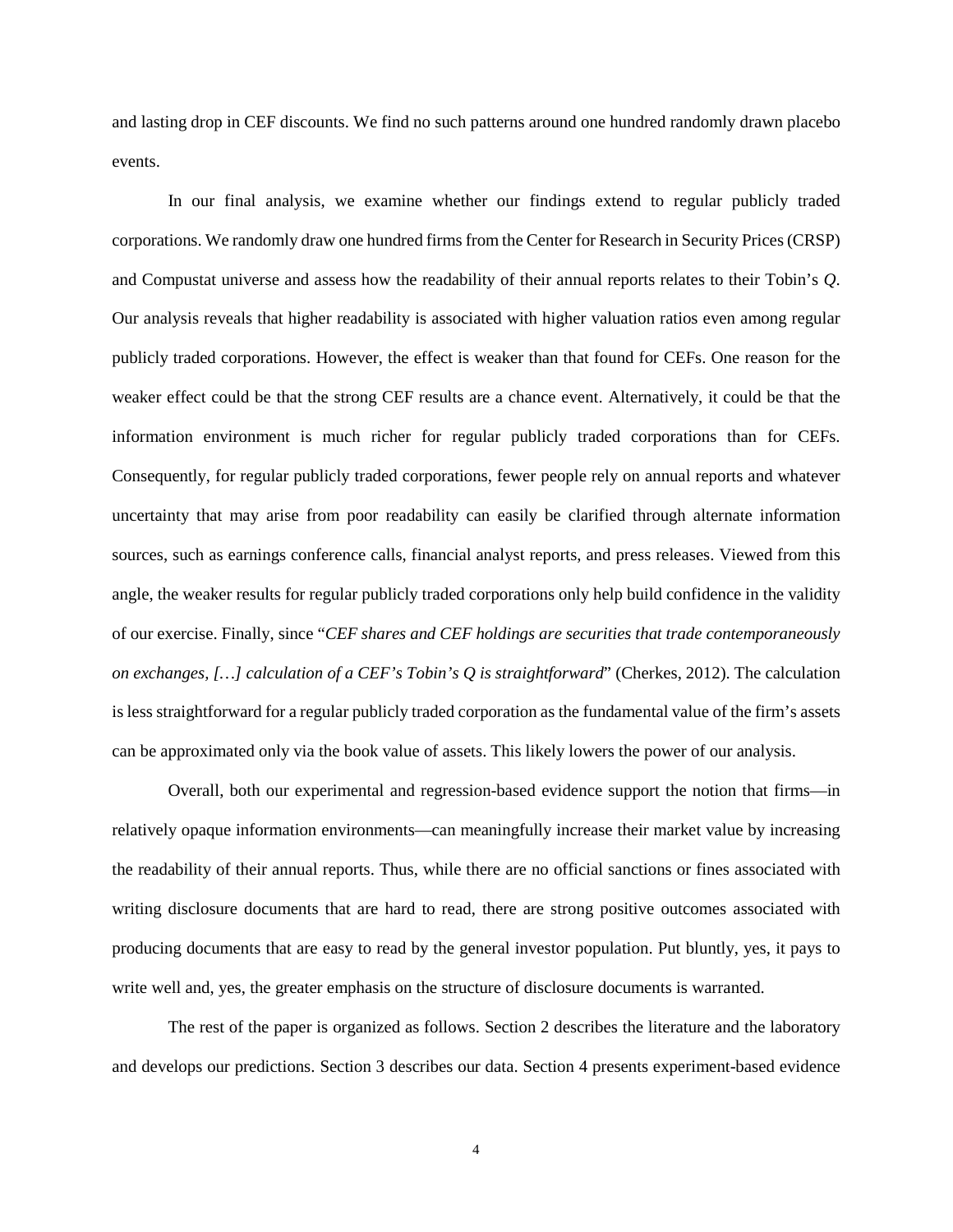and Section 5 presents regression-based evidence. Section 6 examines whether our observations generalize to regular publicly traded corporations. Section 7 concludes.

## **2. Background, laboratory, and hypothesis development**

#### *2.1. Literature on textual analysis of corporate disclosure*

Firms communicate with stakeholders not only through numeric information but also through a large volume of textual information in corporate disclosure documents. Regulators demonstrate increasing interest in understanding how the structure of such textual information pertains to the corresponding financial data and how it relates to investor perception and firm outcome variables.

The abovementioned *Plain English Handbook* provides both language-related and formatting suggestions intended to increase the readability of disclosures, and the SEC encourages firms to adopt its suggestions in all of their written correspondence (SEC, 1998). Subsequent regulations extended the plain English rules to mutual fund prospectuses (SEC, 2009) and brochures issued by SEC-registered investment advisers (SEC, 2010).

The recent emphasis on the readability of disclosure documents has been accompanied by a surge in research efforts seeking to understand whether readability affects investors and firms. Miller (2010) finds that greater readability of 10-K documents is associated with more active trading and less disagreement among small investors. Lawrence (2013) provides evidence that retail investors are more likely to invest in firms that have more easily readable disclosure documents. Rennekamp (2012) finds, in an experimental setting, that readability positively affects how strongly small investors rely on disclosure information. Miller's, Lawrence's, and Rennekamp's findings suggest that greater readability facilitates small investors' access to information and helps level the playing field.

The effect of readability may not, however, be restricted to small investors. Lehavy, Li, and Merkley (2011) provide evidence that having less easily readable 10-K documents is associated with greater disagreement and lower forecast accuracy among professional sell-side analysts. You and Zhang (2009) suggest that lower readability slows the overall stock market's reaction to value-relevant information in 10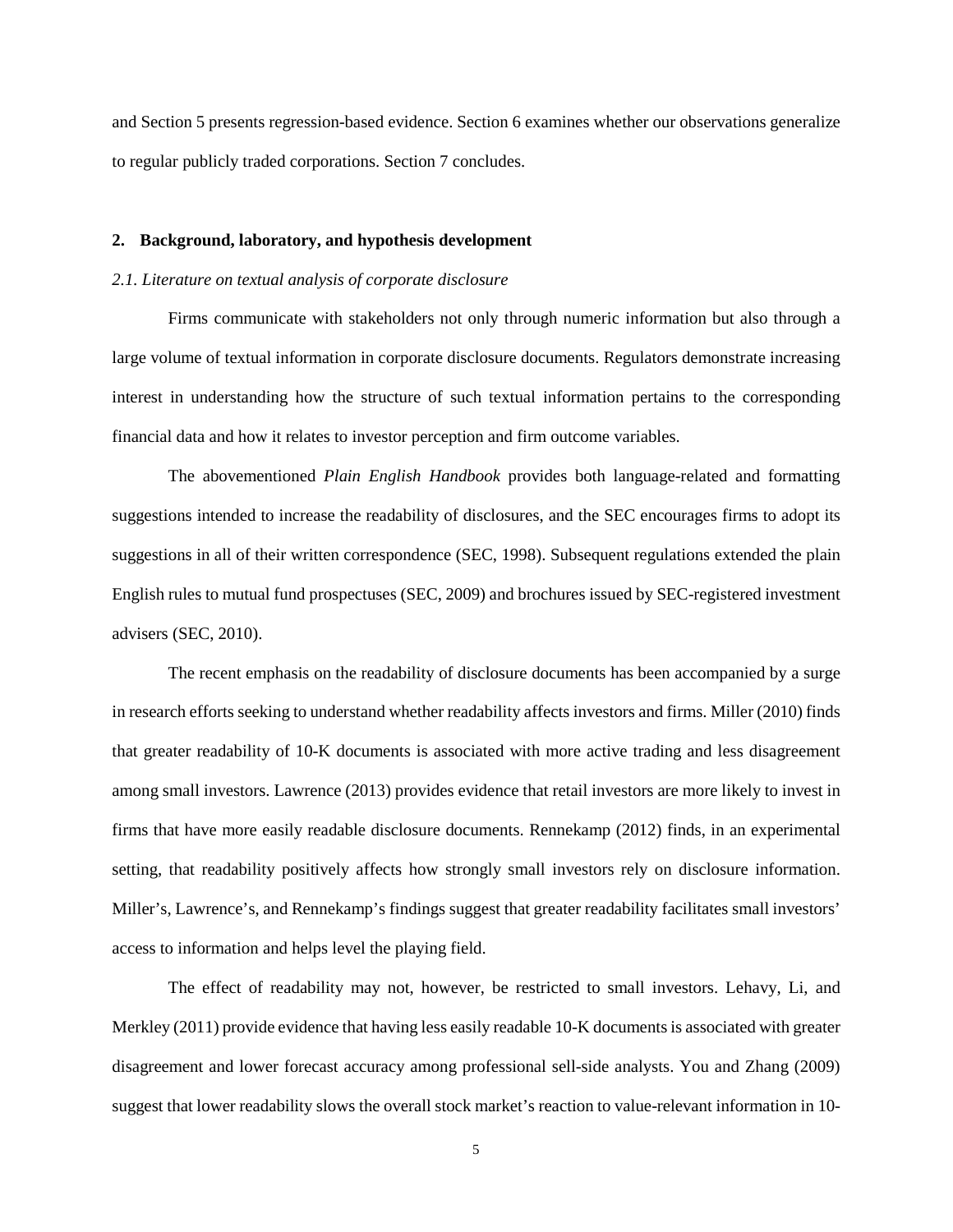K filings. Loughran and McDonald (2014) find evidence that firms with less easily readable 10-K documents are linked to higher stock return volatility, greater analyst dispersion, and larger absolute earnings surprises.

Overall, the literature provides valuable evidence of the effect of readability. At the same time, while it is interesting to note that readability affects firm outcome variables such as forecast dispersion, stock return volatility and trading volume, ultimately, we would like to know how readability affects firm value and the degree to which having less easily readable annual reports lowers a firm's market value compared with its fundamental value. Unfortunately, this is a difficult question to tackle empirically, as we generally lack a good estimate of a firm's true fundamental value against which its market value may be compared.

Another challenge facing the literature is that the readability of a document is intimately linked with the structural complexity of the entity it is intended to describe, in this case a company (e.g., Bloomfield, 2008; Loughran and McDonald, 2014, 2016). Common measures of readability include word count, average sentence length, fraction of complex words, and file size (Li, 2008; You and Zhang, 2009; Lehavy, Li, and Merkley, 2011; Lawrence, 2013; Loughran and McDonald, 2014). Firms with complex operations likely need to offer more detailed explanations, which translates to longer documents and, perhaps, longer sentences with more "complex" words. At the same time, firm complexity affects how investors process information. For instance, growth firms likely need to use more "complex" words to describe their future investment opportunities. Investors also treat growth firms differently from their more mature counterparts *independent of* the readability of the annual report. Thus, whether it is truly the readability of the annual reports that generates the above results is unclear.

The issue of firm complexity as an omitted variable is of particular relevance since firms typically have multiple channels through which they can communicate with investors. That is, if annual reports are difficult to read, why don't investors try to clarify their content by interviewing chief executive officers (CEOs) and asking questions during earnings conference calls? Given this, can we plausibly argue that it is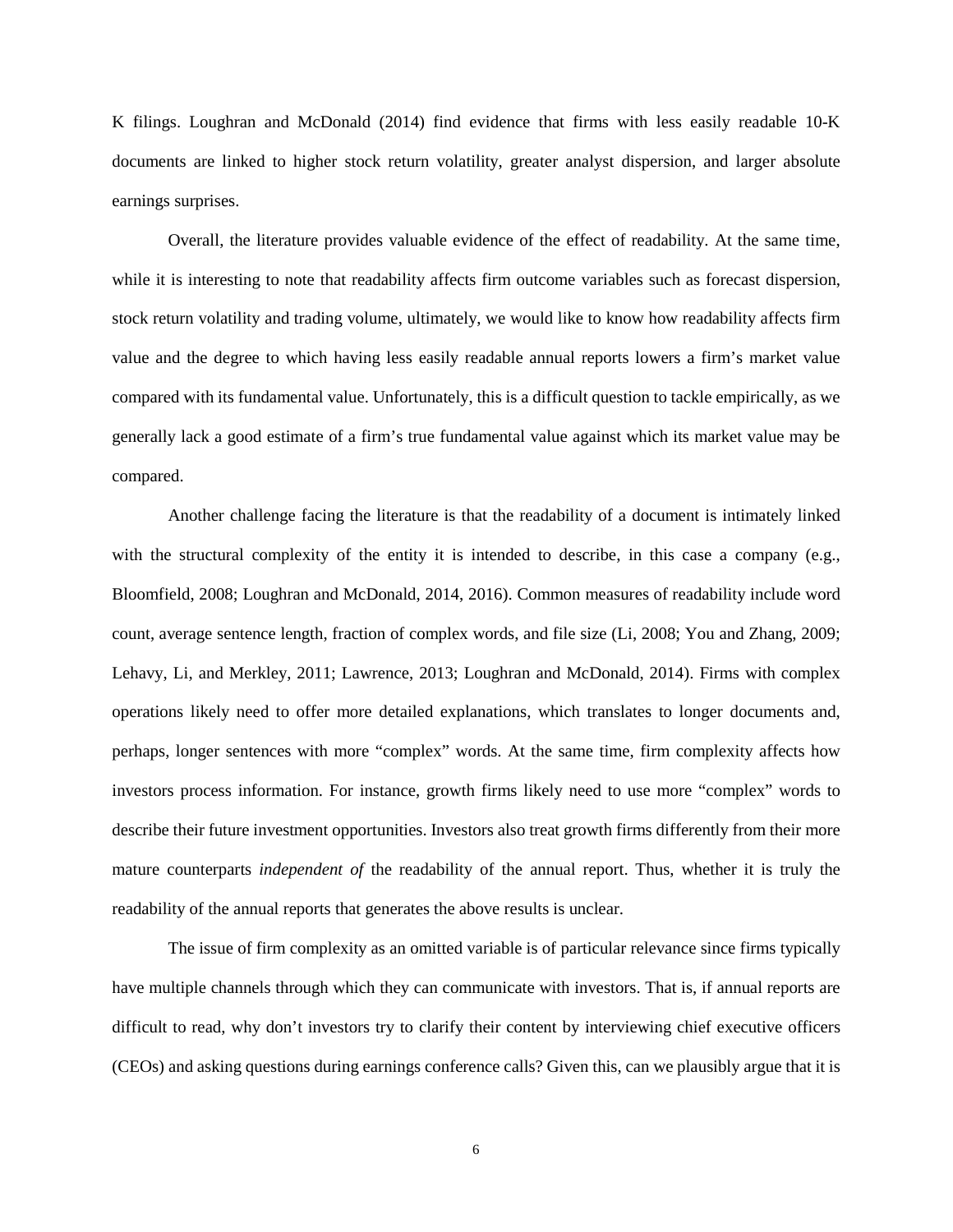the readability of annual reports per se that generates the aforementioned differences in investor behavior and firm outcome variables, or is it something else?

### *2.2. Laboratory*

In this study, we propose a laboratory that, while far from perfect, helps address some of the aforementioned challenges. Our study focuses on investment companies, in particular CEFs. CEFs are publicly traded companies. As noted above, rather than using the proceeds from IPOs and subsequent SEOs to invest in real assets, these companies use the proceeds to invest in stocks. Like all regular publicly traded corporations, investment companies must file annual reports with the SEC and shareholders. In particular, investment companies have to file Form N-CSR, which is the equivalent of Form 10-K that regular publicly traded corporations file. The filing requirements are covered under Section 30 of the Investment Company Act of 1940 and Sections 13 and 15(d) of the Securities Exchange Act of 1934. Form N-CSR must be signed and filed electronically and it consists of the following components: a report to the firm's shareholders, an investment review, an investment outlook, various pieces of information regarding the firm's officers, directors, and voting policies, a financial statement, and the firm's security holdings.

The primary advantage in using CEF annual reports is that they report their security holdings on a quarterly basis, which allows us to directly observe a CEF's underlying assets—something that cannot be done with regular publicly traded corporations. Because the financial securities held by CEFs are themselves traded on stock exchanges, we can also directly observe the market value of a CEF's underlying assets against which the market value of the CEF can be compared. In other words, we can estimate the effect of readability on the market value of the firm relative to the value of the firm's underlying assets.

Another advantage is that CEF annual reports represent perhaps the most important channel through which information is disseminated to current and potential investors. This likely increases the power of our analysis and helps alleviate concerns about omitted variable bias. Moreover, because investors know which securities each CEF holds along with the market value of these securities, there is relatively little variation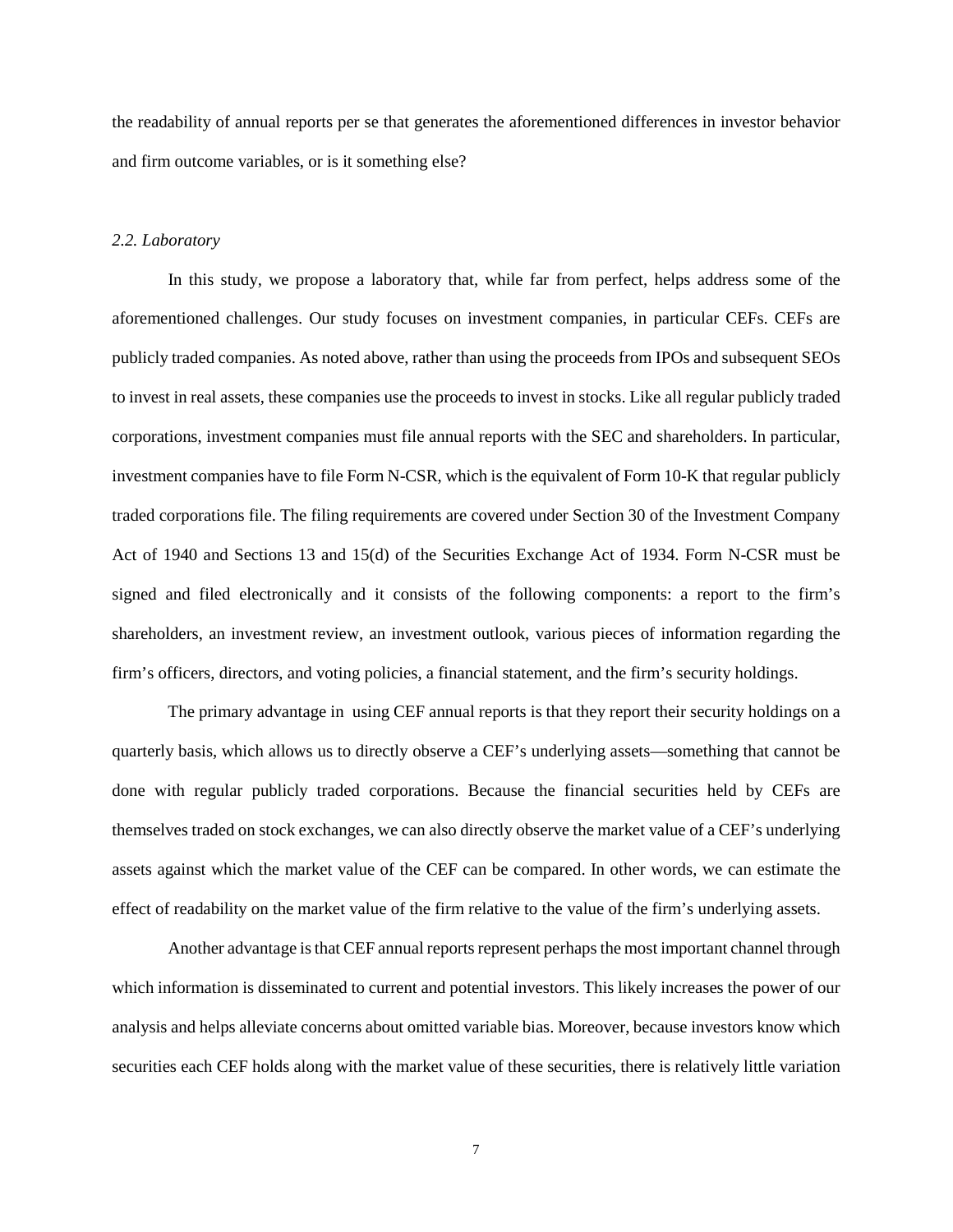in firm complexity across CEFs. Whatever variation in firm complexity remains can be parceled out in a regression setting by controlling for the types of stocks held by the CEFs.

One disadvantage of studying CEFs is that a CEF's premium/discount is co-determined by a host of other forces, such as liquidity, managerial skill, and investor sentiment. Readability may be correlated with some of these factors, creating a different form of omitted variable bias. In order to draw reliable inferences, it is therefore vital that we adequately control for these factors — Section 5 describes our attempts in this regard.

### *2.3. Hypothesis development*

 $\overline{a}$ 

Building on prior studies that suggest that low readability weakens investors' beliefs that a source can be trusted (McGlone and Tofighbakhsh, 2000; Alter and Oppenheimer, 2008), we conjecture that investors shun funds whose disclosure documents are difficult-to-read and evoke feelings of distrust and uncertainty, and that the associated reduction in investor demand causes these funds to trade at greater discounts.

The inability to express ideas clearly may also reflect poorly on the quality of the firm and its managers. In addition, the literature provides evidence that low readability causes subjects to evaluate a source less favorably without their being aware of it (e.g., McGlone and Tofighbakhsh, 2000; Oppenheimer, 2006; Alter and Oppenheimer, 2008). Low investor assessment of manager quality and negative sentiment towards the firm provide further reasons to believe that companies suffering from poor readability should trade at greater discounts. 2

# *Hypothesis*: *CEFs whose annual reports have lower readability trade at greater discounts than their counterparts with more easily readable reports.*

<sup>&</sup>lt;sup>2</sup> For evidence on how negative sentiment can affect stock prices, please see Baker and Wurgler (2006), Lemmon and Portniaguina (2006), Hong and Kacperczyk (2009), and Hwang (2011), among others.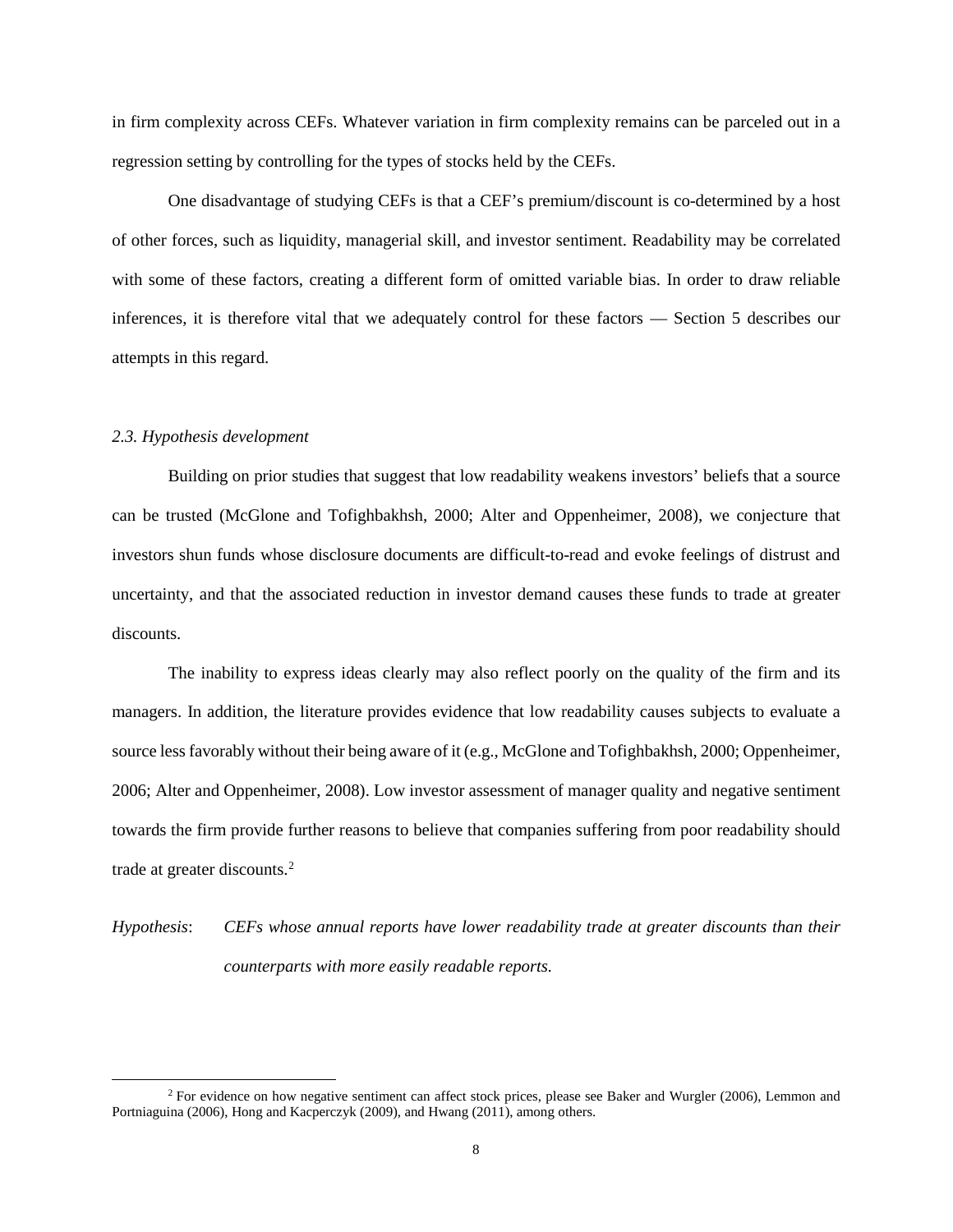### **3. Data and key variables**

### *3.1. Closed-end funds*

 $\overline{a}$ 

This analysis focuses on CEFs that maintain the necessary data to construct the CEF discount, our measure of readability, and various control variables. We extract a list of CEFs from the Center for Research in Security Prices (CRSP) by selecting securities with a share code ending in 4. We exclude securities with share codes 74 (Depository Units, Units of Beneficial Interest, etc.) and 24 (Certificates). CRSP provides, among other services, data on monthly CEF prices. Compustat provides monthly data on the market value of a fund's underlying assets on a per-share basis, also referred to as Net-Asset Value (NAV). We merge these two data sets via PERMNO, which is a security identifier used by both CRSP and Compustat. We manually screen the data for obvious data entry errors.<sup>3</sup>

Our focus in this study is on *equity* closed-end funds. We obtain data on equity holdings from Thomson-Reuters. We merge our CRSP data with our Thomson-Reuters data via each CEF's name. When the name match is dubious due to the use of acronyms, we search the Internet to find the full CEF name. The final sample contains 92 CEFs from 2003 through 2013. The sample period is determined by the availability of CEF annual reports in HTML/TXT format in the SEC Electronic Data Gathering, Analysis, and Retrieval (EDGAR) system.

Monthly CEF premia (discounts) are calculated using closing prices and NAV:

$$
Y_{i,t} = \frac{Price_{i,t} \cdot NAV_{i,t}}{NAV_{i,t}}.\tag{1}
$$

Consider a fund with a price of \$9 and an NAV of \$10. This fund could be described as having a premium of  $-10\%$ . Alternatively, we could describe the fund as having a discount of  $+10\%$ . In this study, we describe our results in terms of discounts.

<sup>&</sup>lt;sup>3</sup> We manually correct two errors in the CRSP/Compustat data: in June 2006, PERMNO 89336 had a 100-times-higher NAV than in the surrounding months; in 2009 March, PERMNO 90075 had a 10-times-higher NAV than in the surrounding months. Following Chan, Jain, and Xia (2008), we exclude data for the first six months after a fund's IPO and for the month preceding the announcement of liquidation or open-ending to "*avoid distortions associated with the flotation and winding up of closed-end funds*" (p. 383). This exclusion has, however, very limited consequences for our results.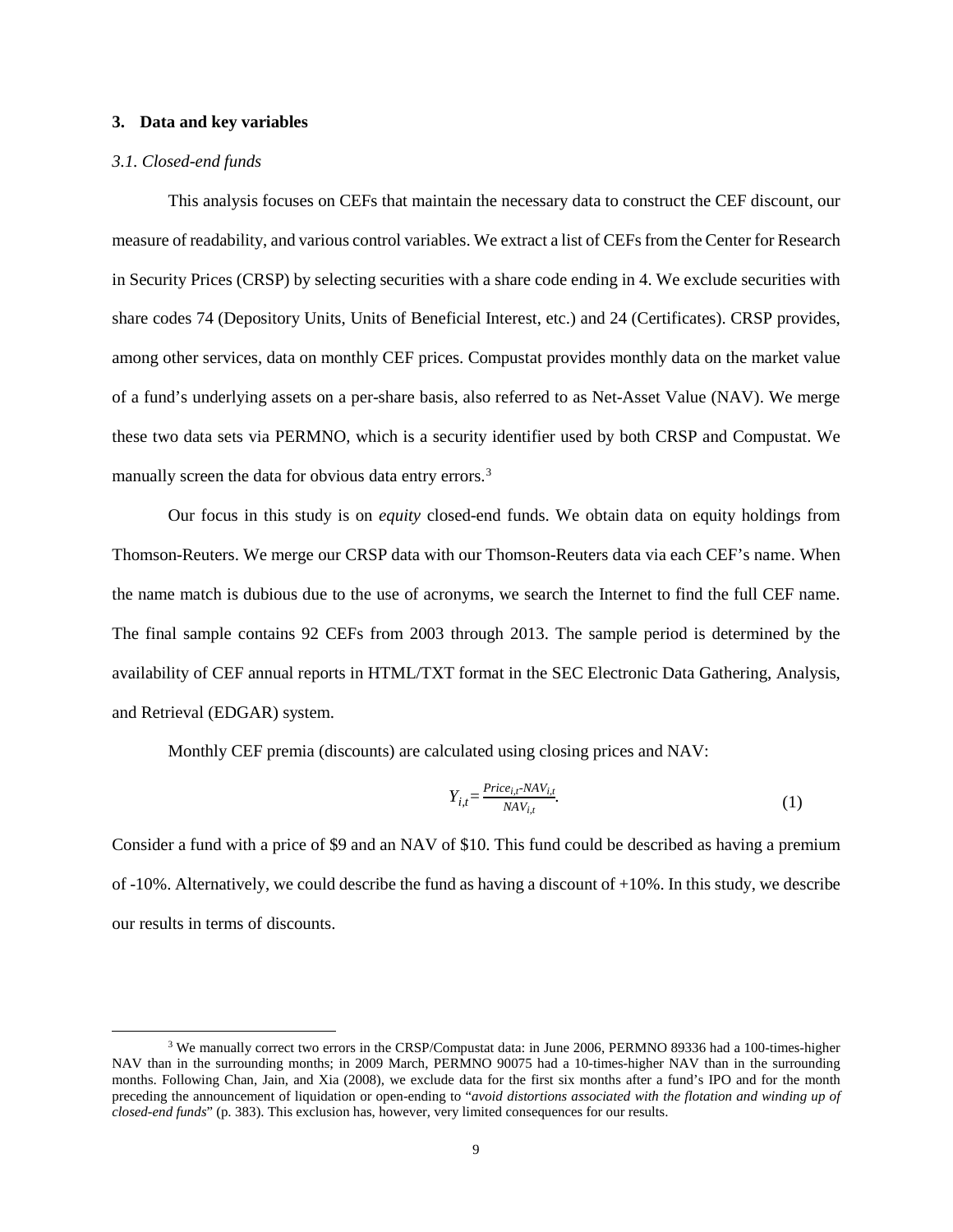Table 1 illustrates a few initial features of our data. In total, we have 6,507 CEF/year-month observations. We report, for each of our dependent and independent variables, the pooled mean, the pooled standard deviation, and various pooled percentiles across these 6,507 observations. We find that the average CEF discount in our sample is 5.1%; the standard deviation is 10.3%. The mean and standard deviation of the CEF discount in this study are similar to those reported in other CEF studies (e.g., Bodurtha, Kim, and Lee, 1995; Klibanoff, Lamont, and Wizman, 1998; Chan, Jain, and Xia, 2008; Hwang, 2011).

#### *3.2. Readability*

To evaluate the effects of the readability of financial disclosure documents on firm value, we download, for each CEF in our sample, its annual shareholder report (Form N-CSR) from 2003 through 2013. We exert great effort to clean the reports, as detailed in Appendix A. Each annual report is saved as a separate Microsoft Word document, based on which we compute our readability measure. Motivated by Miller (2010), we use a program called StyleWriter. StyleWriter is a manuscript editor that, once installed on a computer, searches Word documents for "writing faults."

In the *Plain English Handbook* (1998), the SEC lists the following nine writing faults that make a document harder to read: (1) long sentences, (2) passive voice, (3) weak verbs, (4) superfluous words, (5) legal and financial jargon, (6) numerous defined terms, (7) abstract words, (8) unnecessary details, and (9) unreadable design and layout. Of these, eight are language-related and one is formatting-related.

The appealing feature of StyleWriter is that it produces measures that capture the degree to which a document suffers from six out of the eight factors that are language-related:

| <b>SEC Plain English Problems</b> | Corresponding StyleWriter Plain English Measure |  |  |
|-----------------------------------|-------------------------------------------------|--|--|
| Long sentences                    | N/A                                             |  |  |
| Passive voice                     | Passive verbs                                   |  |  |
| Weak verbs                        | Hidden verbs                                    |  |  |
| Legal and financial jargon        | Legal words                                     |  |  |
| Unnecessary details               | Overwriting                                     |  |  |
| Superfluous words                 | Wordy phrases                                   |  |  |
| Abstract words                    | Abstract words                                  |  |  |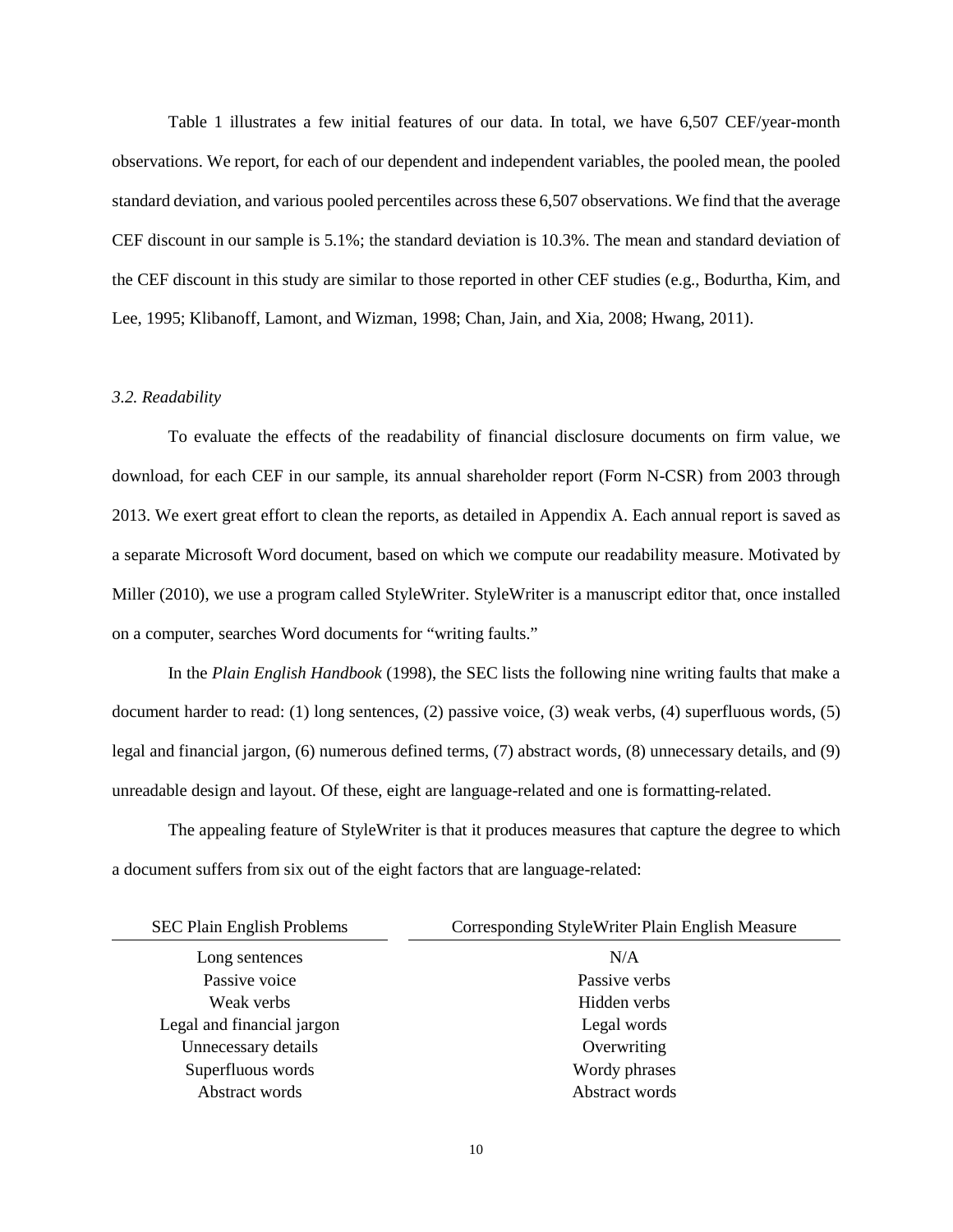| Numerous defined terms       | N/A |
|------------------------------|-----|
| Unreadable design and layout | N/A |

The disadvantage of using StyleWriter is that it was created to help writers improve their writing in individual documents. Applying StyleWriter to a large number of documents is therefore very laborintensive.4

Here, we provide examples of the writing faults that we are able to capture:

- An example of a sentence that uses passive verbs is: "*We must consider how our resources will be used to deliver quality services*." (Possible correction: "*We must consider how to use our resources to deliver quality services*.")
- A hidden verb is a verb used as a noun. It is often hooked to an extra (weak) verb. An example of a sentence that uses hidden verbs is: "*This means we must undertake the calculation of new figures for the congressional hearing*." (Possible correction: "*This means calculating new figures for the congressional hearing*.")
- Examples of legal words include: "*forthwith, herewith, in said agreement, any part thereof*." Our legal words list is distinct from word lists that aim to capture litigation risk and that include terms such as "*felony, jury, trial*" (Loughran and McDonald, 2011).
- Overwriting refers to the use of superfluous qualifying words such as: "*It is completely unnecessary.*" (Possible correction: "*It is unnecessary.*")
- Examples of wordy phrases include: "*an appreciable number of, has a requirement for*" (Possible correction: "*many, requires*")

StyleWriter also counts the occurrence of abstract words. However, while words categorized by StyleWriter as "abstract" may convey little meaning to some in the general public, we do not believe that

 $\overline{\phantom{a}}$ 

<sup>&</sup>lt;sup>4</sup> Miller (2010) uses StyleWriter to create *READ PE*, which counts the use of passive verbs, hidden verbs, legal words, overwriting, and tautologies, and correlates *READ\_PE* with trading volume. Our StyleWriter version no longer outputs the number of tautologies; tautologies are also not part of the *SEC Plain English Handbook*. Miller does not consider wordy phrases or abstract words.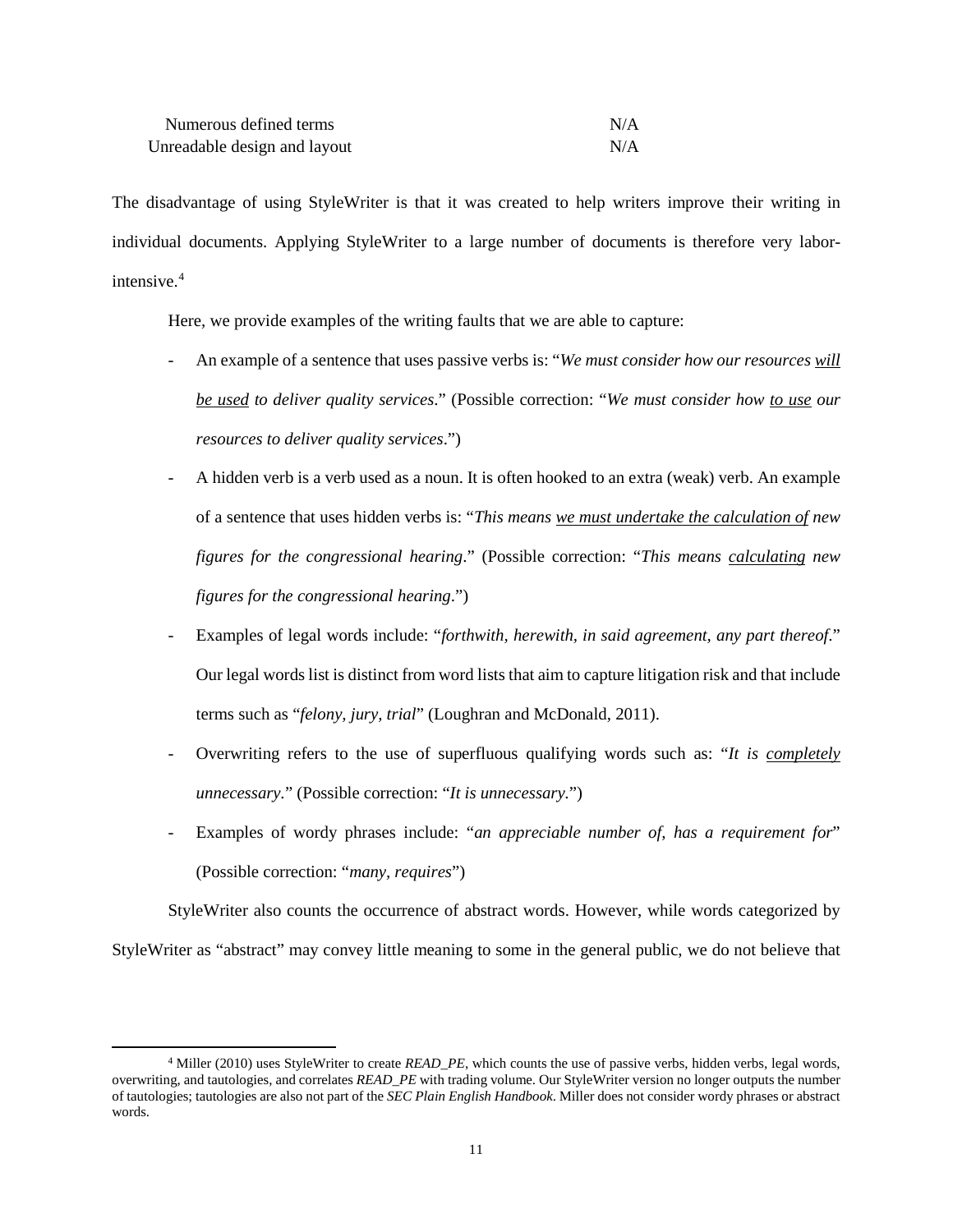they meaningfully confuse CEF investors.<sup>5</sup> The argument is similar to that made by Loughran and McDonald (2011), who point out that while word lists such as the Harvard IV-4 Dictionary are valuable in many contexts, they should not be blindly adopted for annual reports. We therefore exclude the occurrence of abstract words, although, for robustness, we later also report results when including abstract words.

Our baseline readability measure, *Readability (baseline)*, is defined as:

$$
Readability (baseline) = \frac{(\#Passive verbs + #Hidden verbs + #legal words + #Overwriting \#Sentences)}{\#Sentences} \times 10 \times (-1)
$$
 (2)

Multiplying by ten later helps interpret the coefficient estimates. We multiply by negative one so that higher *Readability (baseline)* scores imply more easily readable documents. That is, because we multiply by negative one, having a document with many writing faults translates into a very negative *Readability (baseline)* score. Having fewer writing faults translates into a less negative score.

We scale by the number of sentences, as we conjecture that one sentence filled with four writing faults is more challenging to process than four sentences with one writing fault each. Moreover, while our measure does not directly count the number of "long sentences" in a document (given that we lack an objective definition of what constitutes a long sentence), scaling by the number of sentences indirectly captures sentence length. This is because, holding document length constant, the number of sentences is inversely related to sentence length, as one can write either one long sentence or break it into two or three shorter sentences. <sup>6</sup> Long sentences therefore lower the number of sentences in the denominator and translate into more negative *Readability (baseline)* scores.

Table 1 shows that there is great variation in our readability measure. The  $10<sup>th</sup>$  and  $90<sup>th</sup>$  percentiles for *Readability (baseline)* are -5.296 and -2.848; the mean and the standard deviation are -4.284 and 0.920. The mean of -4.284 implies that, on average, each sentence suffers from 0.43 writing faults. For reference,

 $\overline{\phantom{a}}$ 

<sup>5</sup> Stylewriter's abstract word list consists of the following terms: "*activity, amenity, aspect, concept, element, facility,* factor, function, functional, inflow, input, mode, operation, outflow, output, process, resource, sector, situation, structure, system, *utilities, variables*."

<sup>6</sup> In the data, we also detect a negative correlation between number of sentences and sentence length.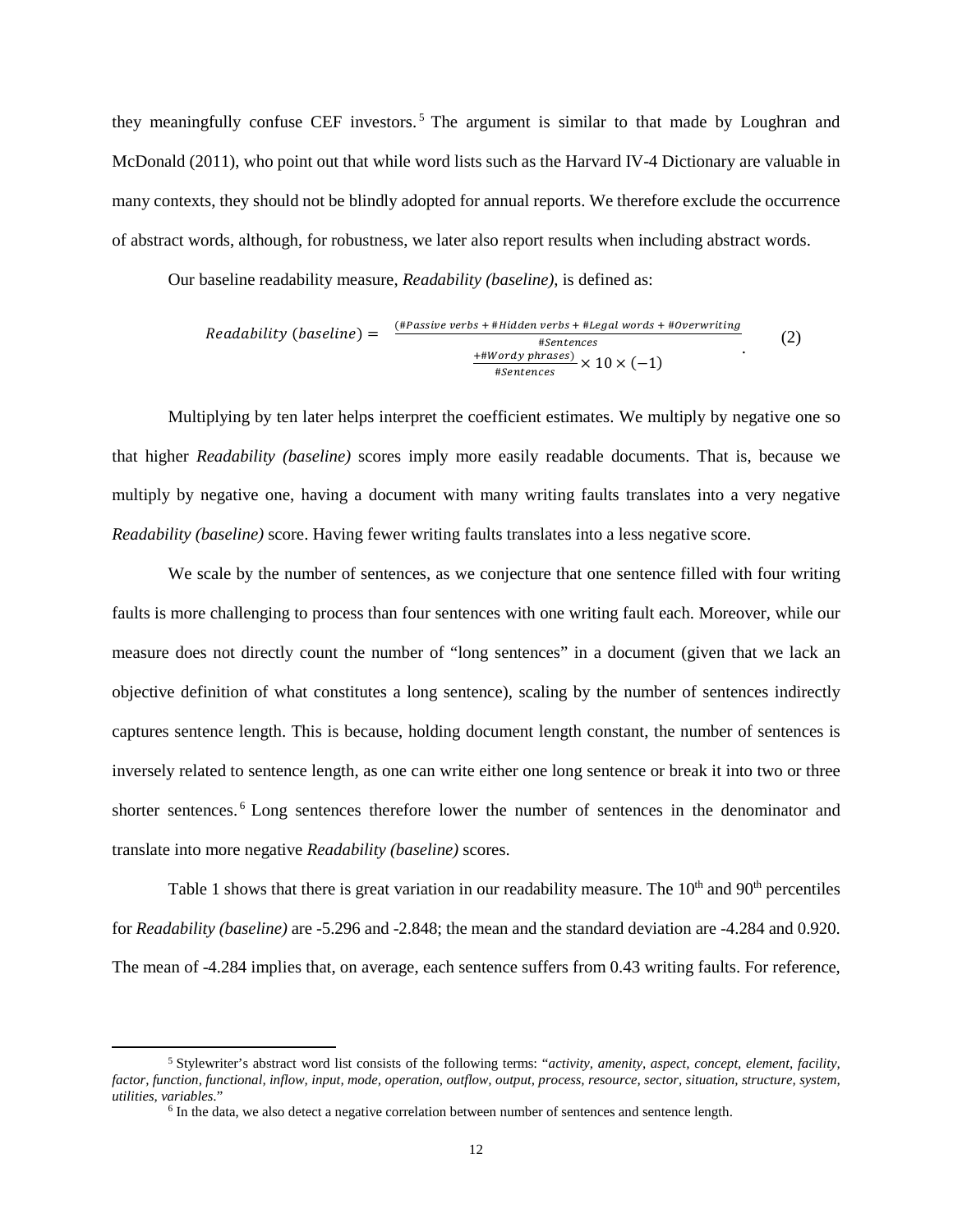the *Readability (baseline)* score of this paper is -2.601, suggesting that this paper is easier to read than more than 90% of the CEF annual reports in our sample.

Table 1 reveals that most of the variation in *Readability (baseline)* comes from the use of passive verbs, which, with a mean of -2.867 and a standard deviation of 0.650, overpowers other components such as the use of hidden verbs, which has a mean of -0.508 and a standard deviation of 0.154 only. Motivated by this observation, in our tests, we experiment with two variants of *Readability (baseline)*: in *Readability (standardized)*, we first standardize each of the five components and then compute the equal-weighted average across the five standardized components; in *Readability (PCA)*, we take the first principal component of the five components.

Table 2 shows that *Readability (baseline)*, *Readability (standardized)*, and *Readability (PCA)* are all highly positively correlated, with correlation coefficients ranging from 0.950 to 0.969. It should therefore come as no surprise that our later results are similar across the three readability measures we employ. The reason for the high positive correlation between *Readability (baseline)*, *Readability (standardized)*, and *Readability (PCA)* is that, together, the five components that make up the readability score are all positively correlated with each other. That is, a report that suffers severely from the use of passive verbs also tends to suffer severely from the use of hidden verbs. Our choice of the weighting scheme for each of the five components therefore does not materially alter our key finding.

In Appendix B, we assess whether the readability of an annual report is tied to characteristics of the CEF's CEO and chief financial officer (CFO). We presume that CEOs and CFOs personally write sections of annual reports (such as investment reviews and investment outlooks).<sup>7</sup> At the very least, CEOs and CFOs should be heavily involved in the construction of the annual report, which raises the question of whether the readability of an annual report is tied to some CEO or CFO characteristic one could plausibly associate with good writing skills. The characteristics we examine consist of having received an MBA degree, having received an advanced degree (M.D., J.D., LL.M., Ph.D., etc.), having attended an Ivy League

l

<sup>7</sup> Conversations with four actual CEF managers support this conjecture.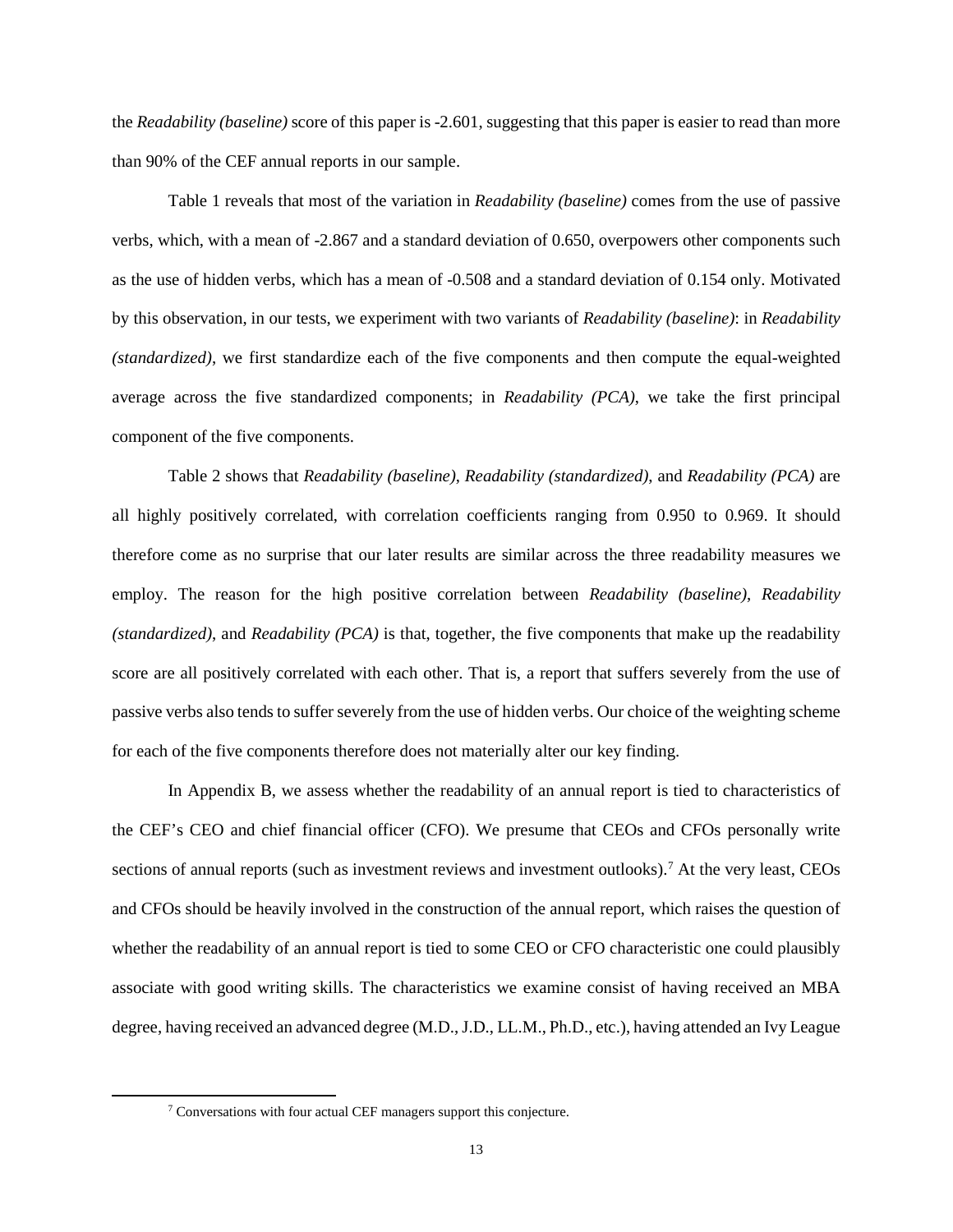institution, being female, and CEO/CFO tenure as of year *t*. Since most CEFs are small- or micro-cap firms, we are able to gather reliable data on executive education, gender, and tenure for only 26 CEFs out of the 92 CEFs in our sample.

As shown in Appendix B, having a female CFO is mildly positively correlated with readability (unfortunately, there are no female CEOs in our sample.). Education and tenure do not yield any consistent correlations. None of the correlations is statistically significant. In the end, we are unable to establish any strong links between the readability of annual reports and executive characteristics, suggesting that, within a sample of college-educated individuals, there are no personal characteristics that cleanly predict whether an individual is a good writer.<sup>8</sup>

We also present descriptive statistics for two readability measures that have been widely used in prior studies, the Fog Index and the Flesch-Kincaid Index. The Fog Index is used by Li (2008), Lehavy, Li, and Merkley (2011), and Lawrence (2013), among others; the Flesch-Kincaid Index is used by Li (2008) and Lehavy, Li, and Merkley (2011), among others. In a recent speech, former SEC Chairman Christopher Cox conjectures that "*Just as the Black–Scholes model is commonplace when it comes to compliance with the stock option compensation rules, we may soon be looking to the Gunning–Fog and Flesch–Kincaid models to judge the level of compliance with the plain English rules.*<sup>"9</sup> The Fog Index is  $0.4 \times (A)$  erage Number of Words per Sentence + Fraction of Complex Words  $\times$  100). The Flesch-Kincaid Index is 0.39  $\times$ (Total Number of Words / Total Number of Sentences)  $+11.8 \times$  (Total Number of Syllables / Total Number of Words) - 15.59 (Kincaid, Fishburne, Rogers, and Chissom, 1975).

Table 1 shows that the average Fog Index for CEFs in our sample is 17.52, which compares well with those reported by prior studies: Li (2008) observes a mean Fog Index of 18.23 and Miller (2010) observes a mean Fog Index of 19.90.10 These numbers suggest that, in terms of the Fog Index, CEF annual

 $\overline{\phantom{a}}$ 

<sup>&</sup>lt;sup>8</sup> Perhaps the strongest determinant of language task performance found in the relevant literature is that of gender. In particular, studies in writing research find that language performance is noticeably better among young girls than among young boys (e.g., Burman, Bitan, and Booth, 2008). However, the evidence also indicates that the female advantage erodes as subjects reach adulthood (e.g., Undheim and Nordvik, 1992; Parsons, Rizzo, van der Zaag, McGee, and Buckwalter, 2005).

<sup>9</sup> Speech by SEC Chairman: "Closing Remarks to the Second Annual Corporate Governance Summit," March 23, 2007.

<sup>&</sup>lt;sup>10</sup> The Fog Index and the Flesch-Kincaid Index are designed to gauge the number of years of formal education needed to comprehend a text on a first reading.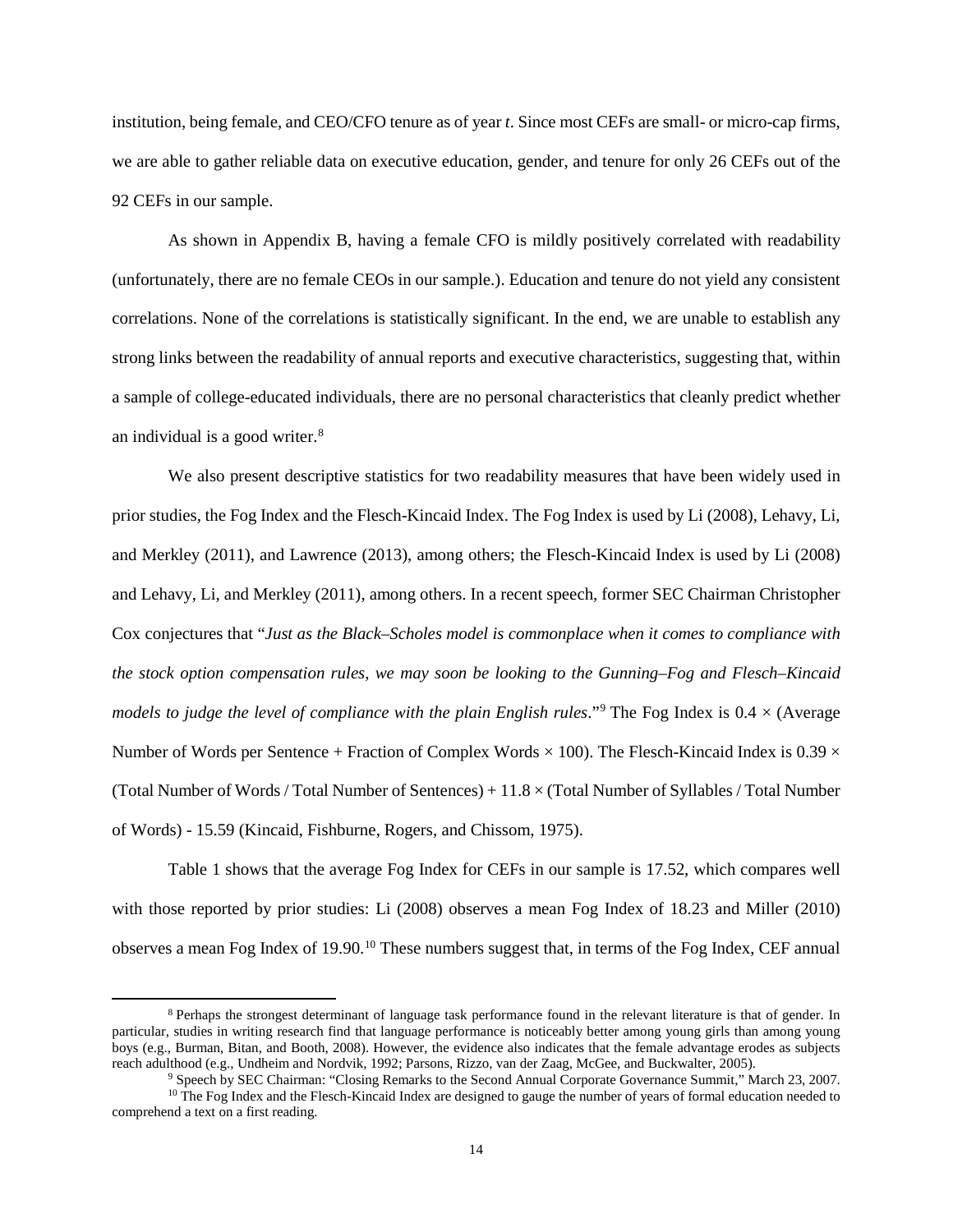reports are not materially different from annual reports of regular publicly traded corporations. The Flesch-Kincaid Index for CEFs is also similar to that of regular publicly traded corporations: the average Flesch-Kincaid Index across CEFs in our sample is 13.06; the average Flesch-Kincaid Index across all Compustat firms over our sample period is 14.36. Table 2 shows that our primary measures of readability are all positively correlated with the Fog Index and the Flesch-Kincaid Index, with correlation coefficient estimates ranging from 0.676 to 0.760.

#### **4. Experimental evidence on the validity and effect of our readability measure**

Before assessing how the readability of annual reports relates to firm value (Section 5), we pause to assess the validity of our readability measure within an experimental setting (Section 4.1). We also attempt to shed light on which components of the readability measure matter the most to investors (Section 4.2) and how readability of annual reports influences investors' mood and investors' perception of the underlying firm (Section 4.3).

## *4.1. How good is our readability measure?*

In our first study (Study 1), we sort annual reports based on *Readability (baseline)* and we randomly select 20 annual reports from the top quartile ("high readability reports") and 20 annual reports from the bottom quartile ("low readability reports"). Our survey participants consist of juniors and seniors from Cornell University's undergraduate business program. While we would like to have queried actual investors, CEFs are predominantly held by retail investors. The readability perceptions of our survey participants may thus correlate reasonably well with those of actual CEF investors. In Study 1, we ask a total of eight students to answer the following question after reading each annual report: "*How easy to read was the annual report? The scales are 7 ("Very") to 1 ("Not at all").*" Each of the 20 high readability reports and each of the 20 low readability reports is read and rated by four students, yielding a total of 80 observations in each of the two cells.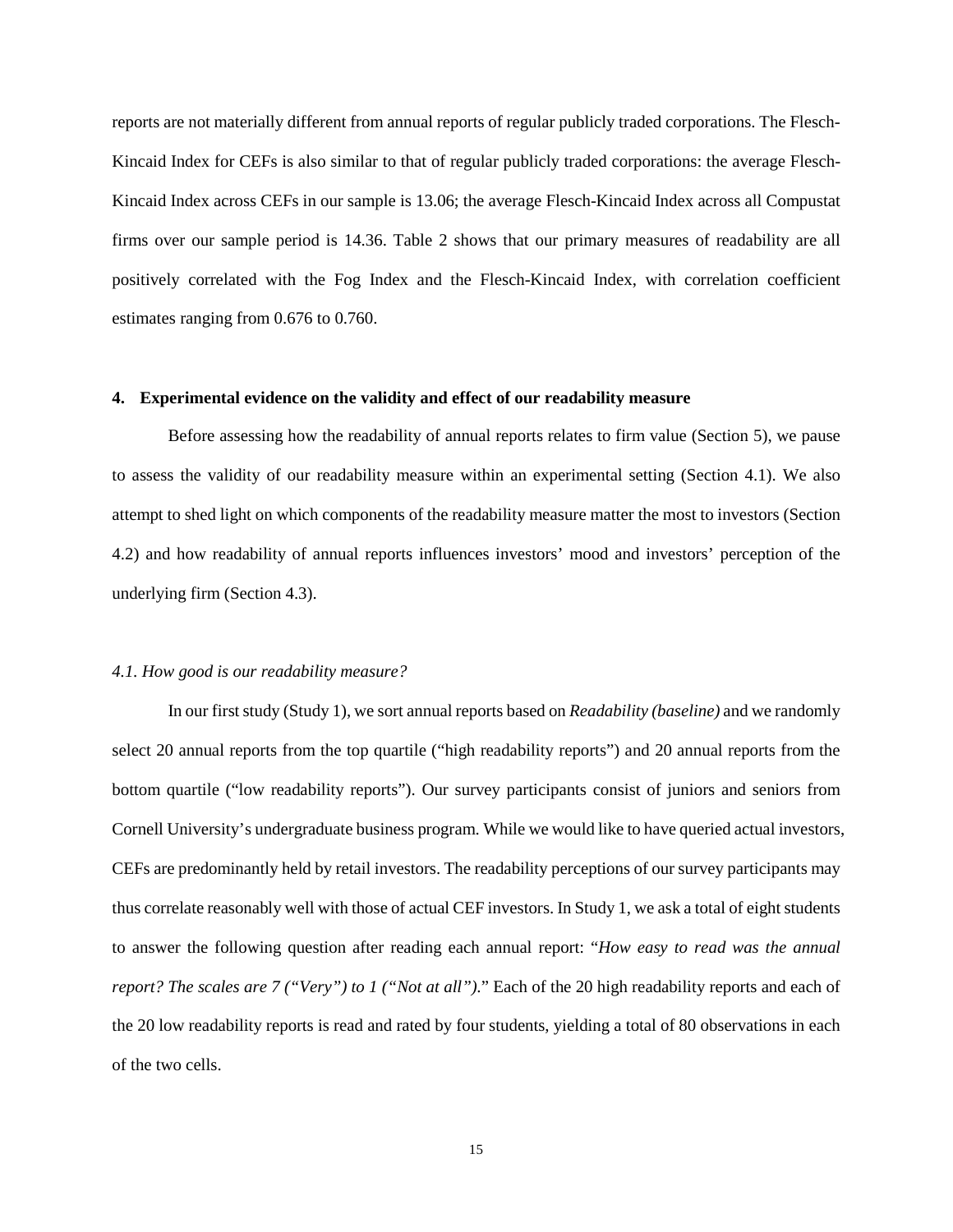Appendix C, Panel A reports the average readability score produced by the students. Reports that are in the top quartile based on *Readability (baseline)* receive an average score of 5.53. In comparison, reports that are in the bottom quartile receive an average score of 4.90. The difference is +0.63 (*t*-statistic  $= 2.19$ ). Since students generally stayed away from the extremes and mostly assigned scores of four, five, or six, the difference of +0.63 is economically meaningful.

In our second study (Study 2), we expand our experiment to a pool of 30 subjects. Of the 30 subjects, three participated in our first study, but we ensure that none of the annual reports used in the first study is used in the second study. We now sort annual reports separately based on *Readability (baseline)*, *Readability (standardized)*, *Readability (PCA)*, *Fog Index* × (−1) , and *Flesch-Kincaid Index* × (−1) , respectively. After each of the five sorts, we randomly select ten annual reports from the top quartile ("high readability reports") and ten annual reports from the bottom quartile ("low readability reports"). In the end, we have ten cells with ten annual reports each, yielding a total of one hundred annual reports. We assign these one hundred annual reports to our subjects and ask: "*How easy to read was the annual report? The scales are 7 ("Very") to 1 ("Not at all")*." Each report is read by three students, yielding a total of 30 observations in each of the ten cells.

Appendix C, Panel B reports the results that come from this follow-up study. In line with Study 1, subjects generally agree with the outputs produced by the various readability measures. The agreement is strongest for *Readability (standardized)*, for which the difference in the average readability score between high- and low-readability reports is  $+0.74$  (*t*-statistic = 2.06). The corresponding numbers for *Readability (baseline)* and *Readability (PCA)* are  $+0.46$  (*t*-statistic = 1.61) and  $+0.64$  (*t*-statistic = 1.93), respectively. When aggregating the scores for the annual reports sorted based on *Readability (baseline)* from Study 1 and Study 2, we obtain a difference of  $+0.55$  (*t*-statistic = 2.67).

Students agree less with the outputs generated by either the Fog Index or the Flesch-Kincaid Index. For the former, the difference in the average readability score between high- and low-readability reports is only  $+0.36$  (*t*-statistic = 0.99); for the latter, the difference in the average readability score between highand low-readability reports is only  $+0.24$  (*t*-statistic = 0.64).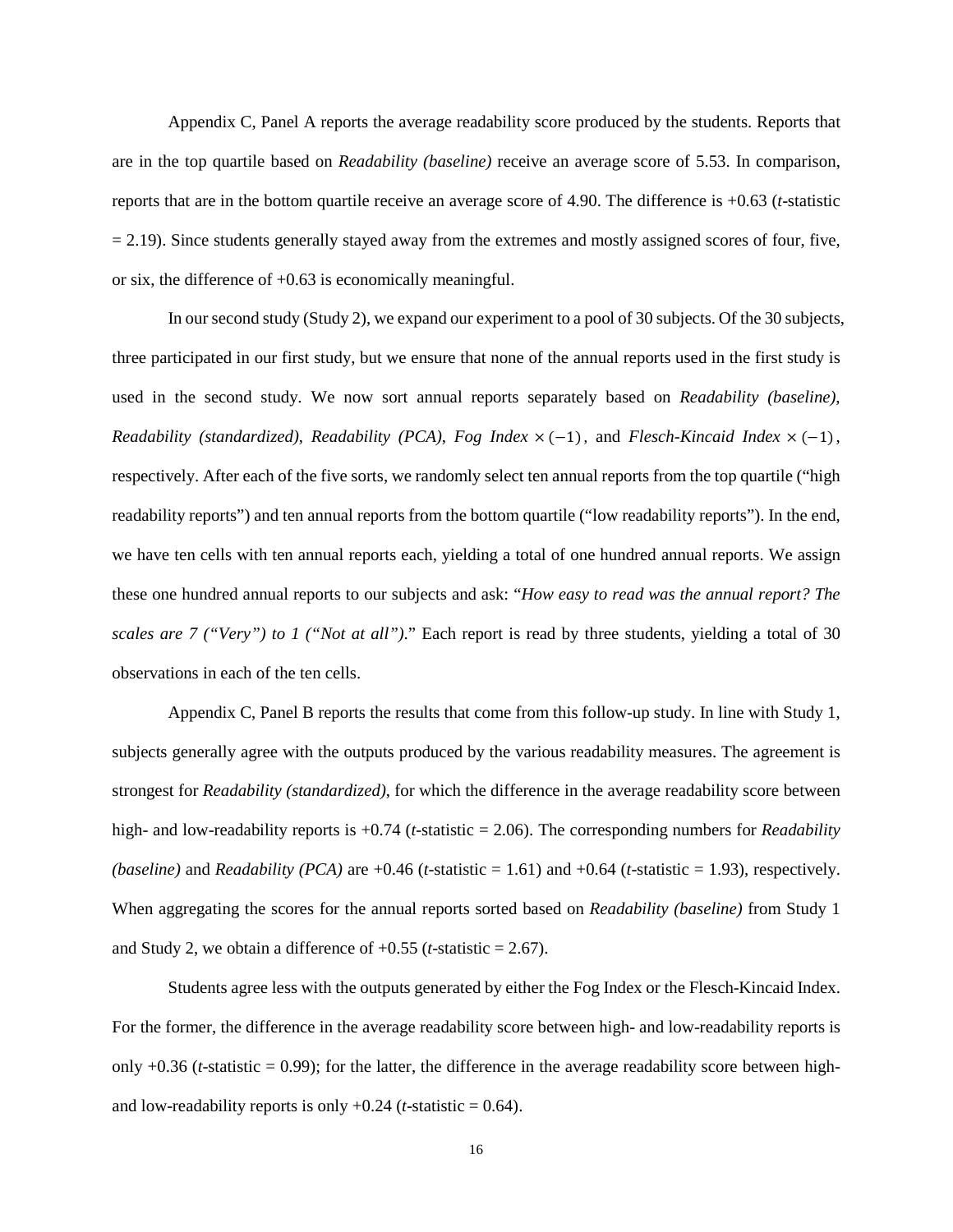In the end, the relatively strong agreement of survey participants with the outputs generated by our primary readability measures helps build confidence in the validity of our readability measures. The weaker agreement with the Fog Index and the Flesch-Kincaid Index is consistent with our suspicion that, while the Fog Index and the Flesch-Kincaid Index both deserve their places in the literature, they are less direct measures of readability than the primary readability measure we use to process CEF annual reports.

### *4.2. Where do perceived differences in readability come from?*

Our experimental evidence raises the question as to which of the five components that make up our primary readability measure contributes the most to the observed differences in perceived readability. As a reminder, the five components are: passive verbs, hidden verbs, legal words, overwriting and wordy phrases. The fact that annual reports that suffer severely from one particular writing fault also tend to suffer severely from the other writing faults complicates the empirical assessment of this question. We nevertheless are able to provide some suggestive evidence on this matter.

Specifically, in our third study (Study 3) we find, for each of the five components, annual reports that are in the bottom quartile with respect to one component but not in the bottom quartile for any of the remaining four components. From each of the five pools of annual reports, we randomly select ten annual reports, yielding a total of 50 annual reports whereby each annual report suffers badly from only one particular writing fault. As a counterfactual, we also randomly select ten annual reports from a pool of annual reports that are not in the bottom quartile with respect to any of the five components. In total, we have 60 annual reports across six cells. We assign these annual reports to ten students and ask: "*How easy to read was the annual report? The scales are 7 ("Very") to 1 ("Not at all")*." Each report is read by three students, yielding a total of 30 observations in each of the six cells.

Appendix D reports the average readability scores given by the students for each of the six cells. We find that reports that suffer badly from wordy phrases receive the lowest readability scores (average readability score  $= 4.55$ ), followed by reports suffering badly from legal words (4.73), followed by overwriting (4.94), passive verbs (5.09), and hidden verbs (5.11). The counterfactual, consisting of reports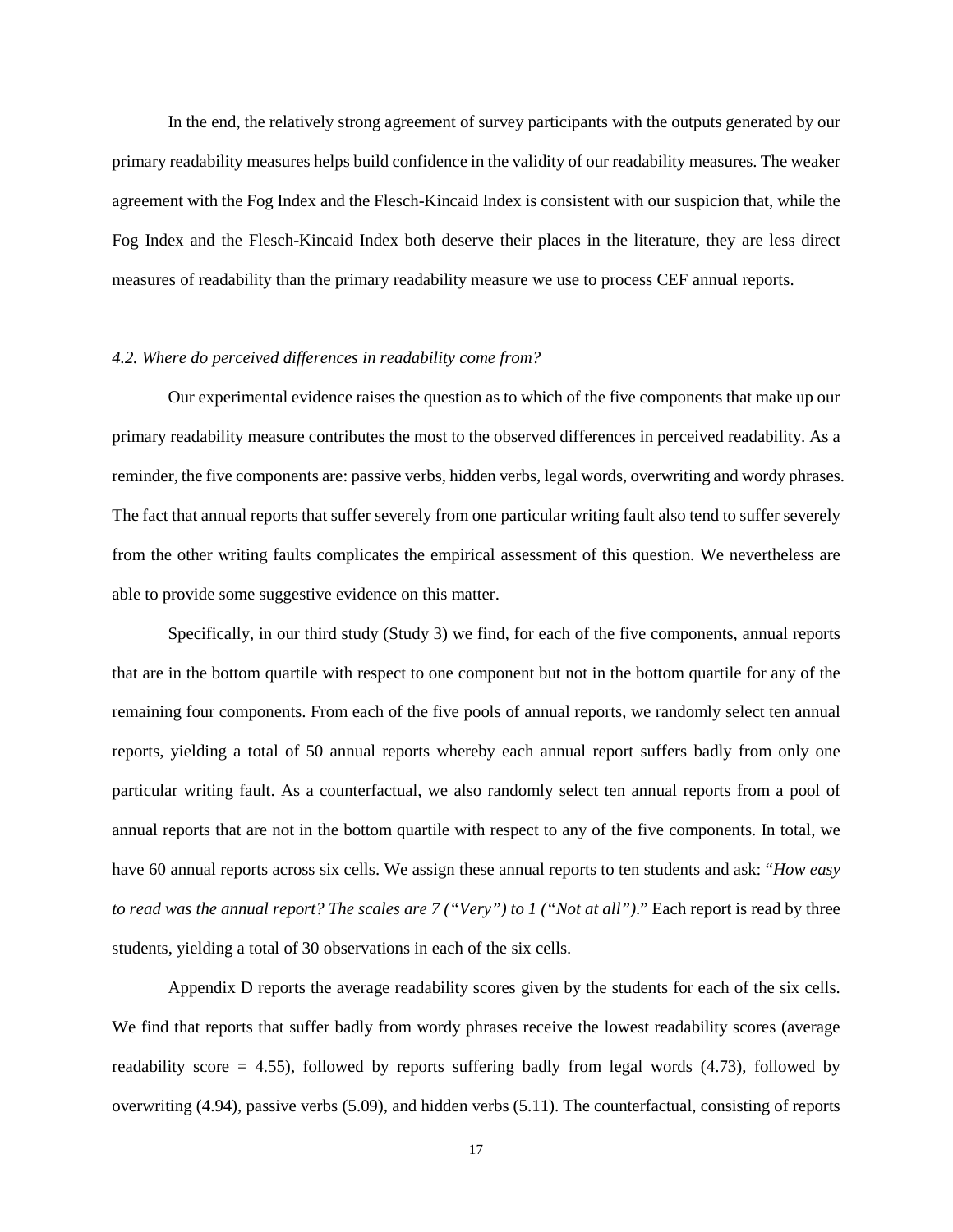that do not suffer badly from any of the writing faults, receives the highest average readability score (5.34). These results suggest that an annual report's readability is particularly harmed by the use of wordy phrases, such as "*an appreciable number of*" or "*has a requirement for*" and the use of legal words. The use of passive voice and hidden verbs appears, on the other hand, to do less damage. None of the differences in readability scores (e.g., the average readability score of reports suffering badly from wordy phrases versus the average readability score of reports suffering badly from legal words) is statistically significant, however, and our results should therefore be interpreted with caution.

# *4.3. What are the effects of perceived differences in readability?*

Our final experimental study explores the effects that the above-noted differences in perceived readability have on subjects' trust, manager assessments, and moods. For the annual reports sorted based on *Readability (baseline)* and used in Study 2, we ask the following questions (in addition to the question of "*How easy to read was the annual report?*"):

- "*How trustworthy does the information provided by the company seem to you? The scales are 7 ("Very") to 1 ("Not at all").*"
- "*How skilled does the fund manager seem to you after reading the annual report? The scales are 7 ("Very") to 1 ("Not at all").*"
- "*How do you feel right now (1/2)? The scales are 7 ("Calm") to 1 ("Bothered").*"
- "*How do you feel right now (2/2)? The scales are 7 ("Relaxed") to 1 ("Tense").*"

The first question is meant to gauge the effect of readability on participants' perceptions of the trustworthiness of the information provided in the annual report; the second question is meant to gauge the effect of readability on participants' perceptions of manager skill; the third and fourth questions are meant to gauge the effect of readability on participants' moods. In total, we have ten annual reports of high readability and ten annual reports of low readability. Again, each report is read by three students, yielding a total of 30 observations in each of the two cells.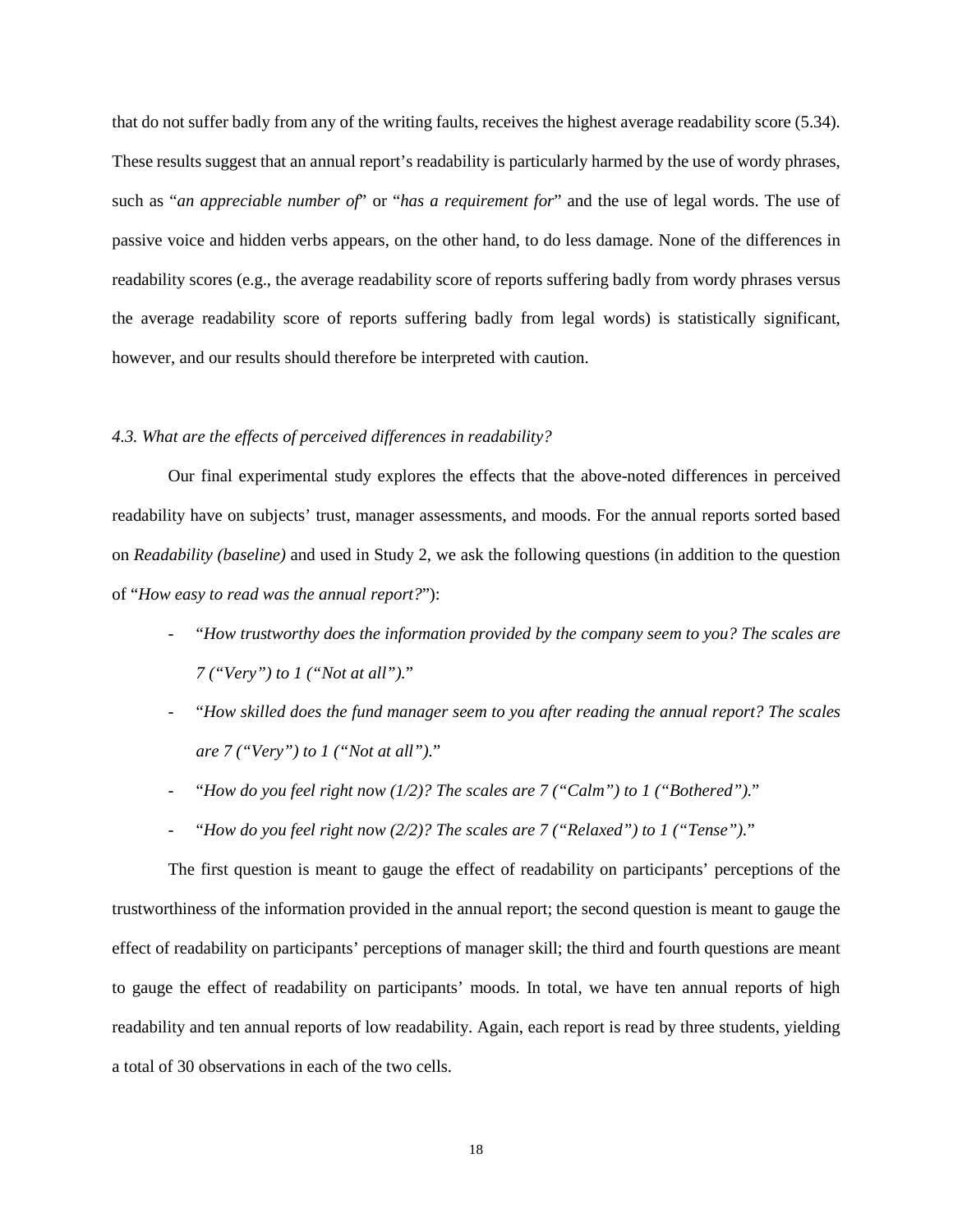Appendix E reports the average score given by the students for high-readability annual reports and low-readability annual reports. We find that, in our setting, annual reports of lower readability are primarily associated with worse moods, as subjects felt more "bothered" and "tense" when reading annual reports of low readability than when reading annual reports of high readability. For the first sentiment-related question, the average scores given for high- and low-readability annual reports are 4.97 and 4.43, respectively ( $\Delta = 0.54$ , *t*-statistic = 1.88). For the second sentiment-related question, the average scores given for high- and low-readability annual reports are 5.09 and 4.61, respectively ( $\Delta = 0.48$ , *t*-statistic = 1.71). Firms with highly readable annual reports are also perceived to be more trustworthy and more skilled, even though, here, the differences are smaller.

In the end, while the results reported in Section 4 should be interpreted with some caution given the relatively small sample sizes, we find reasonably strong evidence that our primary measures of readability are useful. We find suggestive evidence that readers particularly dislike wordy phrases and legal words. We also find hints in the data that the readability of a text alters how subjects view both the text itself and the source of the text, a conclusion that is shared by many studies in psychology and linguistics<sup>11</sup>.

#### **5. Evidence pertaining to the effect of readability on firm value**

To quantify the effect of readability on firm value, we follow the system generalized method of moments (GMM) procedure of Blundell and Bond (1998):

$$
Y_{i,t} = \alpha_i + \gamma Y_{i,t-1} + \beta \text{Readability}_{i,t} + X\delta + \varepsilon_{i,t}.
$$
\n(3)

The dependent variable is the monthly CEF discount (Eq. (1)). *α<sup>i</sup>* represents CEF fixed effects. To the extent that CEF discounts are persistent over time, including a lagged dependent variable alleviates model misspecification concerns. In this setting, OLS estimates with CEF fixed effects are biased, however, because the fixed effects and the lagged dependent variable are correlated by construction (Nickell, 1981). The system GMM approach solves this problem and produces consistent coefficient estimates by estimating

l

<sup>&</sup>lt;sup>11</sup> Alter and Oppenheimer (2008) provide for a survey of the relevant literature.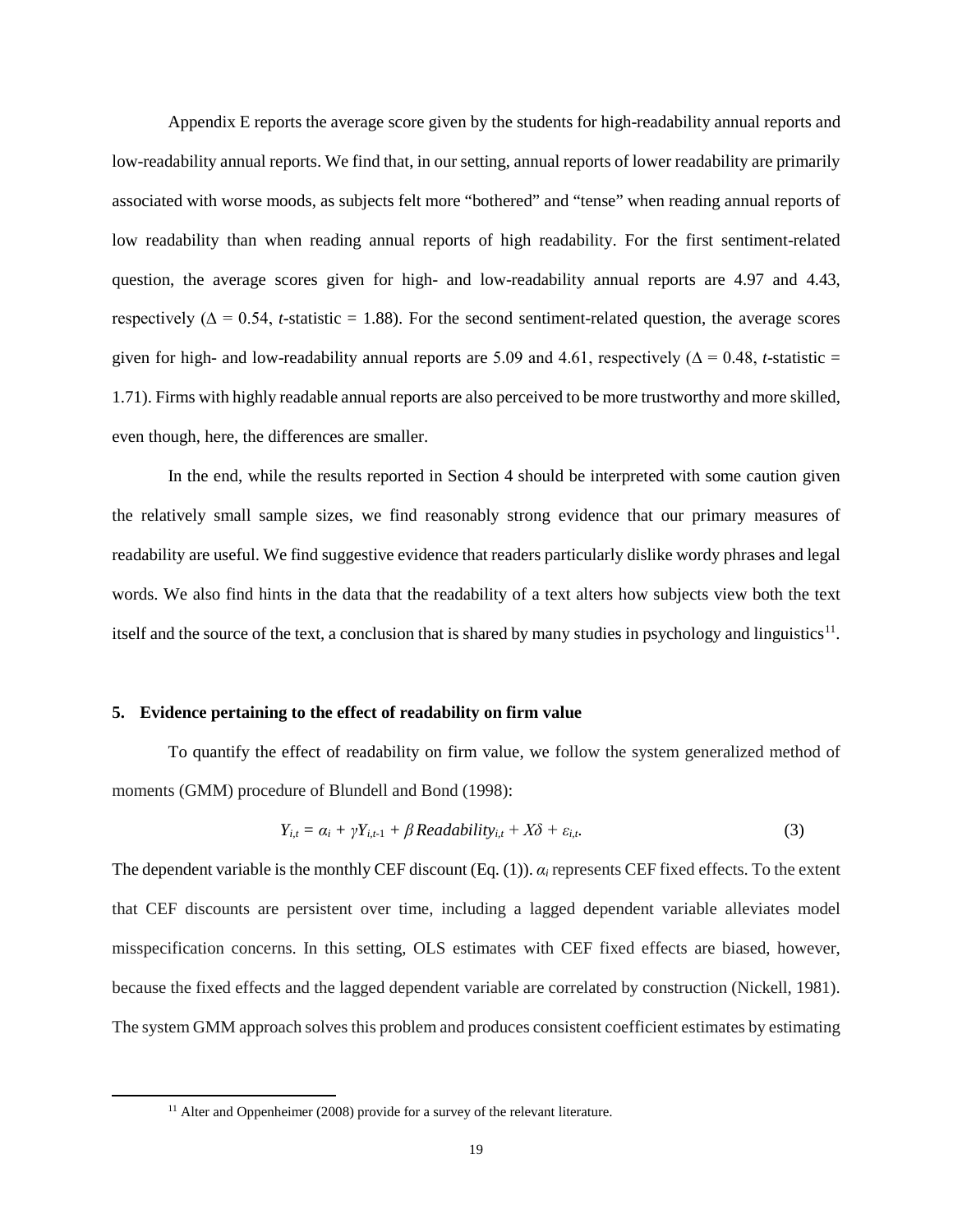a two-equation system using lagged levels and first-differenced variables as instruments.12 Standard errors are adjusted for heteroskedasticity, as well as cross- and serial correlation.

Our interest centers on *Readabilityi,t*, which is the readability measure for the CEF's most recent annual report. Our primary readability measures are *Readability (baseline)*, *Readability (standardized)*, and *Readability (PCA)*. For completeness, we also experiment with *Fog Index* × (−1) and *Flesch-Kincaid Index*  $\times$  (-1).

That the price of a fund generally differs from the NAV, i.e., that the CEF discount is generally nonzero, has attracted much attention from researchers and practitioners alike. Some theories cite unrealized capital gains and tax overhang to explain the discrepancy (Malkiel, 1977); others cite leverage (Cherkes, Sagi, and Stanton 2009), liquidity (Cherkes, Sagi, and Stanton, 2009), fees (Ross, 2005), and managerial skill (Berk and Stanton, 2007); still others follow a behavioral approach (Lee, Shleifer, and Thaler, 1991). Readability may be correlated with some of these constructs and Table 3, which reports the correlation coefficients across our independent variables, provides some evidence in this regard. If we wish to alleviate omitted variable bias concerns, it is therefore vital that we adequately control for these determinants of the CEF discount in our regression equation.

To keep our presentation focused, we defer a full discussion of our control variables to Appendix F. In short, we control for (1) tax overhang via hand-collected data from annual reports, (2) leverage via data from Capital IQ, (3) security-specific liquidity via trading volume and bid–ask spreads for both the CEFs' and the CEFs' underlying assets, (4) systematic liquidity via the Pastor and Stambaugh (2003) liquidity factor and term spread, (5) fees and managerial skill via expense ratio, payout ratio, and the CEF's alpha, and (6) investor sentiment and limits to arbitrage via consumer confidence, inverse share price,

 $\overline{\phantom{a}}$ 

 $12$  We treat readability as a predetermined variable satisfying the sequential exogeneity condition. In other words, while a shock to CEF discounts can affect readability in the future, it cannot affect readability in the past. For the dependent variable, we allow a maximum number of two lags for instrumentation; for the readability measure, we allow a maximum number of three lags. All other variables are assumed to be exogenous and included in the instrument set as a first-differenced form. In untabulated robustness tests, we find very similar results when treating our other independent variables as predetermined variables. Increasing the maximum number of lags also does not materially alter our findings, yet dramatically increases the time needed to estimate our regression coefficients.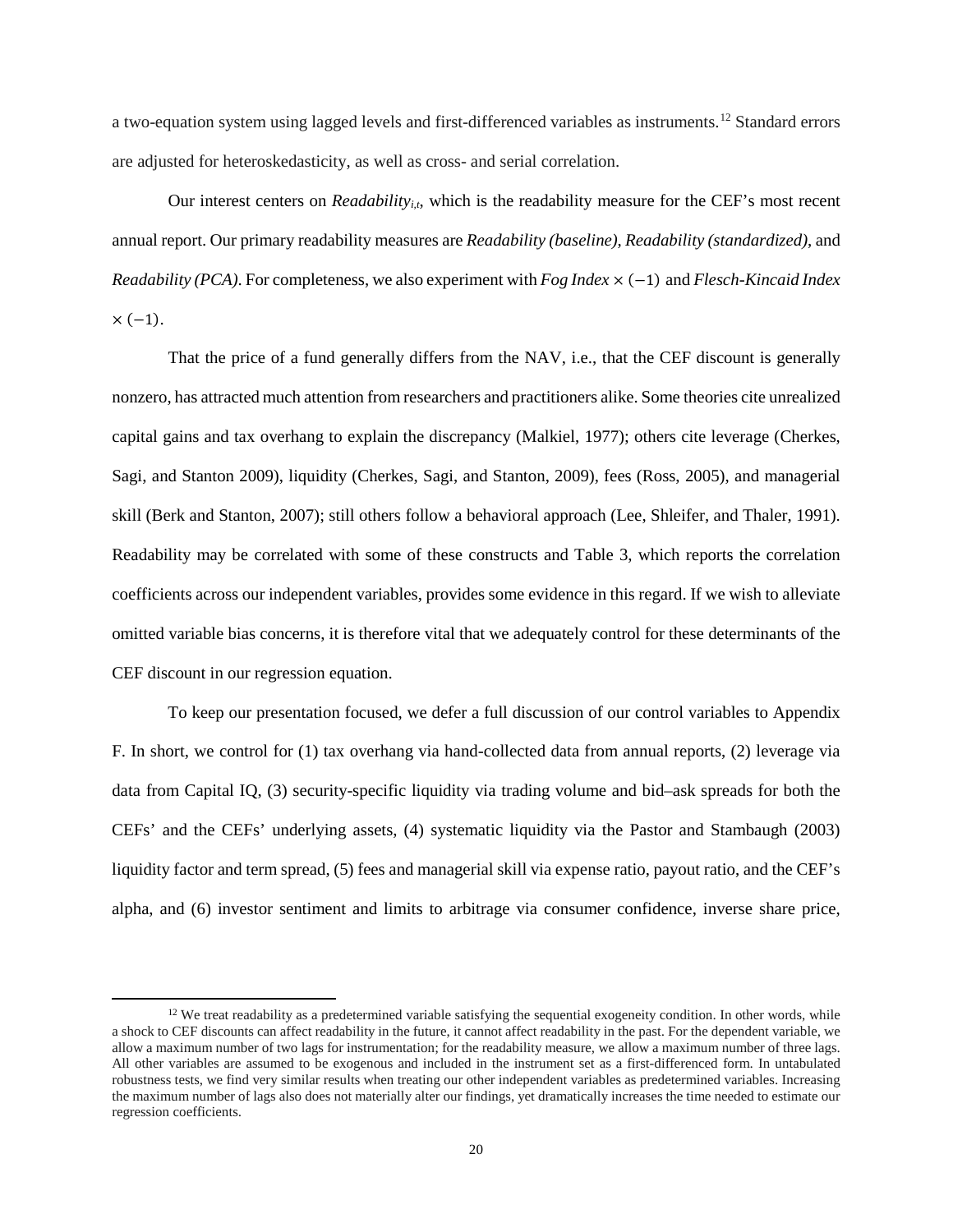dividend yield, and retail holdings. We also construct control variables to capture potential differences in firm characteristics across the stocks held by CEFs.<sup>13</sup>

We present our regression results in Table 4. The coefficient estimates for *Readability (baseline)*, *Readability (standardized)*, and *Readability (PCA)* are 0.027 (*t*-statistic = 3.37), 0.006 (*t*-statistic = 3.60), and 0.012 (*t*-statistic = 3.27), respectively. The estimates are very similar when including abstract words in our readability measure, which corroborates our suspicion that StyleWriter's abstract word list does not add much explanatory power in our setting.<sup>14</sup> To put our coefficient estimates in perspective, our regression analysis indicates that, holding all else equal, a one-standard-deviation increase in readability leads to a 2.48%, 2.06%, or 1.96% decrease in the CEF discount, depending on the readability measure we employ. The coefficient estimates for *Fog Index*  $\times$  (−1) and *Flesch-Kincaid Index*  $\times$  (−1) are 0.006 (*t*-statistic = 1.55) and 0.005 (*t*-statistic = 1.61), respectively. The weaker results for the Fog Index and the Flesch-Kincaid Index are in line with our conjecture and the experimental evidence that our primary readability measures are more refined than either the Fog Index or the Flesch-Kincaid Index.

In regressing the monthly CEF discount on the readability of the most recent annual report along with monthly controls, our regression is similar to those of Fama and MacBeth (1973) and Fama and French (1992), who regress monthly returns on data from a company's most recent annual report such as the market-to-book ratio. The intuition is that prospective investors only have the most recent annual report to turn to. Any potential readability effect should therefore be priced not only in the month of the filing, but also in the ensuing months. To this end, Fig. 1 plots the change in the monthly CEF discount when the newly filed annual report has a higher *Readability (baseline)* score than its preceding annual report, along with the change in the monthly CEF discount when the newly filed annual report has a lower *Readability (baseline)* score than its preceding annual report. We find that changes in readability start becoming priced

 $\overline{a}$ 

 $<sup>13</sup>$  In additional tests, we experiment with other characteristics of a CEF's underlying assets and find that our results are</sup> robust (results are tabulated in Online Appendix A).

<sup>&</sup>lt;sup>14</sup> For instance, the estimate on *Readability (baseline)* turns to 0.022 (*t*-statistic = 3.01).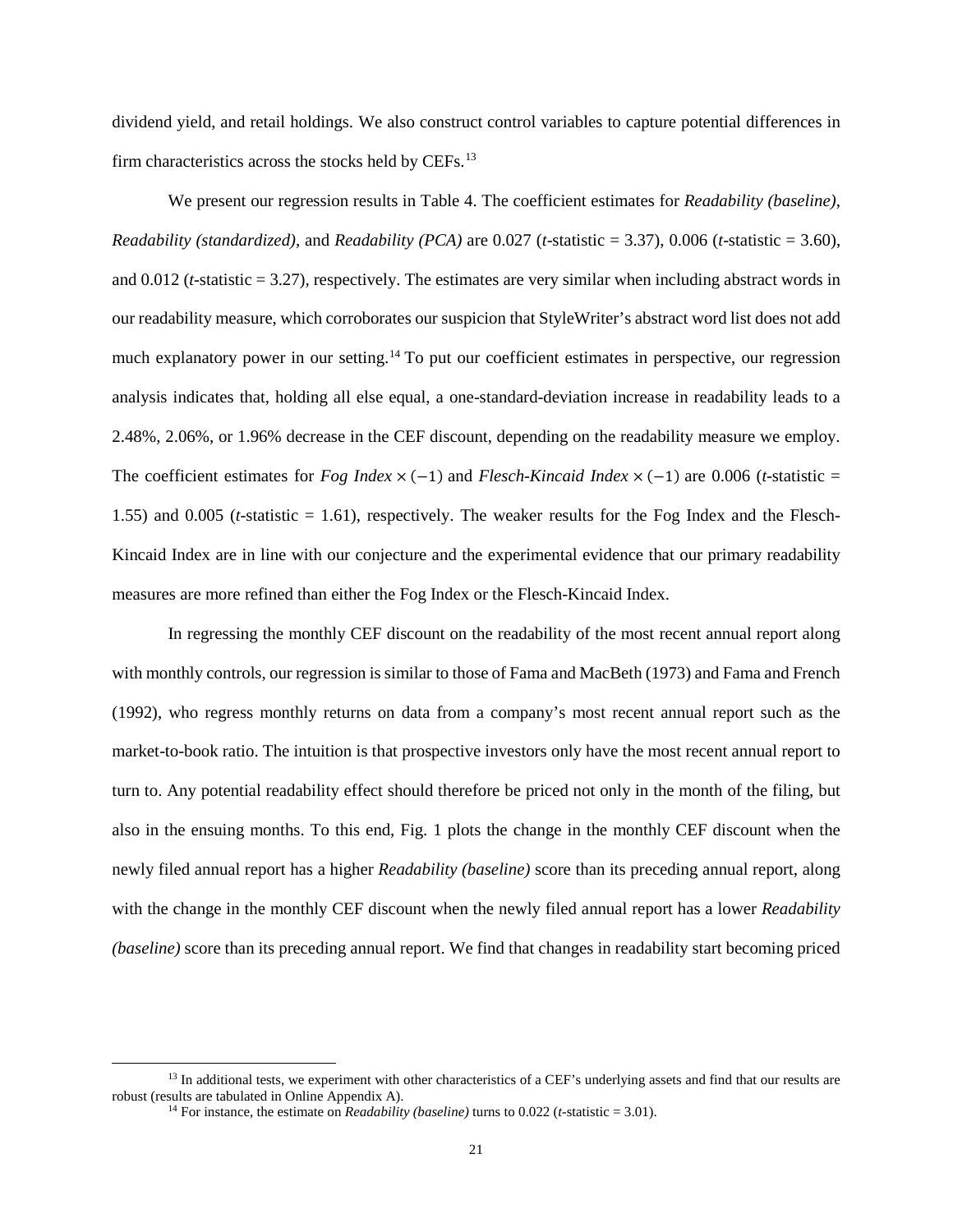one month after the filing, but are not fully factored into the price until three months after the filing. The results are similar when using *Readability (standardized)* and *Readability (PCA)*.

In additional tests, we explore whether the readability effect is linear or nonlinear. Conceptually, we have no strong prior: perhaps an increase in the average number of writing faults from one to two is perceived to be just as bad as an equivalent increase from four to five. Or perhaps all annual reports with more than three writing faults per sentence are considered equally illegible. Or perhaps investors become sensitive about an annual report's readability only once the average number of writing faults hits a certain threshold.

As noted before, the average number of writing faults per sentence (*WF*) in our sample is 0.43. The  $10<sup>th</sup>$  percentile is 0.28; the 90<sup>th</sup> percentile is 0.53. Motivated by these percentiles, we create three indicator variables: the first indicator variable equals one if *WF* is between 0.3 and 0.4, and zero otherwise; the second indicator variable equals one if *WF* is between 0.4 and 0.5, and zero otherwise; and the third indicator variable equals one if *WF* is greater than 0.5, and zero otherwise. The counterfactuals are observations for which *WF* is below 0.3. We re-estimate regression Eq. (3), but replace our readability measure with the above indicator variables. We find that the coefficient estimates for the indicator variables are -0.040 (*t*statistic  $= -3.01$ ),  $-0.068$  (*t*-statistic  $= -3.39$ ), and  $-0.080$  (*t*-statistic  $= -2.93$ ), respectively. These estimates suggest that the marginal punishment for writing faults decreases somewhat with the number of writing faults. Overall, however, there is no clear evidence of strong nonlinearity. We make similar observations when we form quartile indicator variables based on the distribution of the average number of writing faults and re-estimate our regression equation (results are available upon request).

So far we have emphasized that, by writing clear annual reports, funds help build trust and improve investor perception and investor mood. Funds with well-written annual reports therefore *trade at a lesser discount*. However, if the writing in a report is so good that it creates strong positive sentiment, funds with well-written annual reports may even trade at a premium. To this end, we note that while most funds trade at a discount, when sorting observations based on *Readability (baseline)*, we find that the average discount across top-decile observations is -0.35%. In other words, funds with high readability trade at a slight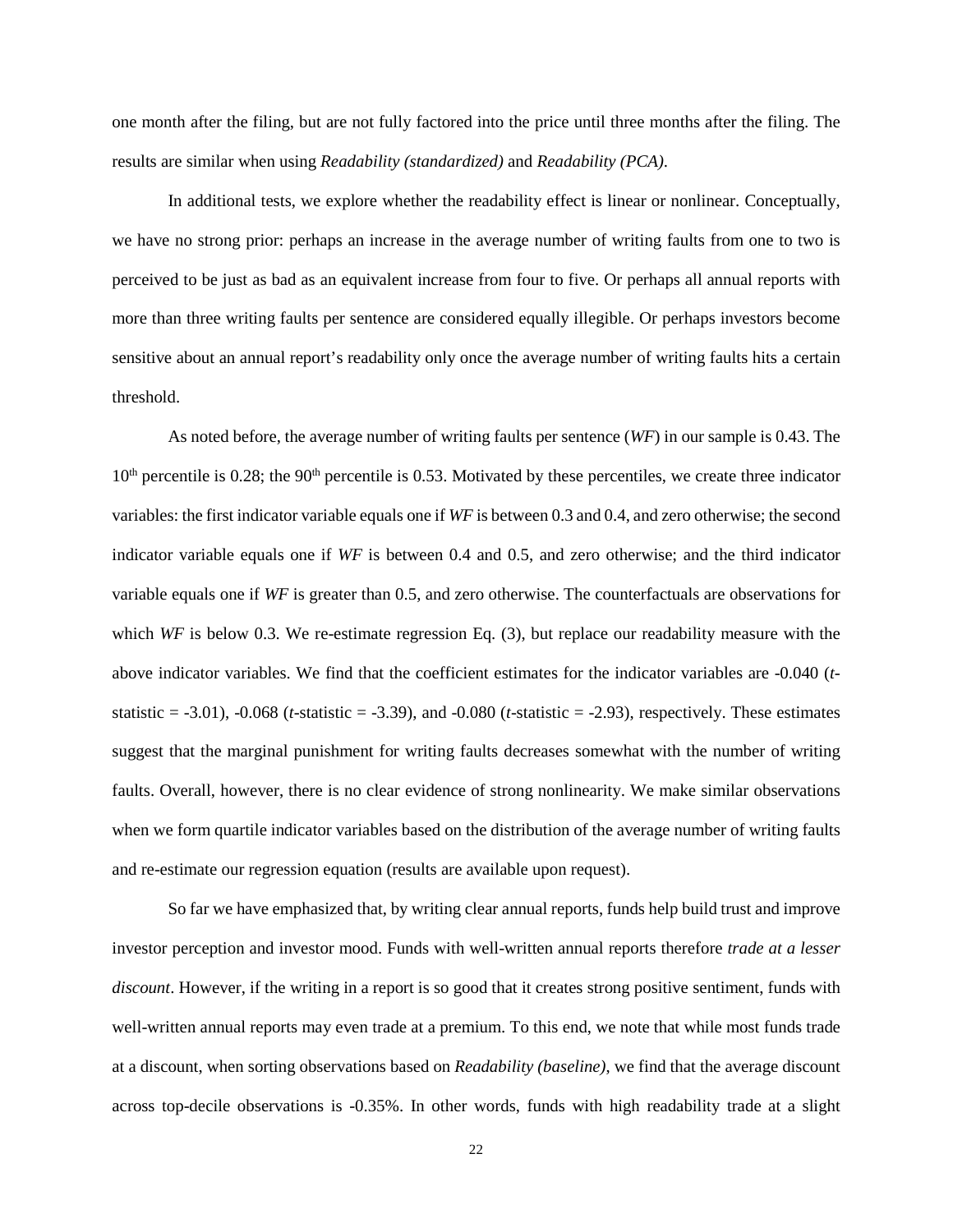premium of +0.35%. On a related note, when we re-estimate regression Eq. (3) using the subset of observations where funds trade at a premium, we find that the readability effect is present even in the subsample of premia.

The coefficient estimates of the control variables in Table 4 are generally in line with expectations. To give some examples, the estimate of *Alpha* is positive, consistent with the presence of managerial skill reducing the CEF discount. The estimates of *Inverse price* are all statistically significant and economically meaningful, suggesting that high arbitrage costs due to high transaction costs increase the spread between the price of the CEF and the value of the CEF's underlying assets (Pontiff, 1996). *Payout ratio* is negatively associated with the CEF discount, which is consistent with dividends playing a disciplining role as they shift resources away from managers (Jensen, 1986; Cherkes, Sagi, and Wang, 2014); the positive estimate also suggests that high dividends act as a credible signal of high managerial quality (Johnson, Lin, and Song, 2006). The positive estimate of *Relative trading volume* is consistent with the liquidity-based theory of CEFs that investors are willing to pay a premium for a CEF if the CEF has higher liquidity than its underlying assets (Cherkes, Sagi, and Stanton, 2009). The positive coefficient estimate of *Leverage* is consistent with Cherkes, Sagi, and Stanton's (2009) argument that CEF leverage is appealing to many CEF investors (i.e., small investors) who cannot buy on margin or can do so only at a relatively high cost.

Our dynamic panel model includes fund fixed effects, which capture time-invariant fund characteristics such as fund styles (we collect data on each CEF's official style category and find that no CEF in our sample changes its style). Because some of our control variables exhibit only time-series variation (*PS liquidity factor*, *Term spread*, *Consumer confidence*), we cannot include time fixed effects in our regression equation. In additional tests, we replace *PS liquidity factor*, *Term spread*, *Consumer confidence* with year-month fixed effects and we find that our results are very similar (results are available upon request).

#### *5.1. Components of readability*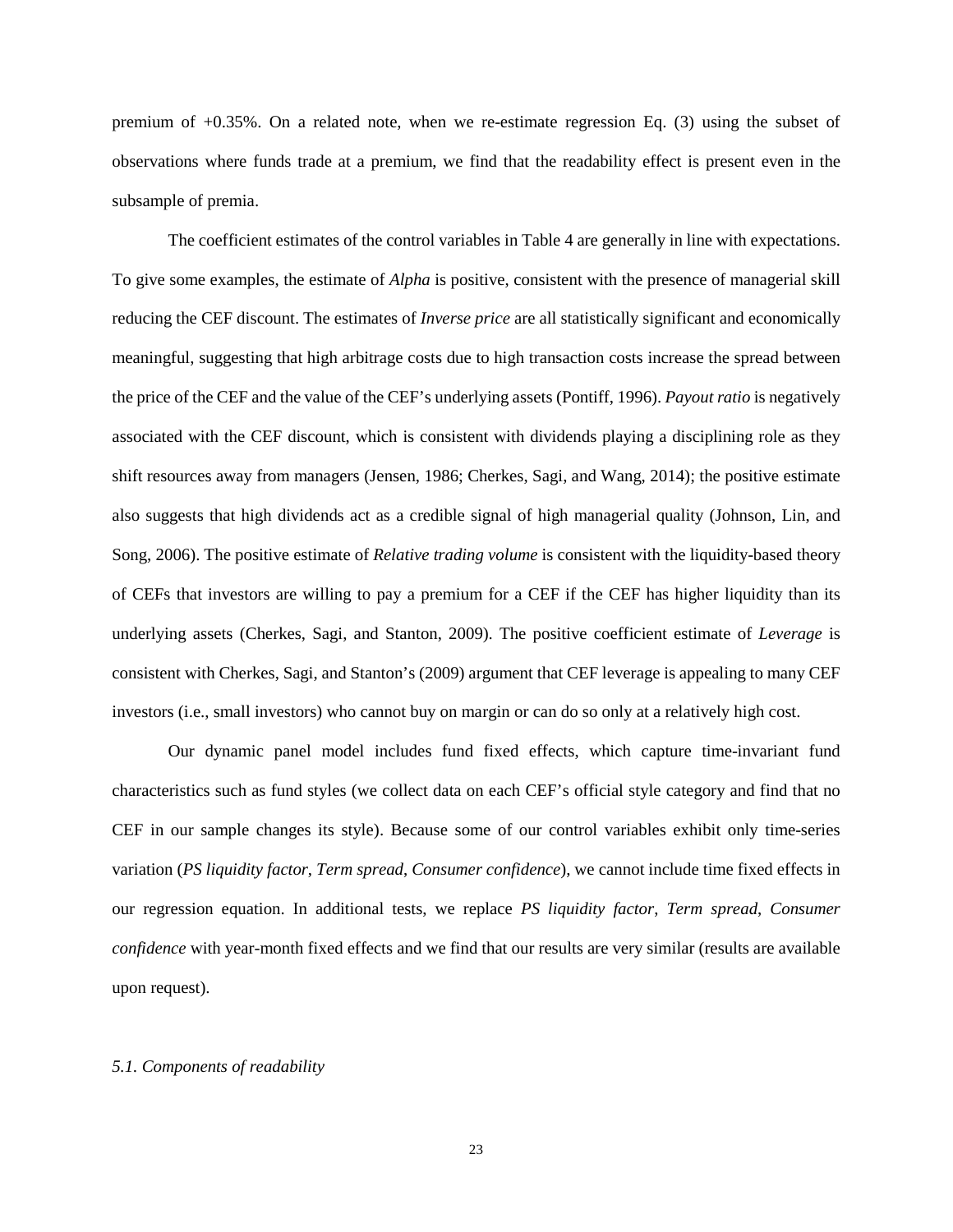In Table 5, we separate *Readability* into its various components and examine the degree to which each component adds to the significant estimate of *Readability*. As the components are positively correlated with each other, some of them highly so, we re-estimate regression (3) separately for each component. That is, we estimate five separate regressions of the CEF discount on *#Passive verbs*, *#Hidden verbs*, *#Overwriting*, *#Legal words*, and *#Wordy phrases*, respectively.

We find that the coefficient estimates for *#Passive verbs*, #*Legal words*, and #*Wordy phrases* are the most reliable, with estimates of  $0.028$  (*t*-statistic = 2.99),  $0.058$  (*t*-statistic = 2.84),  $0.173$  (*t*-statistic = 2.97), respectively. The estimates for *#Hidden verbs* and *#Overwriting* are 0.067 (*t*-statistic = 2.13) and  $0.057$  (*t*-statistic = 2.17), respectively. When multiplying the coefficient estimate with a one-standarddeviation increase in the underlying component to gauge the economic significance, we obtain the same ranking. Except for *#Passive verbs*, this ranking is strikingly similar to that produced by our experiment:

| Experiment-based evidence         | Regression-based evidence             |
|-----------------------------------|---------------------------------------|
| #Wordy phrases [strongest effect] | $\#Passive\ verbs$ [strongest effect] |
| #Legal words                      | #Wordy phrases                        |
| $\#Overwriting$                   | #Legal words                          |
| $\#Passive$ verbs                 | $#Hidden$ verbs                       |
| #Hidden verbs [weakest effect]    | $\#Overwriting$ [weakest effect]      |

In the end, our results suggest that all components of our readability measure contribute to its explanatory power. That is, if we were to omit any of the five components from our score, our results would become weaker, more so for some than others. The components with the strongest effect appear to be wordy phrases and legal words; the components with the weakest effect appear to be overwriting and hidden verbs; the evidence on the effect of passive verbs is mixed.

## *5.2. Moderating factors and natural experiment*

Our evidence to this point, while highly suggestive, is not free of alternative interpretations. In particular, one could argue that managerial skill affects the ability to write (and, as such, the readability of an annual report). Managerial skill also affects the CEF discount. In addition, one could argue that CEF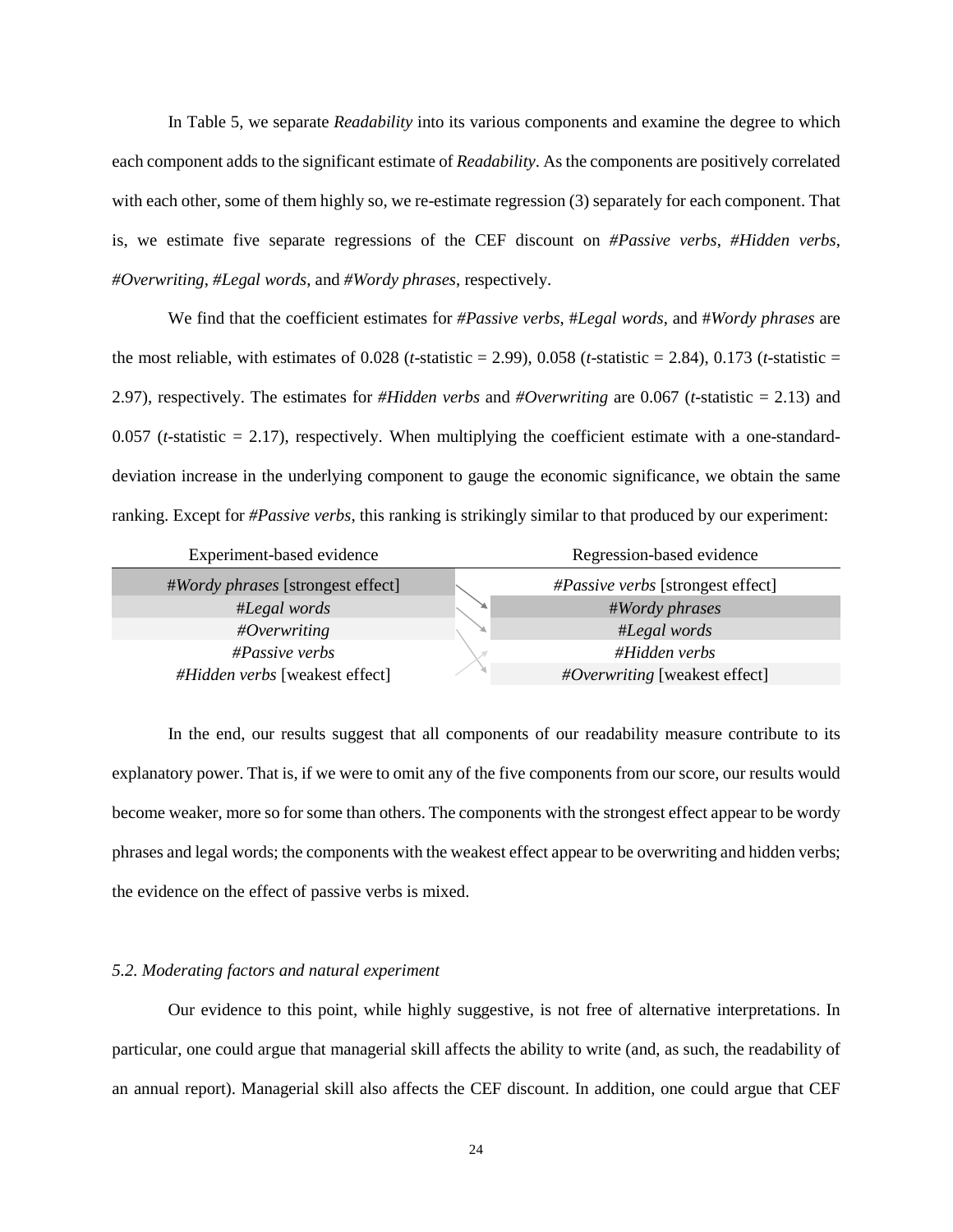investors do not need to read an annual report to infer the lack of skill. Under these assumptions, readability becomes a correlated by-product of managerial skill.

Moreover, if one makes the assumptions that poorly managed firms try to hide failure with obscure writing, that highly intelligent CEF investors are not affected by readability, and that they can spot bad news before the bad news itself is reflected in the NAV, then one may argue that readability is a correlated by-product of management's *unsuccessful* attempt to hide failure.

## *5.2.1. The roles of fund age, manager tenure, and volatility in past performance*

Our first attempt to establish that it is truly readability per se that generates at least parts of our findings builds on the following premise: if our theory is accurate, then our findings should be stronger in situations in which investors are more likely to rely on an annual report. As mentioned in the introduction and the hypothesis development section, the information environment for CEFs is relatively opaque and the primary alternative to annual reports as an information source is past performance. We conjecture that investors are less likely to rely on past performance, and, as a result, *more* likely to study annual reports, if the current manager's tenure is relatively short, if the fund is relatively young, and if past performance has been volatile. Consequently, we expect the readability effect to be stronger for funds with managers of relatively short tenure, young funds, and funds with volatile past performance.

To test our conjecture, we re-estimate regression Eq. (3), but now include a fund/manager characteristic along with an interaction term between our readability measure and the fund/manager characteristic. To keep the presentation focused, we tabulate results for *Readability (baseline)* only. The results are very similar for *Readability (standardized)* and *Readability (PCA)* (available upon request). The variables related to fund/manager characteristics are: (1) *New CEO*, which equals one if the CEF's CEO (=the portfolio manager) has tenure of less than one year ( $\approx$  bottom quartile of its distribution), and zero otherwise. (2) *New CEF*, which equals one if the CEF's age is less than five years ( $\approx$  bottom quartile of its distribution), and zero otherwise. (3) *High volatility*, which equals one if the CEF's weekly return standard deviation over the previous year is in the top quartile of its distribution, and zero otherwise.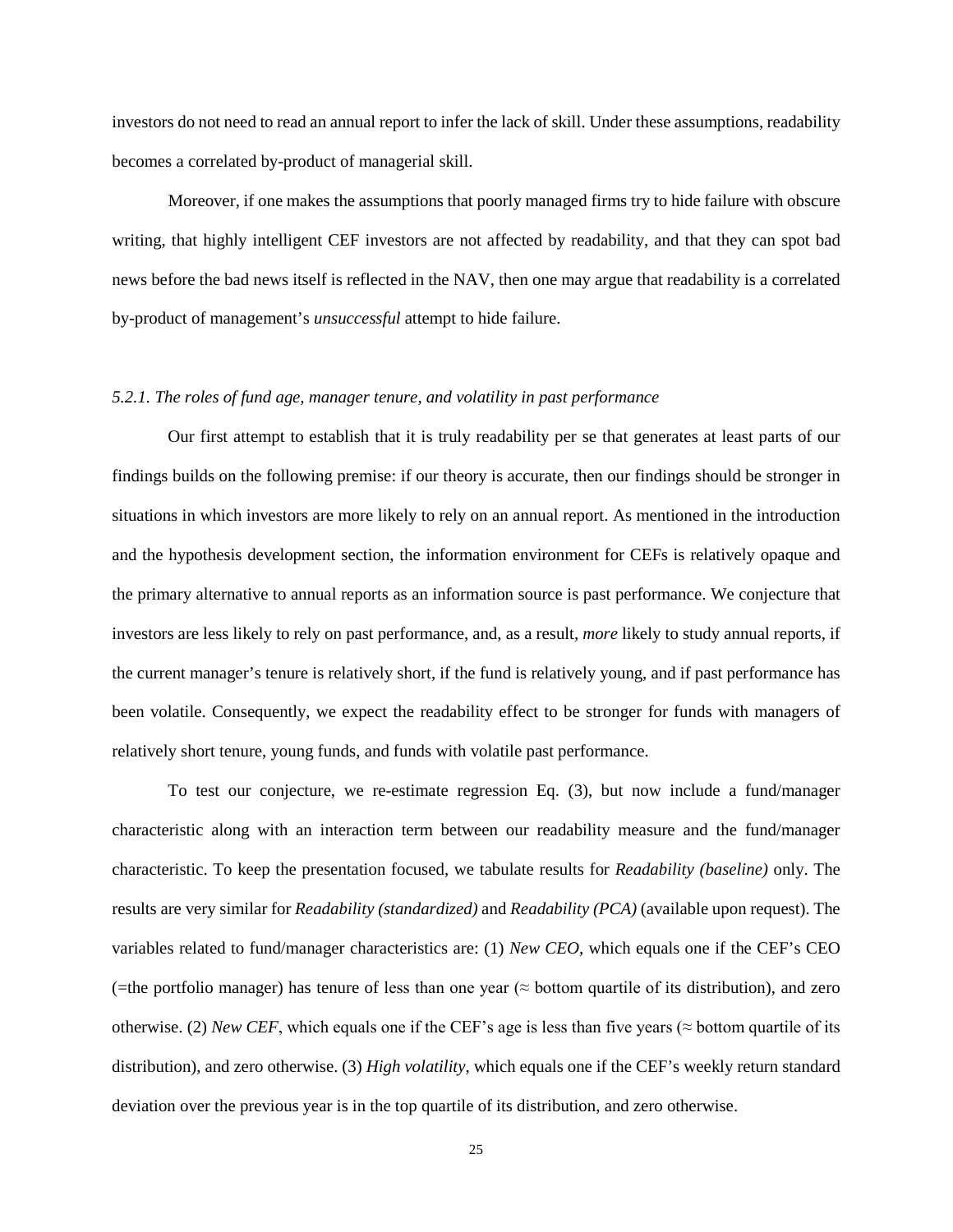The results presented in Table 6 show that the readability effect is, indeed, substantially stronger for (1) funds whose managers have been managing their funds for less than a year, (2) funds that have operated for less than five years, and (3) funds whose past performance has been highly volatile. The economic significance of the interaction effects is substantial: Our estimates imply that for funds with a relatively new CEO, a one-standard-deviation increase in readability leads to a 3.3% decrease in the CEF discount; for funds with more seasoned CEOs, the CEF discount only drops by 2.0%. The corresponding numbers for relatively young versus more seasoned CEFs are 3.0% and 1.9% and the corresponding numbers for relatively volatile versus less volatile CEFs are 3.3% and 1.8%.

In a tangential yet related vein, prior work provides evidence that retail investors are particularly prone to being influenced by the poor readability of disclosure documents (e.g., Miller, 2010; Rennekamp, 2012; Lawrence, 2013). Retail investors are also more prone to being influenced by trustworthiness and sentiment (Baker and Wurgler, 2006; Rennekamp, 2012). Accordingly, one may posit that CEFs with a strong retail investor presence among their shareholders are particularly sensitive to the readability of their annual reports.

In untabulated analyses, we attempt to test this conjecture. Unfortunately, we have very limited variation in retail holdings in our sample, as the 10<sup>th</sup> percentile and the 90<sup>th</sup> percentile of *Retail holdings* are 75.4% and 100%, respectively. We do find that when retail holdings are low, i.e., when retail holdings are below 75.4% (=  $10<sup>th</sup>$  percentile), the coefficient estimate on *Readability (baseline)* is 0.004 (*t*-statistic = 1.09); when retail holdings are high, i.e., when retail holdings are above 75.4%, the coefficient estimate increases to 0.028 (*t*-statistic = 3.10). However, given the very limited distribution in retail holdings in our sample, it is difficult to draw reliable conclusions regarding the moderating role of retail holdings.

#### *5.2.2. The Plain Writing Act of 2010*

Our second attempt to establish that it is truly readability per se that generates at least parts of our findings is a difference-in-difference analysis around the Plain Writing Act (PWA) of 2010. The PWA of 2010 was designed to make documents produced by the government or government agencies easier for the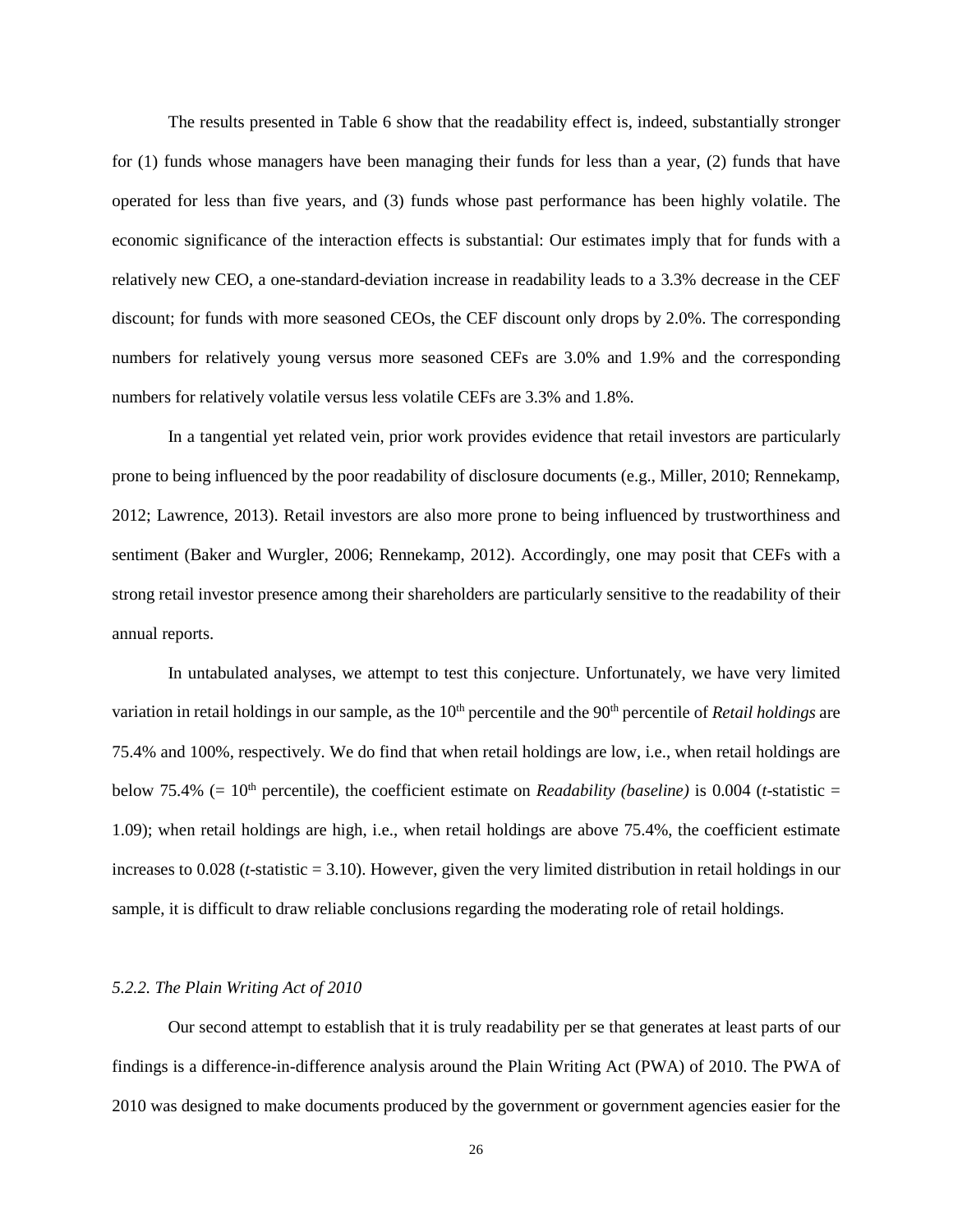general public to read. Although the SEC implemented its Plain English Initiative in October 1998 (which, unfortunately, pre-dates our sample period), we conjecture that the PWA had an incremental positive impact on the readability of financial disclosure documents. The appealing feature of the PWA for our purposes is that it was not motivated by or primarily designed for making financial disclosure documents easier to read but rather represents the result of broader efforts to make government more transparent (Cheek, 2011). Thus any change in the readability of financial disclosure documents that can be tied to the PWA can be thought of as a relatively clean shock to readability.

Our empirical strategy is to contrast changes in discount levels around the PWA of (1) CEFs with low readability prior to the signing of the PWA (the "treatment group") to those of (2) CEFs with high readability prior to the signing of the PWA (the "control group"). The intuition behind our experiment is that while the PWA had an incremental positive impact on the readability of financial disclosure documents, it did so particularly for treatment-group funds and less so for control-group funds, which already had easyto-read disclosure documents. Based on our hypothesis that the readability of disclosure documents affects discount levels, treatment-group observations should therefore exhibit a disproportionate decline in discount levels relative to those of their control-group counterparts.

To assess the validity of our experiment, we first test whether CEFs with low readability were, indeed, more evidently affected by the law than CEFs with high readability. A CEF falls into the treatment group ("Low readability group") if its readability measure in the pre-PWA period is in the bottom quartile of its distribution. In the analysis presented here, we use *Readability (baseline)*, but we note that our results are very similar when using *Readability (standardized)* or *Readability (PCA)* (results are available upon request). Each treatment-group observation is matched with a CEF whose readability measure in the pre-PWA period is in the top quartile of its distribution ("High readability group") but yet, based on Mahalanobis-metric matching, is similar to the treatment-group observation by reference to a host of CEF characteristics.15

 $\overline{a}$ 

<sup>15</sup> The CEF characteristics are: *Alpha, Expense ratio, Payout ratio, Relative trading volume, Relative bid-ask spread, Retail holdings, Unrealized capital gains, Leverage, Underlying Fog Index, Underlying file size, Underlying Flesch-Kincaid Index,*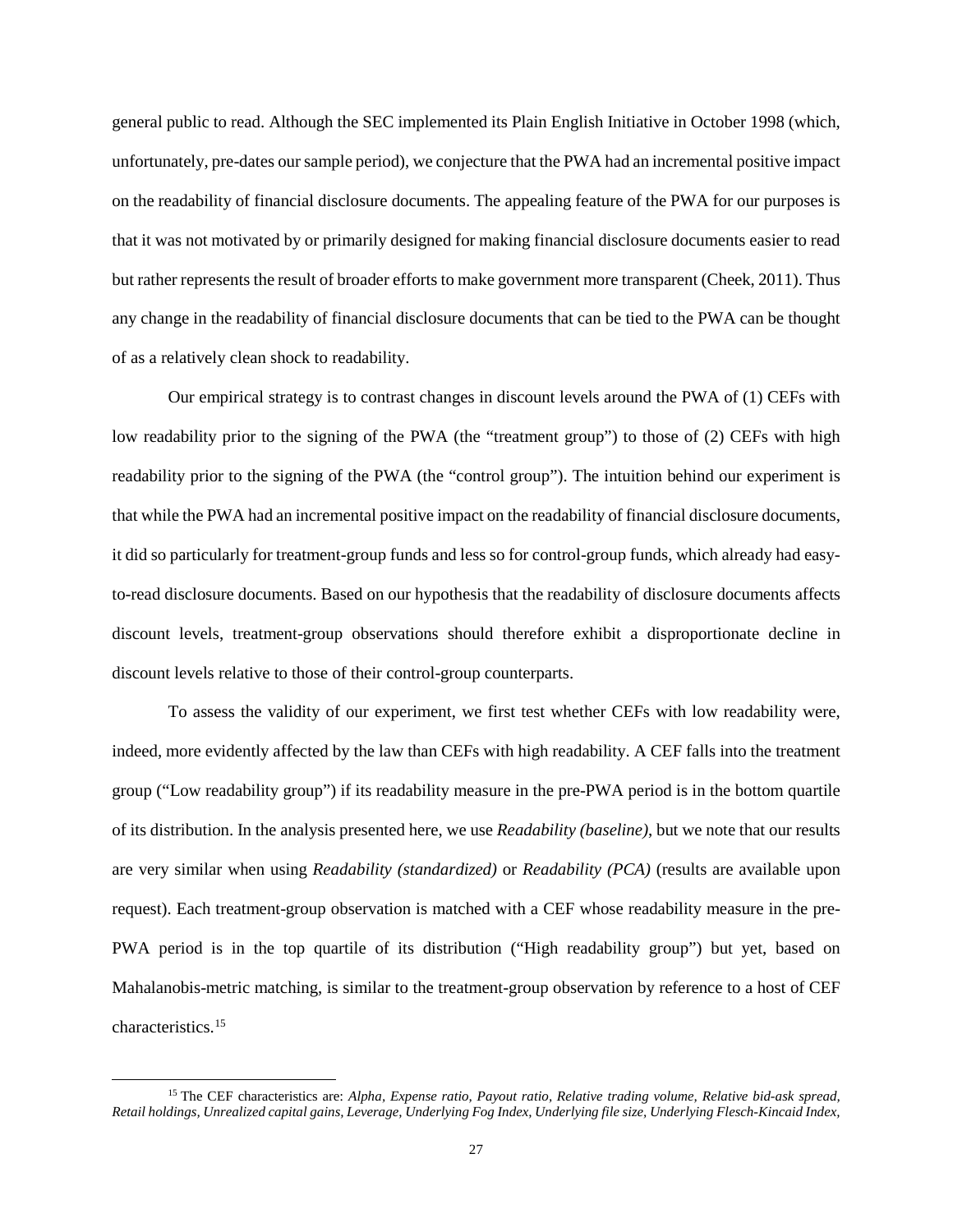For each treatment- and control-group observation, we take the first annual report whose fiscal year end falls after the passage of the PWA ("After the Plain Writing Act of 2010"), and we compare it with the first annual report that was written prior to the passage of the PWA ("Before the Plain Writing Act of 2010").

We estimate the following regression equation on the sample of treatment-group and control-group observations before and after the PWA:

$$
Y_{i,t} = \gamma Y_{i,t-1} + \beta \text{TreatGroup}_i * \text{PostPlainWriting} Act_t + X\delta + \varepsilon_{i,t}. \tag{4}
$$

For low-readability-group firms, we set the realization of *TreatGroupi* at one; for high-readability-group firms, we set the realization of *TreatGroupi* at zero. If an observation covers the post-PWA period, its realization of *PostPlainWritingAct<sub>t</sub>* is set at one; for pre-PWA period observations, we set the realization at zero. *X* includes *TreatGroupi* and *PostPlainWritingActt*, and also the set of control variables that we use in regression Eq.  $(3)$ .<sup>16</sup>

Panel A of Table 7 shows that the estimate for *TreatGroup* is -2.688. That is, prior to the passage of the PWA, treatment firms have -2.688 lower readability. This is by construction. More importantly, the interaction term estimate of  $+0.203$  (*t*-statistic = 2.21) reveals that, after the passage of the PWA, this readability gap narrows substantially, which is in line with our conjecture. Panel B of Table 7 shows that the improvement we find comes from all components of the readability score. In particular, the occurrence of every writing fault that is discussed in the *Plain English Handbook* and that we are able to capture (passive verbs, hidden verbs, overwriting, legal words, and wordy phrases) decreases after the PWA.

Does this disproportionate improvement in readability lead to an abnormal change in the discount? The results presented in Table 7 answer in the affirmative. Prior to the passage of the PWA, treatmentgroup firms trade at a higher discount relative to their control-group counterparts: the estimate for *TreatGroup<sub>i</sub>* equals -0.020 (*t*-statistic = -2.22). This corroborates our main result that a fund's market value

 $\overline{\phantom{a}}$ 

*Underlying market cap, Underlying BM,* and *Underlying volatility.* We do Mahalanobis-metric matching rather than propensityscore matching because the former has been found to be more robust to sampling bias (Zhao, 2004). We find that for some of the abovementioned firm characteristics, treatment firms and control firms differ statistically significantly from each other; however, in all cases the difference is economically negligible (results are available upon request).

<sup>&</sup>lt;sup>16</sup> Including the full set of controls can help improve the precision of our analysis by soaking up residual variation (Gormley, 2015). Consistent with this view, we find that adding the controls has only a limited effect on the coefficient estimates on our key variables.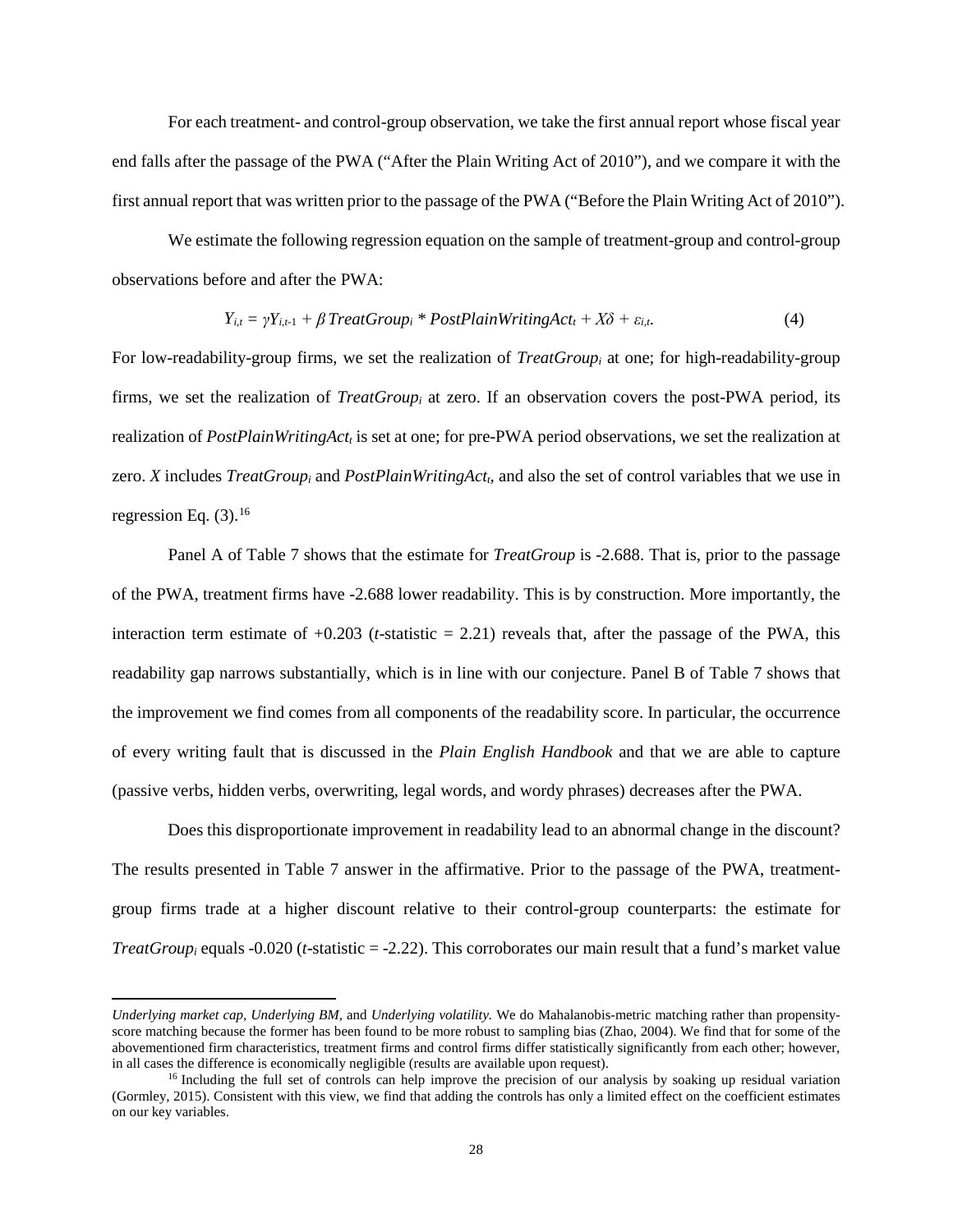tends to be further below the market value of its underlying assets when its annual report is poorly written. After the PWA, this gap in the discount narrows noticeably. The coefficient estimate of the interaction term between *TreatGroup<sub>i</sub>* and *PostPlainWritingAct<sub>t</sub>* is +0.013 (*t*-statistic = 2.99).

In the end, our difference-in-difference analysis reveals that funds that, prior to the PWA, had lowreadability annual reports experienced a sudden and disproportionate decrease in the number of writing faults following the PWA. This sudden and disproportionate decrease in the number of writing faults is accompanied by a sudden and disproportionate decrease in CEF discounts. One likely explanation for these patterns is that: (1) the readability of annual reports improved around the PWA, (2) investors read annual reports and, consequently, (3) the improved readability of annual reports affected investors' perceptions of the fund and altered prices.

The alternative to the above explanation is that our results are simply an artifact of mean-reversion in our primary variables of interest. Since we include the lagged value of readability as an independent variable, our regression equation already accounts for the simplest form of mean-reversion. Table 7 also reports the results of a placebo test: We re-run our difference-in-difference analysis, but we do so around one hundred randomly drawn placebo events; we require the placebo event to occur prior to October 2010 to avoid overlap with the PWA. Panel C of Table 7 reports the average coefficient estimate and the average *t*-statistic across the one hundred simulations. When the dependent variable is readability, we find that, prior to the placebo event, treatment firms have -2.193 lower readability. Again, this is by construction. However, in contrast to our results around the PWA and in contrast to what mean-reversion theory predicts, the estimate for the interaction term is neither economically meaningful nor statistically significant: the average coefficient estimate for the interaction term and the average *t*-statistic are 0.166 and 0.72, respectively.

Similarly, when the dependent variable is the CEF discount, we find that treatment firms, which, by construction, have lower readability, trade at an incremental discount relative to their control firms prior to the placebo event (coefficient estimate  $= -0.010$ , average *t*-statistic  $= -2.90$ ). This is consistent with the proposition that readability affects firm value. However, consistent with the previous finding that the level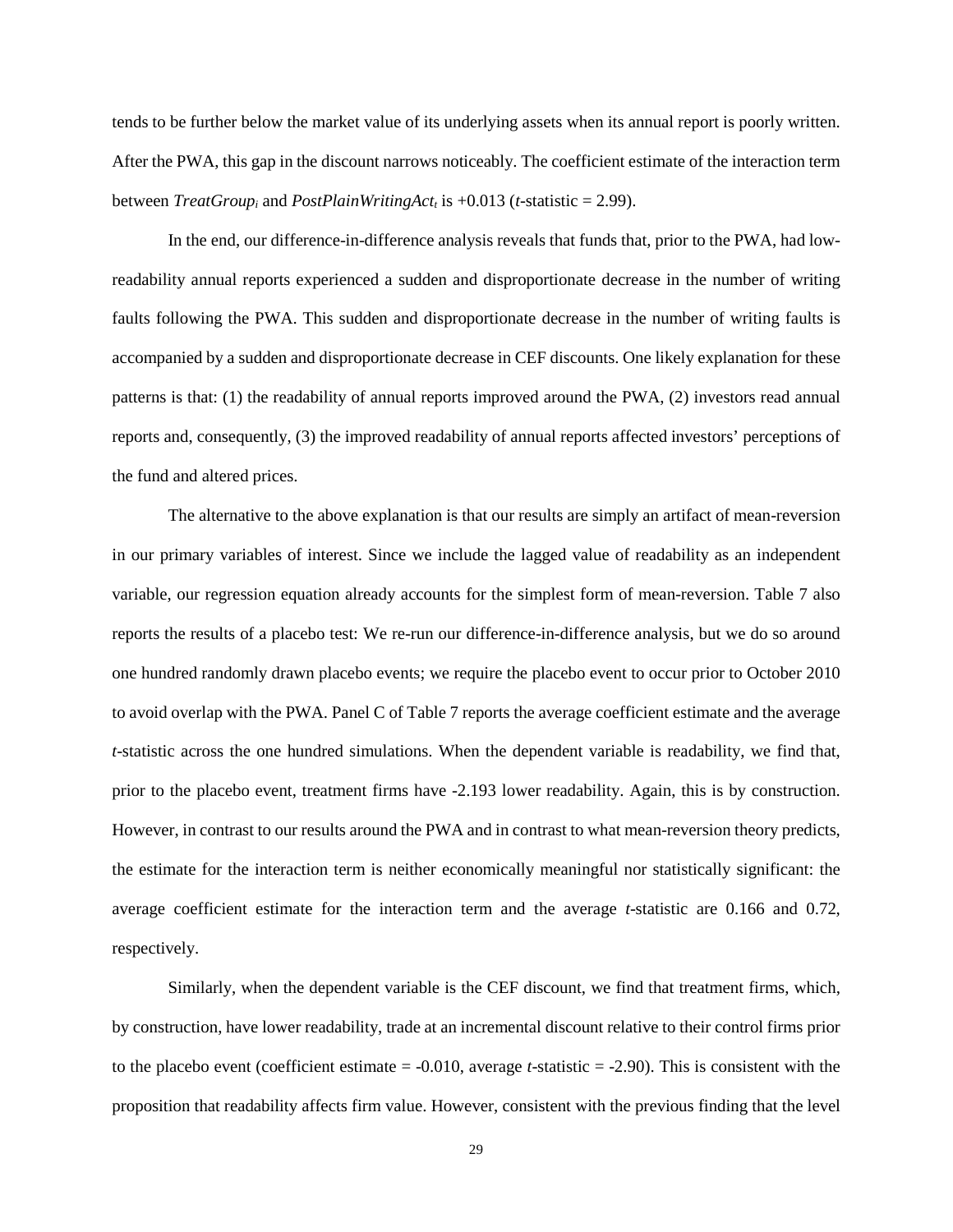of readability does not change around placebo events, the level of the incremental discount also is not altered by the placebo event: the average coefficient estimate for the interaction term and the average *t*statistic are only -0.003 and -0.23, respectively; in fact, across the one hundred randomly drawn placebo events, none produces a more reliable interaction term than the one we observe around the PWA.

# **6. Evidence pertaining to the effect of readability on firm value: The case of regular publicly traded corporations**

The evidence to this point suggests that readability can positively affect firm value and, consequently, that CEFs filing more readable annual reports have higher market values relative to their fundamentals than CEFs filing less readable annual reports. Our final test examines the degree to which this observation generalizes to regular publicly traded corporations.

We randomly sample one hundred publicly traded corporations from the CRSP/Compustat universe with proportionate sampling weights for each industry (Global Industry Classification Standard (GICS) Industry Sector). We download, for each firm, its annual shareholder reports through the SEC EDGAR system. We again exert great effort to manually clean the reports. Of the one hundred firms, five drop out because they do not have annual reports in HTML/TXT format in the SEC EDGAR system. In the end, our sample period runs from 2000 through 2015 and our final sample contains 95 firms and 10,813 firm-year observations.17

Our dependent variable is Tobin's *Q*, which is the market value of total assets divided by the book value of total assets, where the market value of assets is calculated as the sum of the market value of common shares and the book value of debt minus deferred taxes. Our independent variables of primary interest are *Readability (baseline)*, *Readability (standardized)*, and *Readability (PCA)*.

Table 8 provides the descriptive statistics. We find that regular publicly traded corporations have, on average, a slightly higher number of writing faults in their annual reports than CEFs (-5.486 for regular

 $\overline{a}$ 

<sup>&</sup>lt;sup>17</sup> While CEF annual reports started becoming available in HTML/TXT format only in the SEC EDGAR system from 2003, regular publicly traded corporations' annual reports are available from 2000, hence the difference in sample period.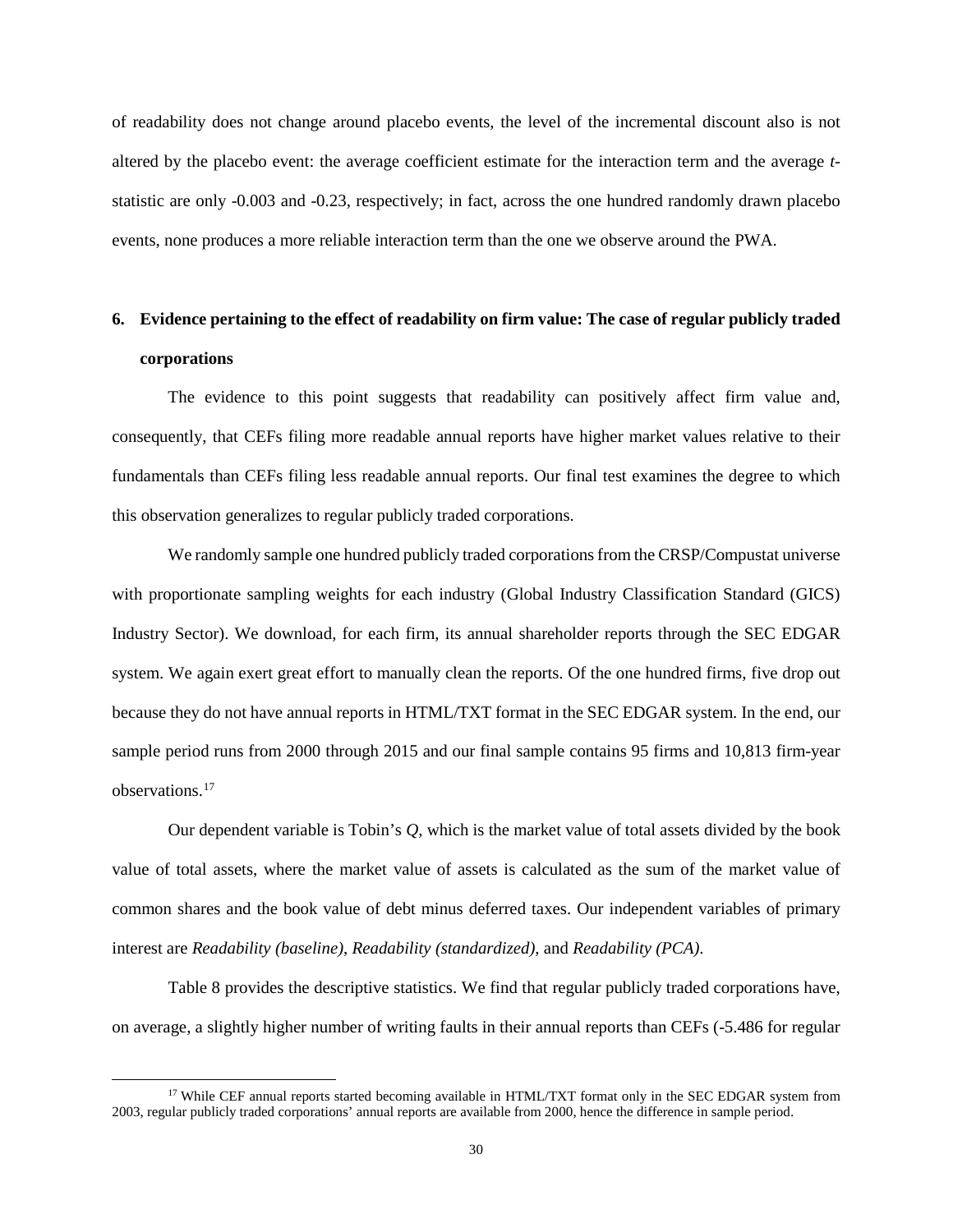publicly traded corporations versus -4.284 for CEFs). The average Tobin's *Q* in our sample is 1.892, which is similar to the average reported by prior studies that analyze the full CRSP/Compustat universe (e.g., Bertrand and Schoar, 2003). This similarity in Tobin's *Q* suggests that we succeed in constructing a representative subset of the population.

Our regression framework is identical to that applied to CEFs, but, following prior literature (e.g., Morck, Shleifer, and Vishny, 1988, Yermack, 1996, Coles, Daniel, and Naveen, 2008), we now control for *ROA*, *ROA(t*-1*)*, *ROA(t*-2*)*, *Research & development*, *Intangible assets*, *Leverage*, *Capex*, *Number of segments*, *Free cash flow*, *Retail holdings*, and *Risk*. These variables are all described in Table 8.

The results presented in Table 9 show that higher readability comes with higher Tobin's *Q*. The coefficient estimates for *Readability (baseline)*, *Readability (standardized)*, and *Readability (PCA)* are 0.133 (*t*-statistic = 1.85), 0.029 (*t*-statistic = 2.07), and 0.059 (*t*-statistic = 2.08), respectively.

The coefficient estimates of the control variables generally have the expected signs. For instance, consistent with prior work (Chan, Martin, and Kensinger, 1990; Pakes, 1985), we find that Tobin's *Q* increases with *Research and development*, suggesting that Tobin's *Q* increases with growth opportunities. The negative coefficient estimate for *Number of segments* is consistent with the "diversification discount" noted by prior studies (Jensen, 1986; Lang and Stulz, 1994).

While the estimate of *Readability* is economically meaningful and statistically significant, it is noticeably weaker for regular publicly traded corporations than for CEFs. There are three interpretations for the weaker results. The first is that the strong findings for CEFs are a chance event and do not accurately reflect the true effects of readability on firm value. The second possibility is that the information environment is much richer for publicly traded corporations than for CEFs. For instance, when there is ambiguity in the annual report of regular publicly traded corporations, investors can easily seek clarification from management during earnings conference calls, a possibility that does not exist for CEFs. For regular publicly traded corporations, an increase in the readability of an annual report, which is just one out of many information sources, therefore does not materially affect the firm's valuation ratio. Viewed from this angle, the weaker patterns for regular publicly traded corporations only increase confidence in the validity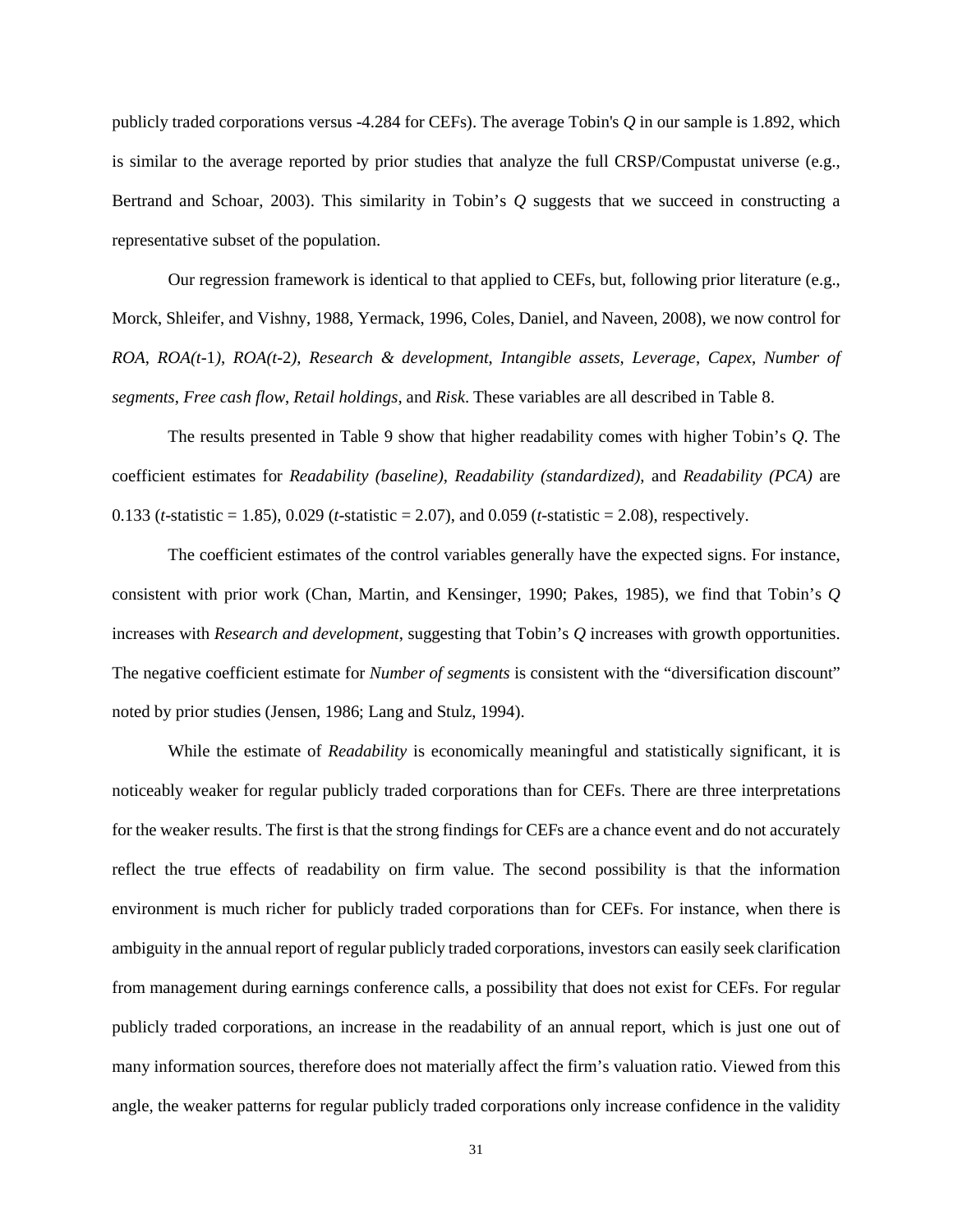of our overall exercise. A third possibility is that since "*CEF shares and CEF holdings are securities that trade contemporaneously on exchanges, […] calculation of a CEF's Tobin's Q is straightforward*" (Cherkes, 2012). The calculation is less straightforward for a publicly traded corporation as the fundamental value of the firm's assets can be approximated only via the *book value* of assets. This likely lowers the power of our analysis and, since measurement error in the dependent variable increases standard errors, helps, in part, to explain the lower statistical significance.

#### **7. Conclusion**

Both academics and practitioners are putting greater emphasis on how firms communicate with stakeholders, not only through numeric information but also through textual information. Our study suggests that this increase in attention to the structure of textual information is warranted.

On the investors' side, our evidence suggests that, in relatively opaque information environments, annual reports constitute a primary source of information and investors pay close attention to them. When a firm's annual report becomes difficult to read, investors become suspicious, perceive the firm and its managers to be of lower quality, or subconsciously develop negative sentiments. This causes a firm with a poorly written annual report to trade at a discount.

On the firm's side, we observe considerable variation in readability, with some reports reading rather well while others suffer from wordy phrases, legal jargon, and even occasional typos and spelling mistakes. That is, despite regulators' emphasis on the ease with which the content of corporate disclosure documents can be processed, not all firms pay heed. Some managers may be overconfident (e.g., Malmendier and Tate, 2005) and erroneously believe their writing to be superb. Others may remain unconvinced of the incremental benefit of writing annual reports that are easier to read. Some managers may even take pride in their ability to construct complex phrases. Still others may try to hide unfavorable information through obscure writing, although our evidence suggests that any attempt to conceal unfavorable information through poor writing is made in vain as firms writing annual reports with low readability trade at substantial discounts. Whatever may be causing differences in readability, to the best of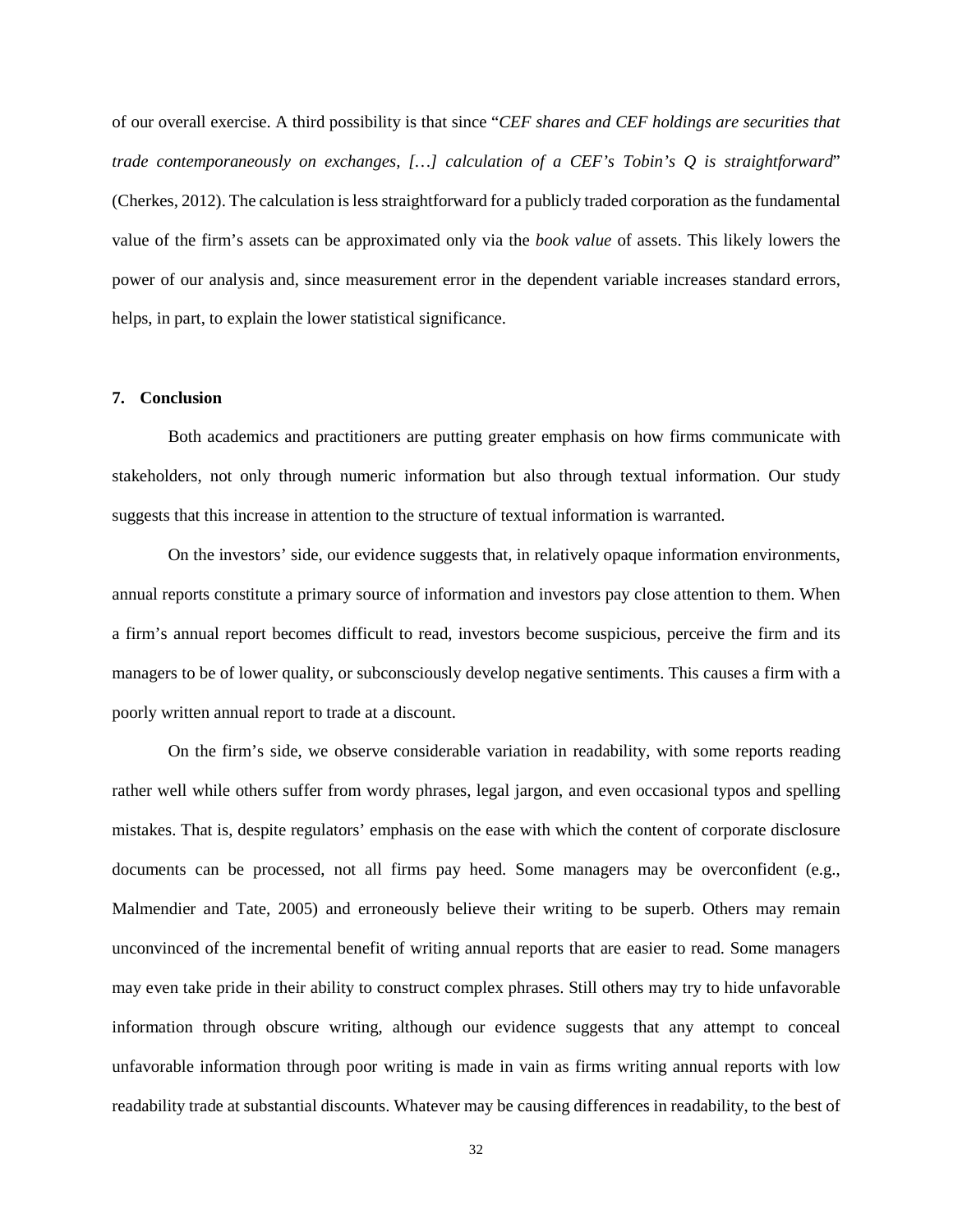our knowledge, ours is the first study to quantify the effect of readability on *firm value*. As maximizing shareholder value is the primary objective of managers, one may speculate that, in the future, managers will pay more attention to the ease with which the content of corporate disclosure documents can be processed.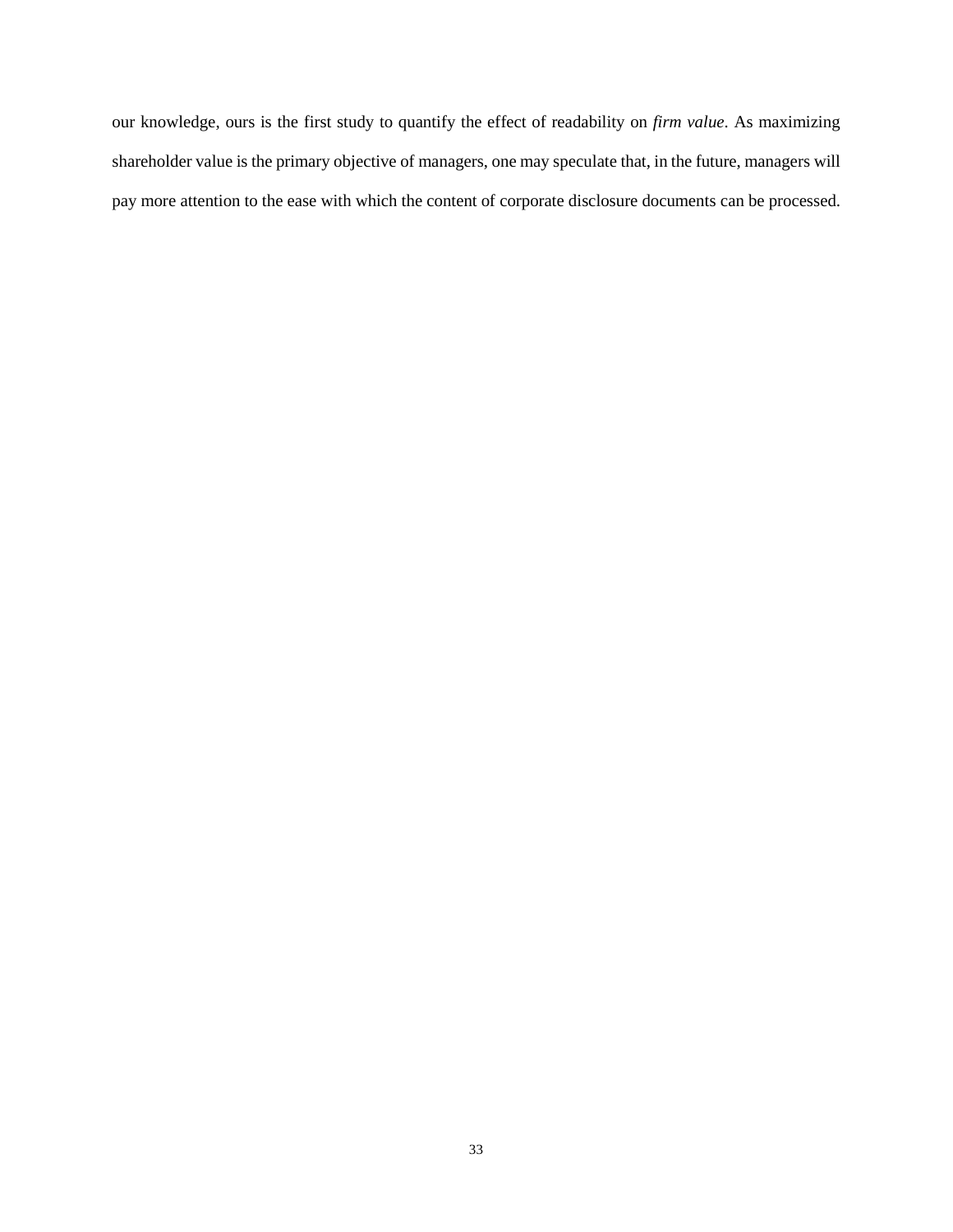#### **Appendix A. Form N-CSR cleaning efforts**

For each CEF, we use a web crawler to collect all of its annual shareholder reports (Form N-CSR). We focus on annual reports rather than semi-annual reports as the former are more extensive in terms of information delivery to investors. Following prior studies, we exclude amendments posted after the original filing date of an annual report (Loughran and McDonald, 2014). On rare occasions, we collect two N-CSRs for the same year; in those cases we choose the N-CSR that has the higher word count.

Following Li (2008) and Miller (2010), we clean and eliminate non-informative sections from the downloaded N-CSRs:

- A. We delete everything between the <SEC-HEADER> and the </SECHEADER> tags. Material contained between these two tags includes company name, company address, and fiscal year end.
- B. Unlike Li (2008) and Miller (2010), we do *not* necessarily delete material contained between the  $\langle \text{TABLE} \rangle$  and  $\langle \text{TABLE} \rangle$  tags. Often, the  $\langle \text{TABLE} \rangle$  tag is used as a formatting device in long paragraphs such as in a "Letter to Shareholders." We keep paragraphs that have at least two cases of a period (".") followed by a space (" ") followed by a capitalized character even if the paragraphs are embedded in <Table> tags. This reflects the assumption that every sentence ends with a period and is followed by a space, with the next sentence starting with a capitalized character.
- C. As in Miller (2010), we eliminate all lines that contain  $\langle S \rangle$  or  $\langle C \rangle$  or the special characters  $\langle \dots \rangle$  and  $\langle \& \rangle$ . We also eliminate lines that contain any of the following strings:  $\langle \text{TEXT} \rangle$ , <DOCUMENT>, <PAGE>, <TYPE>, or /PRIVACYENHANCED/.
- D. As in Miller (2010), we eliminate HTML tags and convert embedded HTML code into ASCII characters. All ".jpg," ".pdf," and ".gif" files are also eliminated.
- E. We delete paragraphs in which more than 50% of the characters are non-alphabetic (i.e., tables with numerical information).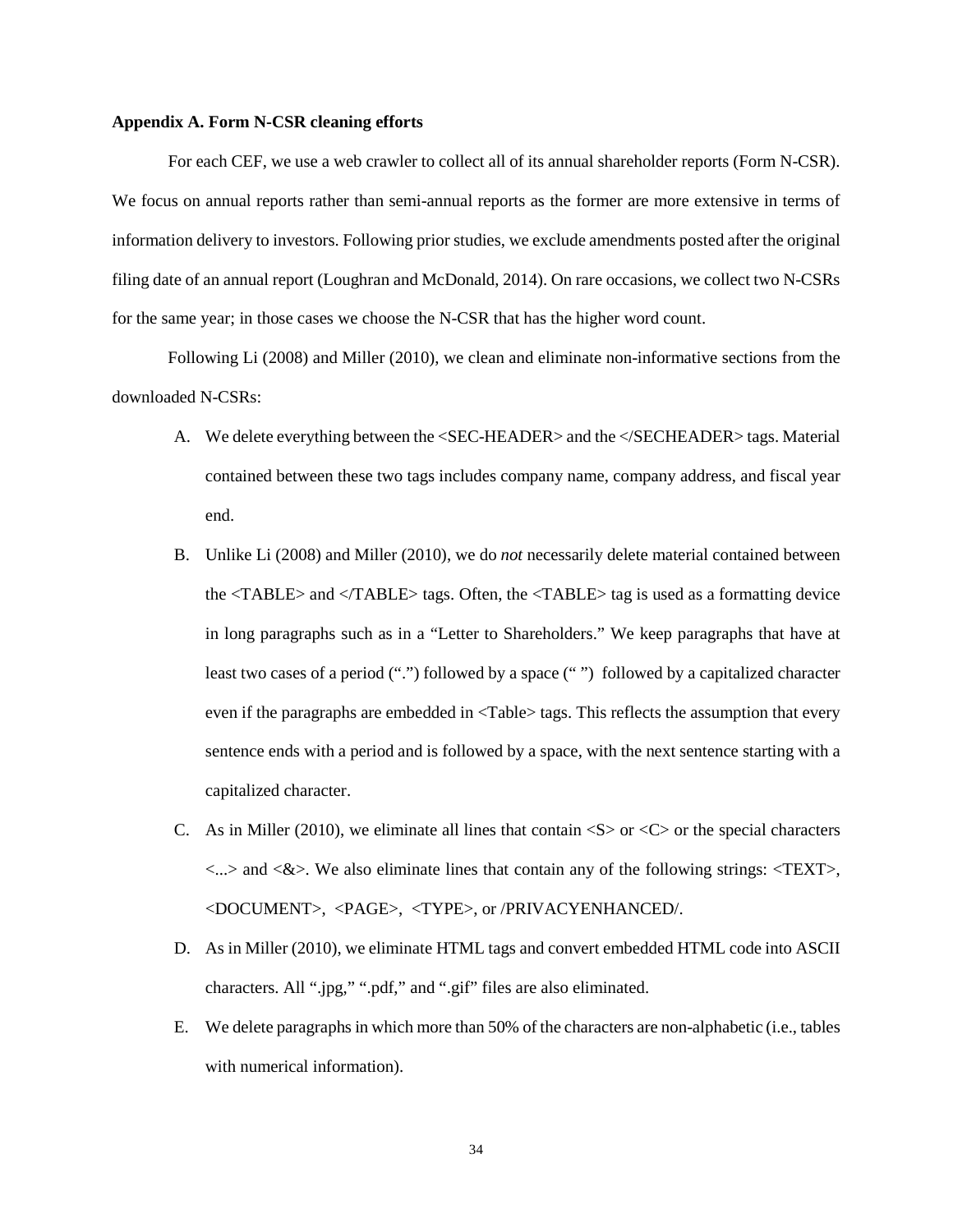## **Appendix B. Readability and CEO and CFO characteristics**

This table presents Pearson correlation coefficients between our primary readability measure, *Readability (baseline)*, and CEO and CFO characteristics. The sample includes 26 equity closed-end funds (CEF) from 2003 through 2013 for which we have data on various manager characteristics. The observations are on a fund/year level. Column 1 reports correlations between *Readability (baseline)* of fund *i* as of year *t* and characteristics of the CEO of fund *i* as of year *t*; Column 2 reports correlations between *Readability (baseline)* of fund *i* as of year *t* and characteristics of the CFO of fund *i* as of year *t*. None of the correlations is significant at the 5% level.

|                                                 | (1)<br><b>CEO</b> | (2)<br><b>CFO</b> |
|-------------------------------------------------|-------------------|-------------------|
| MBA degree?                                     | 0.142             | $-0.225$          |
| Any advanced degree (M.D., J.D., LL.M., Ph.D.)? | 0.034             | $-0.161$          |
| Ivy League education?                           | $-0.034$          | 0.208             |
| Female?                                         | ---               | 0.486             |
| Tenure?                                         | $-0.173$          | $-0.095$          |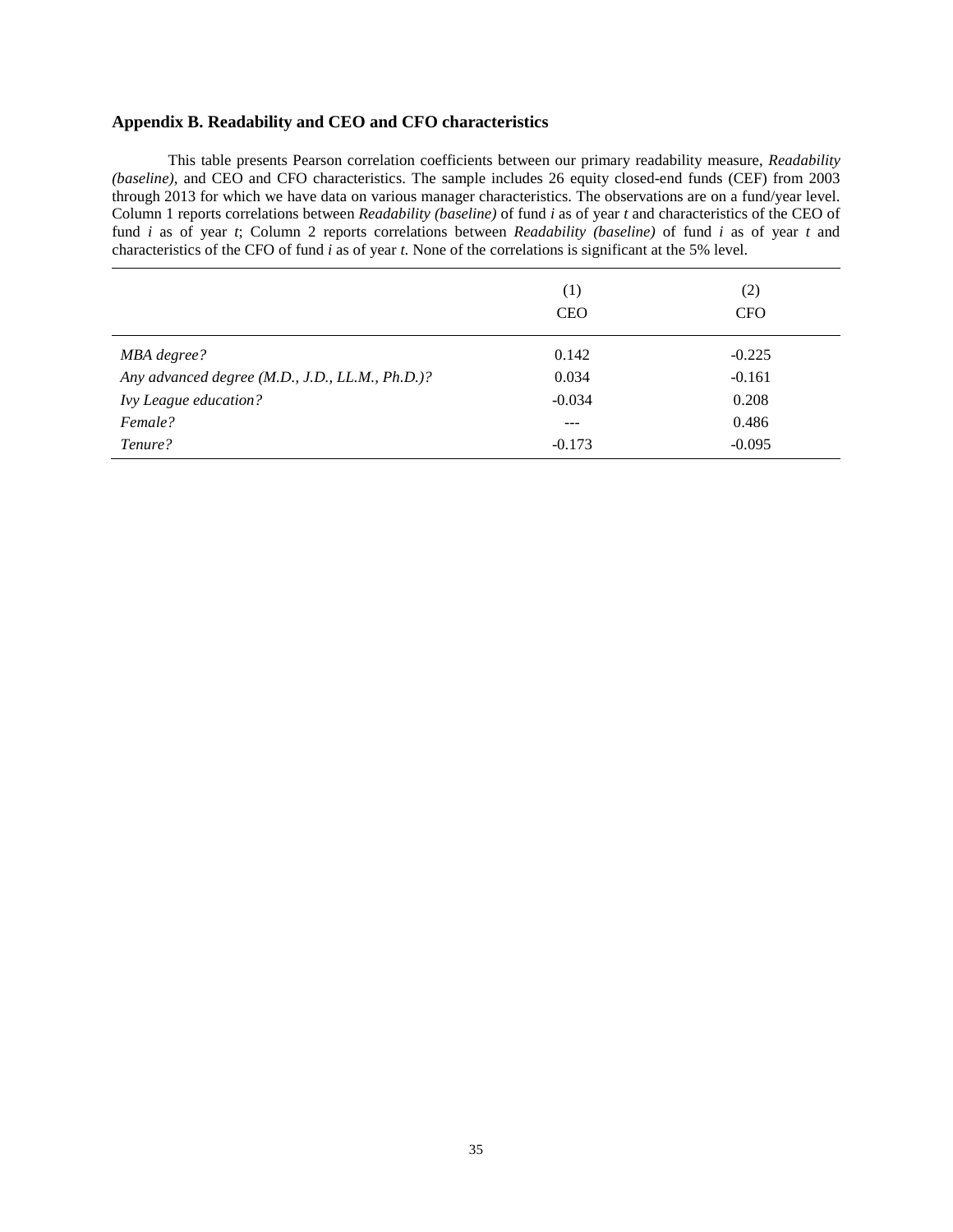#### **Appendix C. Validity of readability measures**

This table presents survey responses from undergraduate business students that are pertinent to the readability of annual reports. In our first study (Panel A), we conduct the following experiment: we sort annual reports based on *Readability (baseline)*. We randomly select 20 annual reports from the top quartile ("High readability") and 20 annual reports from the bottom quartile ("Low readability"). We assign these annual reports to eight undergraduate business students and ask: "How readable is the annual report?" The scale ranges from 7 ("Very") to 1 ("Not at all"). Each report is read by four students, yielding a total of 80 observations in each of the two cells. In our second study (Panel B), we conduct the following experiment: We sort annual reports based on *Readability (baseline)*, *Readability (standardized)*, *Readability (PCA)*, *Fog Index (multiplied by negative one)*, and *Flesch-Kincaid Index (multiplied by negative one*), respectively. We randomly select ten annual reports from the top quartile ("High readability") and ten annual reports from the bottom quartile ("Low readability") for each of the five measures. We assign these annual reports to 30 undergraduate business students and ask: "How easy to read was the annual report?" The scale ranges from 7 ("Very") to 1 ("Not at all"). Each report is read by three students, yielding a total of 30 observations in each of the ten cells. We report the average readability score given by the students for the "High readability" annual reports and the "Low readability" annual reports. *T*-statistics, reported in parentheses, account for heteroskedasticity. Statistical significance at the 10%, 5%, and 1% levels is denoted by \*, \*\*, and \*\*\*, respectively.

|                                                                                                                                             | High readability<br>reports | Low readability<br>reports | $\Delta$ High- and Low<br>readability<br>reports |
|---------------------------------------------------------------------------------------------------------------------------------------------|-----------------------------|----------------------------|--------------------------------------------------|
| Panel A: Study 1                                                                                                                            |                             |                            |                                                  |
| (1) "How easy to read was the annual report?"<br>- Scale: 7 ("Very") to 1 ("Not at all")<br>- Reports sorted by: Readability (baseline)     | 5.53                        | 4.90                       | $0.63**$<br>(2.19)                               |
| Panel B: Study 2                                                                                                                            |                             |                            |                                                  |
| (2) "How easy to read was the annual report?"<br>- Scale: 7 ("Very") to 1 ("Not at all")<br>- Reports sorted by: Readability (baseline)     | 5.12                        | 4.66                       | 0.46<br>(1.61)                                   |
| (3) "How easy to read was the annual report?"<br>- Scale: 7 ("Very") to 1 ("Not at all")<br>- Reports sorted by: Readability (standardized) | 5.51                        | 4.77                       | $0.74**$<br>(2.06)                               |
| (4) "How easy to read was the annual report?"<br>- Scale: 7 ("Very") to 1 ("Not at all")<br>- Reports sorted by: Readability (PCA)          | 5.16                        | 4.52                       | $0.64*$<br>(1.93)                                |
| (5) "How easy to read was the annual report?"<br>- Scale: 7 ("Very") to 1 ("Not at all")<br>- Reports sorted by: Fog Index                  | 5.56                        | 5.20                       | 0.36<br>(0.99)                                   |
| (6) "How easy to read was the annual report?"<br>- Scale: 7 ("Very") to 1 ("Not at all")<br>- Reports sorted by: Flesch-Kincaid Index       | 5.29                        | 5.05                       | 0.24<br>(0.64)                                   |
| Panel C: Study 1 and Study 2 combined                                                                                                       |                             |                            |                                                  |
| $(1)$ and $(2)$                                                                                                                             | 5.35                        | 4.80                       | $0.55***$<br>(2.67)                              |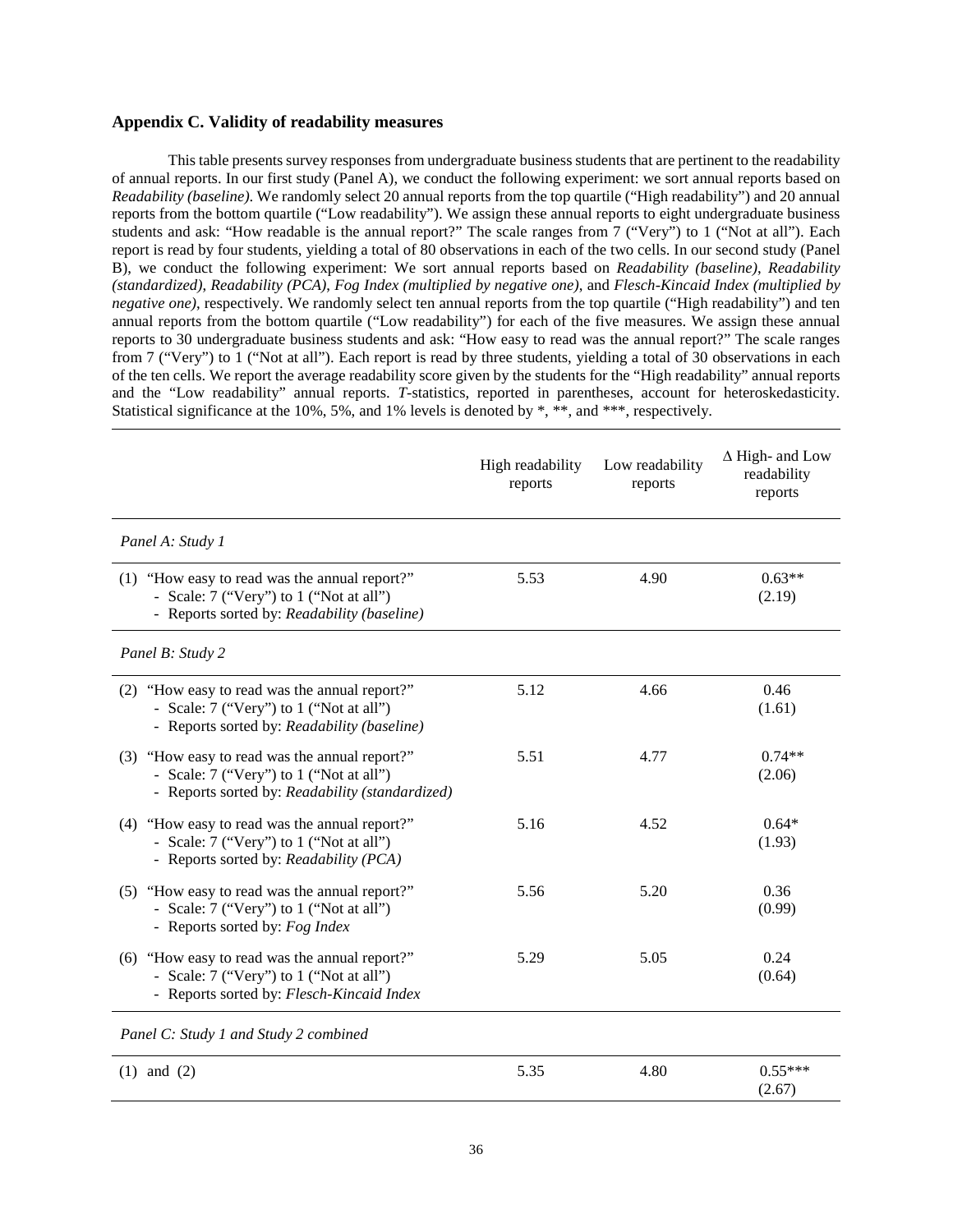#### **Appendix D. Components of readability measure**

This table presents survey responses from undergraduate business students that are pertinent to the readability of annual reports. We conduct the following experiment: for each of the five components that make up our primary readability measure, *Readability (baseline)*, we find annual reports that are in the bottom quartile with respect to one component but not in the bottom quartile for any of the remaining four components. From each of the five pools of annual reports, we randomly select ten annual reports, yielding a total of 50 annual reports whereby each annual report suffers badly from only one particular writing fault. As a counterfactual, we also randomly select ten annual reports from a pool of annual reports that are not in the bottom quartile with respect to any of the five components. We assign these annual reports to ten undergraduate business students and ask: "How easy to read was the annual report?" The scales range from 7 ("Very") to 1 ("Not at all"). Each report is read by three students, yielding a total of 30 observations in each of the six cells. We report the average readability score given by the students.

| Annual report suffers badly from | Average readability score |
|----------------------------------|---------------------------|
| #Passive verbs                   | 5.09                      |
| $#Hidden$ verbs                  | 5.11                      |
| #Overwriting                     | 4.94                      |
| #Legal words                     | 4.73                      |
| #Wordy phrases                   | 4.55                      |
| None of the above writing faults | 5.34                      |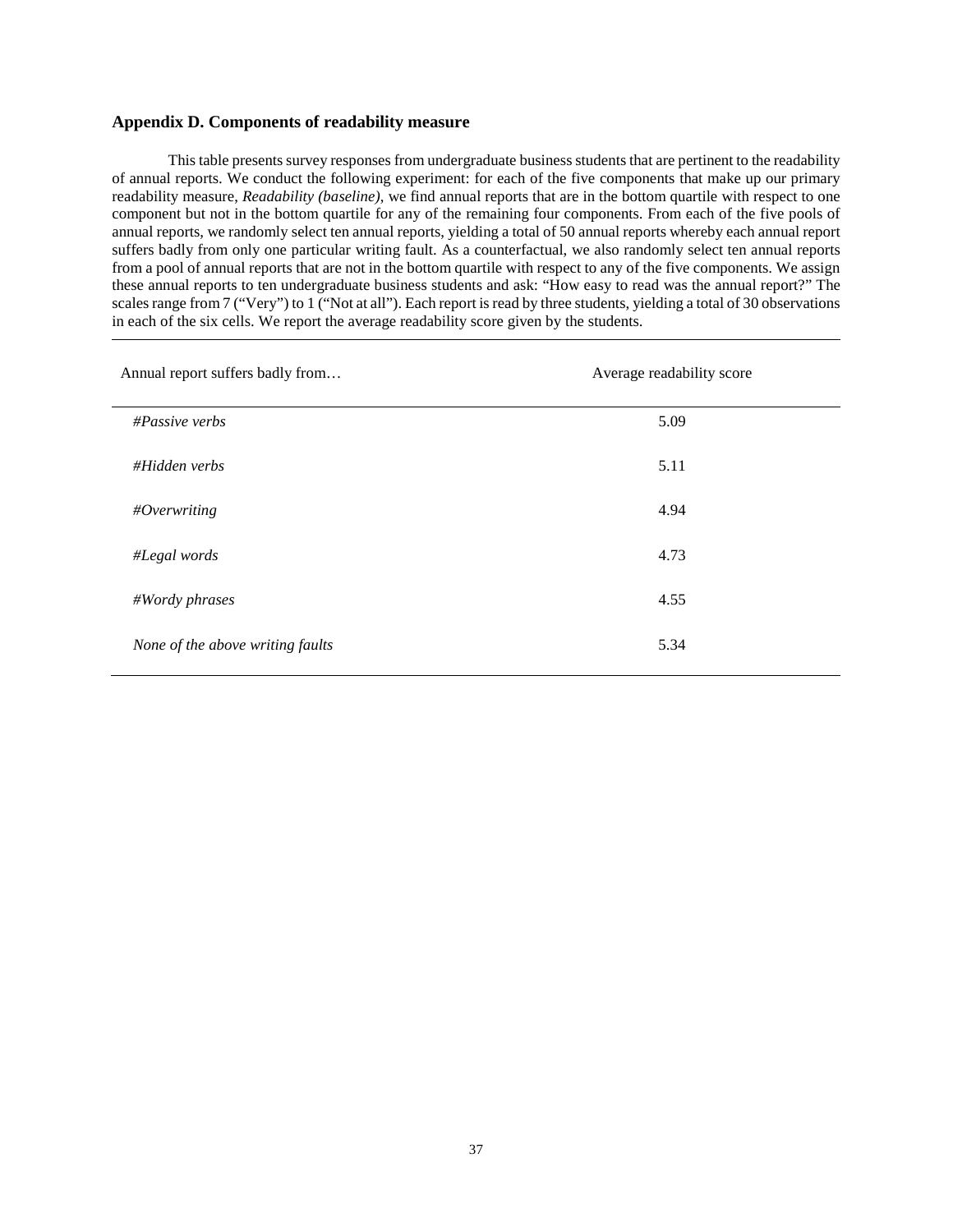#### **Appendix E. Effect of readability on trust, mood, and perceived manager skill**

This table presents survey responses from undergraduate business students that are pertinent to the readability of annual reports. We conduct the following experiment: We sort annual reports based on *Readability (baseline)*. We randomly select ten annual reports from the top quartile ("High readability") and ten annual reports from the bottom quartile ("Low readability"). We assign these annual reports to six undergraduate business students and ask the following questions:

- (1) "How easy to read was the annual report?" The scales range from 7 ("Very") to 1 ("Not at all").
- (2) "How trustworthy does the information provided by the company seem to you?" The scales range from 7 ("Very") to 1 ("Not at all").
- (3) "How skilled does the fund manager seem to you after reading the annual report?" The scales range from 7 ("Very") to 1 ("Not at all").
- (4) "How do you feel right now (1/2)?" The scales range from 7 ("Calm") to 1 ("Bothered").
- (5) "How do you feel right now (2/2)?" The scales range from 7 ("Relaxed") to 1 ("Tense").

Each report is read by three students, yielding a total of 30 observations in each of the two cells. We report the average score given by the students for the "High readability" annual reports and the "Low readability" annual reports. *T*statistics, reported in parentheses, account for heteroskedasticity. Statistical significance at the 10%, 5%, and 1% levels is denoted by \*, \*\*, and \*\*\*, respectively.

|                                                                                                                                        | High readability<br>reports | Low readability<br>reports | $\Delta$ High- and Low<br>readability reports |
|----------------------------------------------------------------------------------------------------------------------------------------|-----------------------------|----------------------------|-----------------------------------------------|
| (1) "How easy to read was the annual report?"<br>- Scale: 7 ("Very") to 1 ("Not at all")                                               | 5.12                        | 4.66                       | 0.46<br>(1.61)                                |
| "How trustworthy does the information"<br>(2)<br>provided by the company seem to you?"<br>- Scale: $7$ ("Very") to $1$ ("Not at all")  | 5.16                        | 4.98                       | 0.18<br>(0.65)                                |
| (3) "How skilled does the fund manager seem to<br>you after reading the annual report?"<br>- Scale: $7$ ("Very") to $1$ ("Not at all") | 4.67                        | 4.26                       | 0.41<br>(1.59)                                |
| "How do you feel right now $(1/2)$ ?"<br>(4)<br>- Scale: 7 ("Calm") to 1 ("Bothered")                                                  | 4.97                        | 4.43                       | $0.54*$<br>(1.88)                             |
| "How do you feel right now $(2/2)$ ?"<br>(5)<br>- Scale: 7 ("Relaxed") to 1 ("Tense")                                                  | 5.09                        | 4.61                       | $0.48*$<br>(1.71)                             |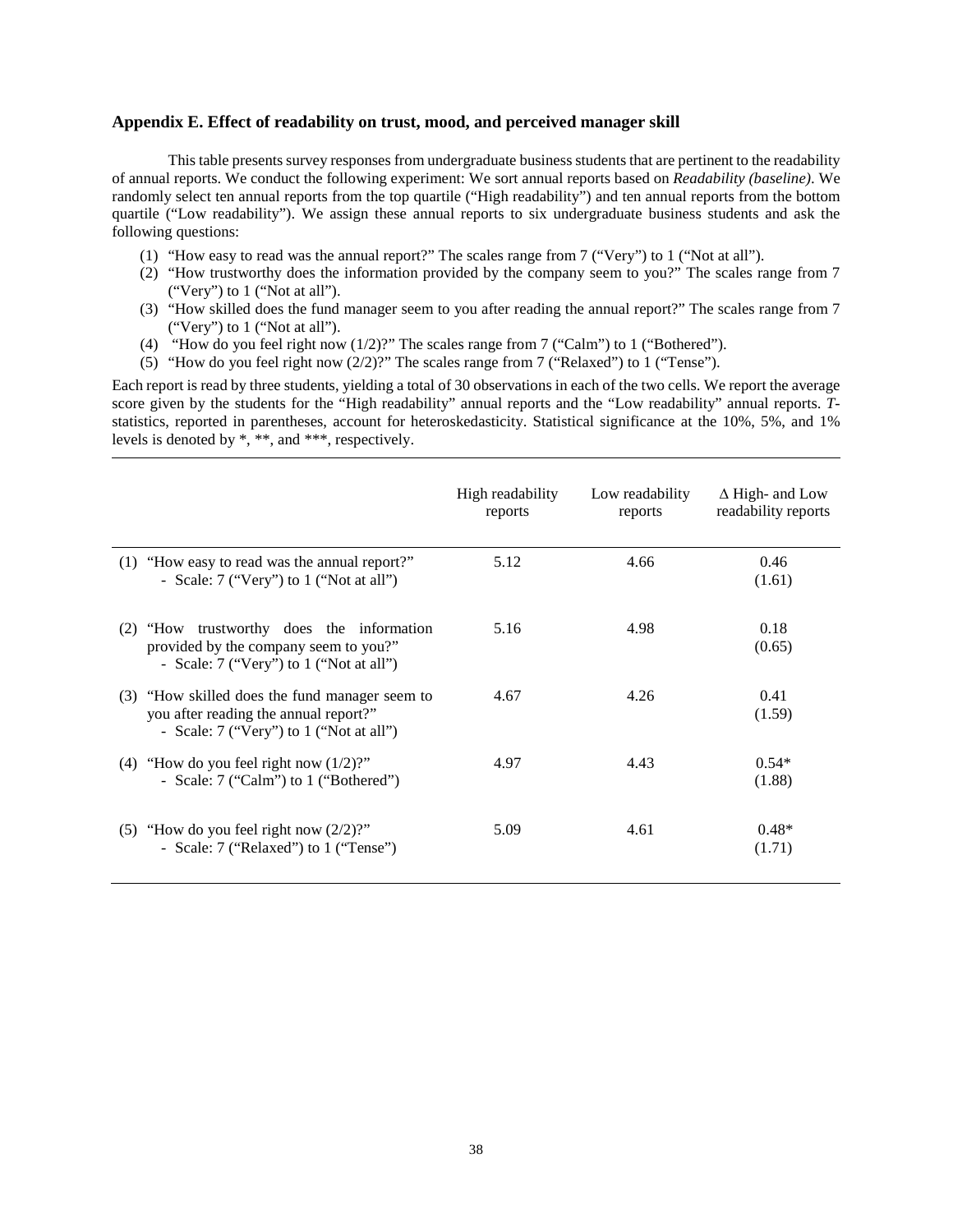| <b>Appendix F. Description of control variables</b> |
|-----------------------------------------------------|
|-----------------------------------------------------|

| Variable                              | Description                                                                                                                                                                                                                                                                                                                                                                                                                                                                                                                                                                                                                                              |
|---------------------------------------|----------------------------------------------------------------------------------------------------------------------------------------------------------------------------------------------------------------------------------------------------------------------------------------------------------------------------------------------------------------------------------------------------------------------------------------------------------------------------------------------------------------------------------------------------------------------------------------------------------------------------------------------------------|
| "Managerial skill and fees"           |                                                                                                                                                                                                                                                                                                                                                                                                                                                                                                                                                                                                                                                          |
| Alpha                                 | CEF's alpha based on the Fama-French three-factor model estimated<br>over the previous 12 months using monthly return data.                                                                                                                                                                                                                                                                                                                                                                                                                                                                                                                              |
| <i>Expense ratio</i>                  | CEF's expense ratio.                                                                                                                                                                                                                                                                                                                                                                                                                                                                                                                                                                                                                                     |
| Payout ratio                          | CEF's dividends-per-share divided by its earnings-per-share.                                                                                                                                                                                                                                                                                                                                                                                                                                                                                                                                                                                             |
| "Liquidity"                           |                                                                                                                                                                                                                                                                                                                                                                                                                                                                                                                                                                                                                                                          |
| Relative trading volume               | CEF's trading volume minus the portfolio-weighted average trading<br>volume across the stocks held by the CEF. Trading volume is number<br>of monthly shares traded scaled by the number of shares outstanding.                                                                                                                                                                                                                                                                                                                                                                                                                                          |
| Relative bid-ask spread               | CEF's bid-ask spread minus the portfolio-weighted average bid-ask<br>spread across the stocks held by the CEF. The bid-ask spread is<br>computed as follows: On each day $t$ for each CEF or stock $i$ , we<br>compute, for each quote that is matched with a trade, the Percentage<br>spread, which is the difference between the offer price and the bid<br>price, divided by the midpoint. We then calculate, for each day $t$ and<br>each CEF or firm i, the weighted average Percentage spread; the<br>weight is the dollar value of the shares traded in the matched quote.<br>Finally, we average across all daily observations in a given month. |
| PS liquidity factor                   | Pastor and Stambaugh (2003) liquidity factor.                                                                                                                                                                                                                                                                                                                                                                                                                                                                                                                                                                                                            |
| Term spread                           | Yield spread between U.S. government issued bonds with maturities of<br>20 years and three months.                                                                                                                                                                                                                                                                                                                                                                                                                                                                                                                                                       |
| "Tax overhang"                        |                                                                                                                                                                                                                                                                                                                                                                                                                                                                                                                                                                                                                                                          |
| Unrealized capital gains              | CEF's net unrealized appreciation (depreciation) on investment to total<br>NAV.                                                                                                                                                                                                                                                                                                                                                                                                                                                                                                                                                                          |
| "Leverage"                            |                                                                                                                                                                                                                                                                                                                                                                                                                                                                                                                                                                                                                                                          |
| Leverage                              | CEF's level of debt and preferred shares relative to its total NAV.                                                                                                                                                                                                                                                                                                                                                                                                                                                                                                                                                                                      |
| "Sentiment and limits to arbitrage"   |                                                                                                                                                                                                                                                                                                                                                                                                                                                                                                                                                                                                                                                          |
| Consumer confidence                   | The Consumer Confidence Index constructed from monthly surveys<br>conducted by The Conference Board.                                                                                                                                                                                                                                                                                                                                                                                                                                                                                                                                                     |
| Inverse price (premium) [(discount)]  | One over the CEF's lagged month-end price if the CEF trades at a<br>premium [discount], and zero otherwise.                                                                                                                                                                                                                                                                                                                                                                                                                                                                                                                                              |
| Dividend yield (premium) [(discount)] | Dividends-per-share paid by the CEF over the previous 12 months<br>scaled by the CEF's lagged price if the CEF trades at a premium<br>[discount], and zero otherwise.                                                                                                                                                                                                                                                                                                                                                                                                                                                                                    |
| Retail holdings                       | Fraction of shares held by retail investors.                                                                                                                                                                                                                                                                                                                                                                                                                                                                                                                                                                                                             |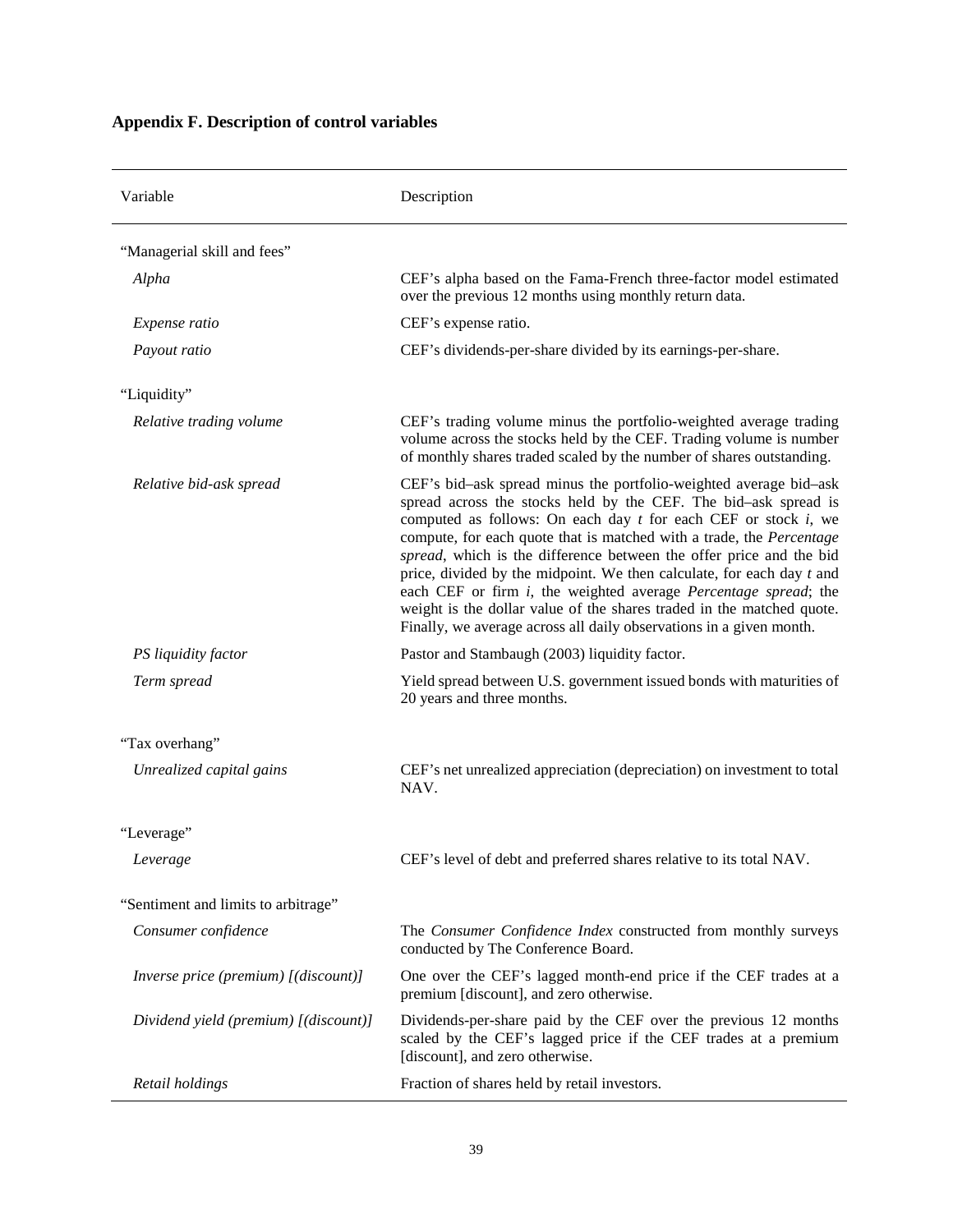| Variable                                | Description                                                                                                                                                                                                                                                            |
|-----------------------------------------|------------------------------------------------------------------------------------------------------------------------------------------------------------------------------------------------------------------------------------------------------------------------|
| "Characteristics of stocks held by CEF" |                                                                                                                                                                                                                                                                        |
| Underlying Fog Index                    | Portfolio-weighted average Fog Index across the stocks held by the<br>CEF. The Fog Index is $0.4 \times$ (Average number of words per sentence<br>+ Fraction of complex words $\times$ 100).                                                                           |
| <b>Underlying Flesch-Kincaid Index</b>  | Portfolio-weighted average Flesch-Kincaid Index across the stocks<br>held by the CEF. The Flesch-Kincaid Index is $0.39 \times$ (Total number of<br>words / Total number of sentences) + $11.8 \times$ (Total number of syllables<br>/ Total number of words) - 15.59. |
| Underlying file size                    | Portfolio-weighted average file size of the annual report in megabytes<br>across the stocks held by the CEF.                                                                                                                                                           |
| Underlying market cap                   | Portfolio-weighted average market capitalization across the stocks held<br>by the CEF.                                                                                                                                                                                 |
| <b>Underlying BM</b>                    | Portfolio-weighted average book-to-market ratio across the stocks held<br>by the CEF.                                                                                                                                                                                  |
| Underlying volatility                   | Portfolio-weighted average volatility across the stocks held by the<br>CEF.                                                                                                                                                                                            |

#### **Appendix F. Description of control variables (Continued)**

When a CEF trades at a discount, the dependent variable should be less negative for securities with low arbitrage costs. In other words, when a CEF trades at a discount, *(Price*-*NAV)*/*NAV* should be high (or less negative) for securities with low *Inverse price* and high *Dividend yield*. However, when a CEF trades at a premium, the dependent variable should be less positive for securities with low costs of arbitrage. In other words, when a CEF trades at a premium, *(Price*-*NAV)*/*NAV* should be low (or less positive) for securities with low *Inverse price* and high *Dividend yield*.

Given the differential predictions of *Inverse price* and *Dividend yield* based on whether a fund trades at a discount or at a premium, we separate *Inverse price* and *Dividend yield* into two variables each: *Inverse price (discount)* and *Dividend yield (discount)*, which equal *Inverse price* and *Dividend yield*, respectively, if a fund trades at a discount and zero otherwise; and *Inverse price (premium)* and *Dividend yield (premium)*, which equal *Inverse price* and *Dividend yield*, respectively, if a fund trades at a premium and zero otherwise.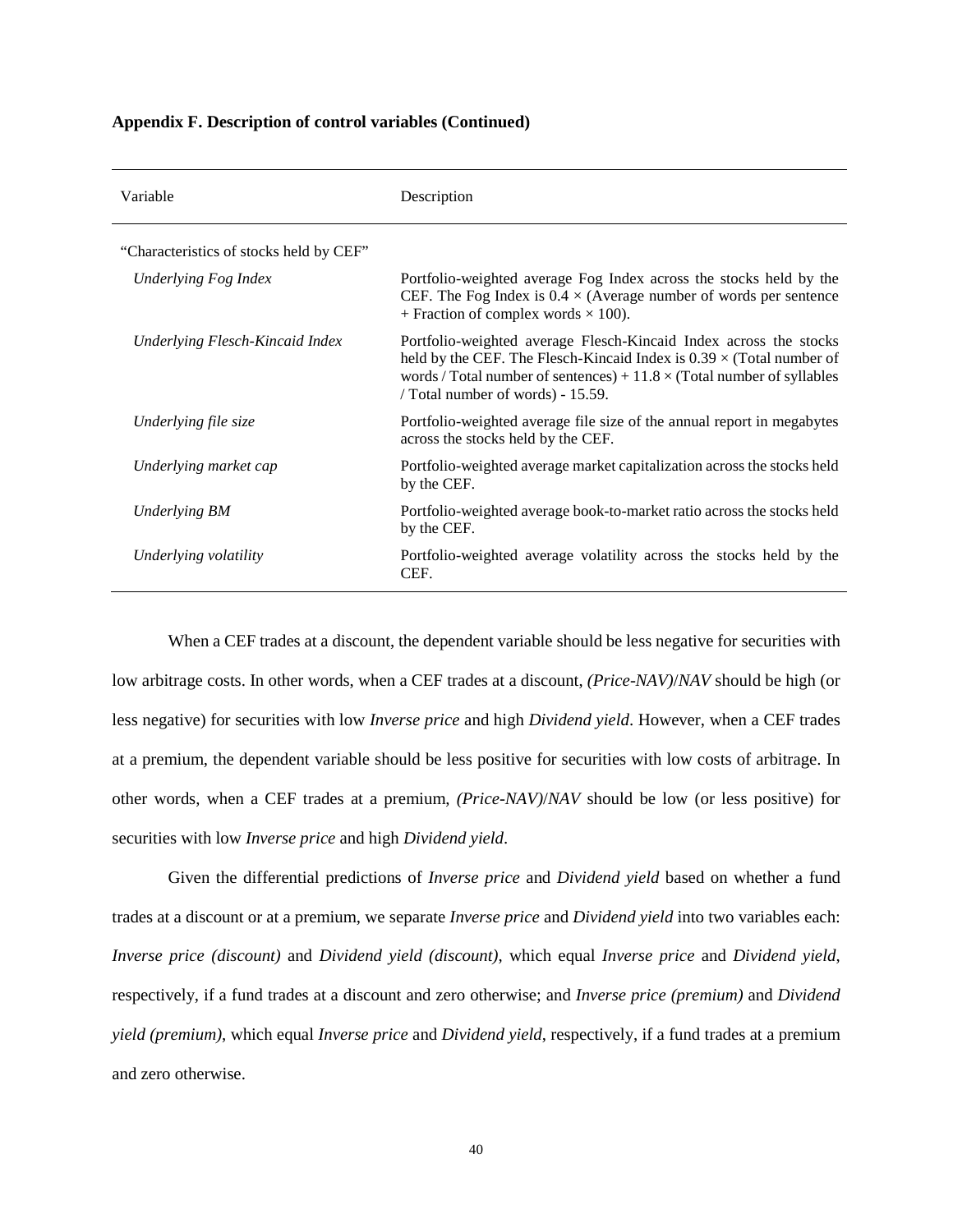#### **References**

- Alter, A.L., Oppenheimer, D.M., 2008. Easy on the mind, easy on the wallet: The effects of familiarity and fluency on currency valuation. Psychonomic Bulletin and Review 15, 985–990.
- Baker, M., Wurgler, J., 2006. Investor sentiment and the cross-section of stock returns. Journal of Finance 61(4), 1645–1680.
- Berk, J.B., Stanton, R., 2007. Managerial ability, compensation, and the closed-end fund discount. Journal of Finance 62(2), 529–556.
- Bertrand, M., Schoar, A., 2003. Managing with style: The effect of managers on firm policies. Quarterly Journal of Economics 118(4), 1169–1208.
- Beyer, A., Cohen, D.A., Lys, T.Z., Walther, B.R., 2010. The financial reporting environment: Review of the recent literature. Journal of Accounting and Economics 50(2–3), 296–343.
- Bloomfield, R. J., 2008. Accounting as the language of business. Accounting Horizon 22(4), 433–436.
- Blundell, R., Bond S., 1998. Initial conditions and moment restrictions in dynamic panel data models. Journal of Econometrics 87, 115–143.
- Bodurtha, J., Kim, D.S., Lee, C., 1995. Closed-end country funds and U.S. market sentiment. Review of Financial Studies 8, 879–918.
- Burman, D.D., Bitan, T., Booth, J.R., 2008. Sex differences in neural processing of language among children. Neuropsychologia 46(5), 1349–1362.
- Chan, J.S.P., Jain, R., Xia, Y., 2008. Market segmentation, liquidity spillover, and closed-end country fund discounts. Journal of Financial Markets 11(4), 377–399.
- Chan, S.H., Martin, J.D., Kensinger, J.W., 1990. Corporate research and development expenditures and share value. Journal of Financial Economics 26(2), 255–276.
- Cheek, A., 2011. The Plain Writing Act of 2010: Getting democracy to work for you. Michigan Bar Journal 90(10), 52–53.
- Cherkes, M., Sagi, J., Stanton, R., 2009. A liquidity-based theory of closed-end funds. Review of Financial Studies 22(1), 257–297.
- Cherkes, M., Sagi, J., Wang, Z.J., 2014. Managed distribution policies in closed-end funds and shareholder activism. Journal of Financial and Quantitative Analysis 49, 1311–1337.
- Cherkes, M., 2012. Closed-end funds: A survey. Annual Review of Financial Economics 4, 431–445.
- Coles, J.L., Daniel, N.D., Naveen, L., 2008. Boards: Does one size fit all? Journal of Financial Economics 87(2), 329–356.
- Core, J.E., 2001. A review of the empirical disclosure literature: Discussion. Journal of Accounting and Economics 31(1–3), 441–456.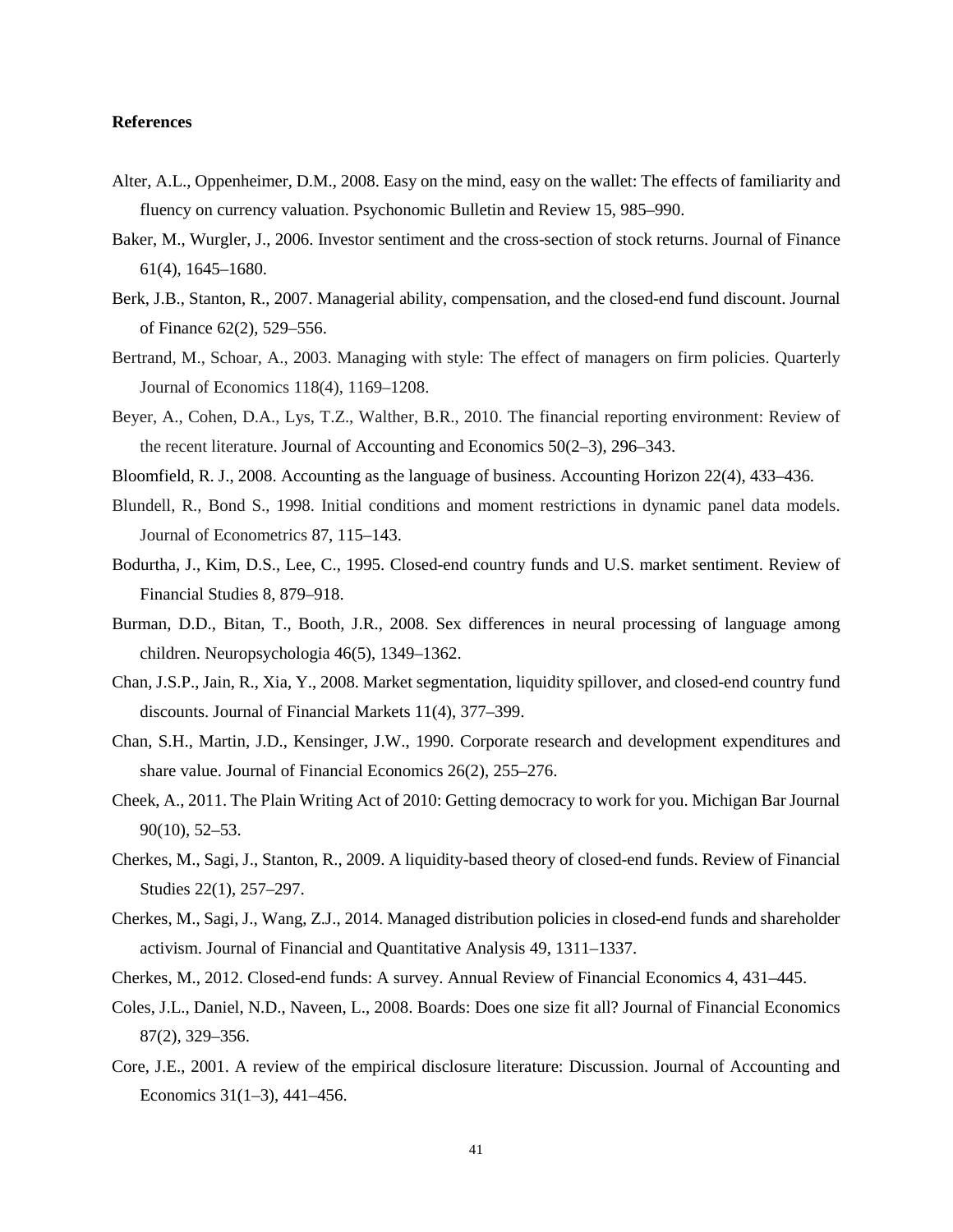- Fama, E.F., French, K.R., 1992. The Cross-section of expected stock returns. Journal of Finance 47(2), 427–465.
- Fama, E.F., MacBeth, J. D., 1973. Risk, return, and equilibrium: Empirical tests. Journal of Political Economy 81(3), 607–636.
- Fields, T.D., Lys, T.Z., Vincent, L., 2001. Empirical research on accounting choice. Journal of Accounting and Economics 31(1–3), 255–307.
- Gormley, T., 2015. Lecture Notes for Empirical Methods in Corporate Finance. The Wharton School, University of Pennsylvania.
- Healy, P.M., Palepu, K.G., 2001. Information asymmetry, corporate disclosure, and the capital markets: A review of the empirical disclosure literature. Journal of Accounting and Economics 31(1–3), 405–440.
- Hong, H., Kacperczyk, M., 2009. The price of sin: The effects of social norms on markets. Journal of Financial Economics 93(1), 15–36.
- Hwang, B.H., 2011. Country-specific sentiment and security prices. Journal of Financial Economics 100(2), 382–401.
- Jensen, M., 1986. Agency costs of free cash flow, corporate finance, and takeovers. American Economic Review 76(2), 323–329.
- Johnson, S., Lin, J.C., Song, K., 2006. Dividend policy, signaling, and discounts on closed-end funds. Journal of Financial Economics 81, 539–562.
- Kincaid, J.P., Fishburne, R.P., Rogers, R.L., Chissom, B.S., 1975. Derivation of new readability formulas (automated readability index, fog count, and flesch reading ease formula) for Navy enlisted personnel. Research Branch Report 8–75*,* Chief of Naval Technical Training.
- Klibanoff, P., Lamont, O., Wizman, T.A., 1998. Investor reaction to salient news in closed-end country funds. Journal of Finance 53(2), 673–699.
- Lang, H.P.L., Stulz, R.M., 1994. Tobin's Q, corporate diversification, and firm performance. Journal of Political Economy 102(6), 1248–1280.
- Lawrence, A., 2013. Individual investors and financial disclosure. Journal of Accounting and Economics 56(1), 130-147.
- Lee, C.M.C., Shleifer, A., Thaler, R.H., 1991. Investor sentiment and the closed-end fund puzzle. Journal of Finance 46(1), 75–109.
- Lehavy, R., Li, F., Merkley, K., 2011. The effect of annual report readability on analyst following and the properties of their earnings forecasts. Accounting Review 86(3), 1087–1115.
- Lemmon, M., Portniaguina, E., 2006. Consumer confidence and asset prices: Some empirical evidence. Review of Financial Studies 19(4), 1499–1529.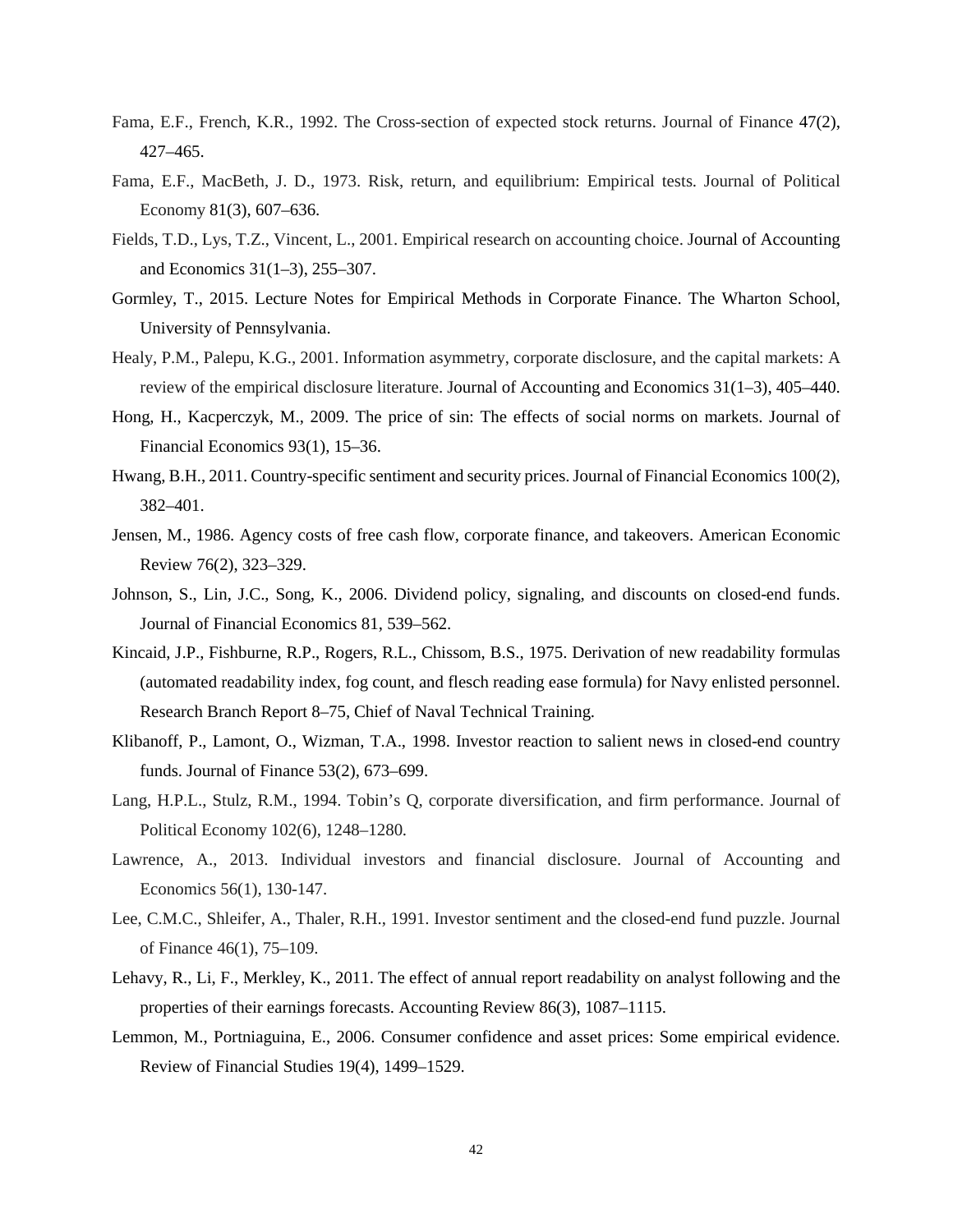- Li, F., 2008. Annual report readability, current earnings, and earnings persistence. Journal of Accounting and Economics 45(2–3), 221–247.
- Loughran, T., McDonald, B., 2011. When is a liability not a liability? Textual analysis, dictionaries, and 10-Ks. Journal of Finance 66(1), 35–65.
- Loughran, T., McDonald, B., 2014. Measuring readability in financial disclosures. Journal of Finance 69(4), 1643–1671.
- Loughran, T., McDonald, B., 2016. Textual analysis in accounting and finance: A survey. Journal of Accounting Research 40(1), 1–44.
- Malkiel, B.G., 1977. The valuation of closed-end investment-company shares. Journal of Finance 32(3), 847–859.
- Malmendier U., Tate, G., 2005. CEO overconfidence and corporate investment. Journal of Finance 60(6), 2661–2700.
- McGlone, M.S., Tofighbakhsh, J., 2000. Birds of a feather flock conjointly: Rhyme as reason in aphorisms. Psychological Science 11(5), 424–428.
- Miller, B.P., 2010. The effects of reporting complexity on small and large investor trading. Accounting Review 85(6), 2107–2143.
- Morck, R., Shleifer, A., Vishny, R.W., 1988. Management ownership and market valuation: An empirical analysis. Journal of Financial Economics 20, 293–315.
- Nickell, S., 1981. Biases in dynamic models with fixed effects. Econometrica 49(6), 1417–1426.
- Oppenheimer, D.M., 2006. Consequences of erudite vernacular utilized irrespective of necessity: Problems with using long words needlessly. Applied Cognitive Psychology 20(2), 139–156.
- Pakes, A., 1985. On patents, R&D, and the stock market rate of return. Journal of Political Economy 93, 390–409.
- Parsons, T.D., Rizzo, A.R., van der Zaag, C., McGee, J.S., Buckwalter, J.G., 2005. Gender differences and cognition among older adults. Aging, Neuropsychology and Cognition 12, 78–88.
- Pastor, L., Stambaugh, R.F., 2003. Liquidity risk and expected stock returns. Journal of Political Economy 111(3), 642–685.
- Pontiff, J., 1996. Costly arbitrage: Evidence from closed-end funds. Quarterly Journal of Economics 111(4), 1135–1151.
- Rennekamp, K., 2012. Processing fluency and investors' reactions to disclosure readability. Journal of Accounting Research 50(5), 1319–1354.
- Ross, S.A., 2005. Neoclassical Finance. Princeton University Press, Princeton, NJ.
- Securities and Exchange Commission (SEC), 1998. A Plain English Handbook: How to Create Clear SEC Disclosure Documents. Washington DC, USA.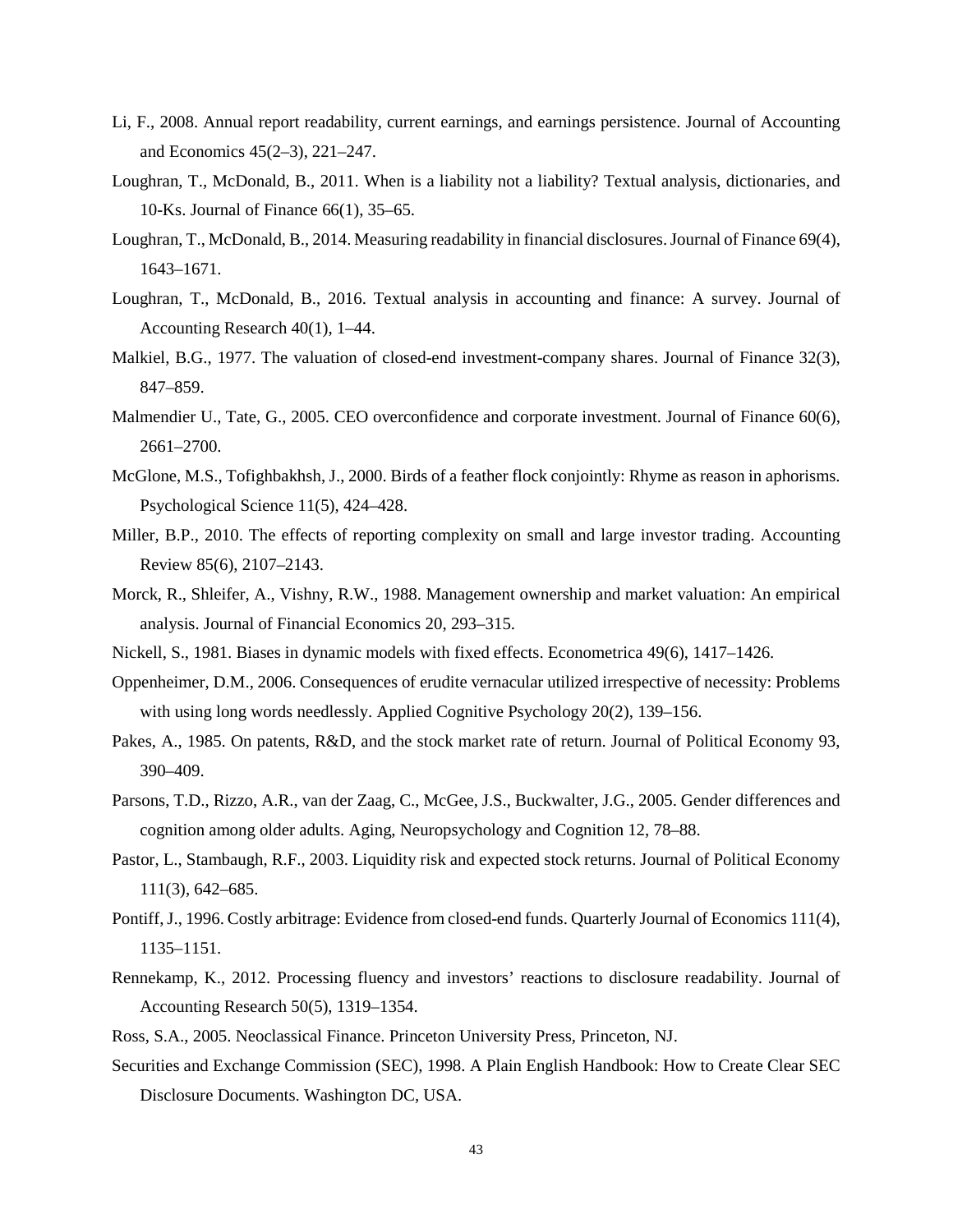Securities and Exchange Commission (SEC), 2009. Enhanced disclosure and new prospectus delivery option for registered open-end management investment companies. Washington DC, USA.

Securities and Exchange Commission (SEC), 2010. Amendments to Form ADV. Washington DC, USA.

- Undheim, J.O., Nordvik, H., 1992. Socio-economic factors and sex differences in an egalitarian educational system: Academic achievement in 16-year-old Norwegian students. Scandinavian Journal of Educational Research 36, 87–98.
- Yermack, D., 1996. Higher market valuation of companies with a small board of directors. Journal of Financial Economics 40(2), 185–211.
- You, H., Zhang, X., 2009. Financial reporting complexity and investor underreaction to 10-K information. Review of Accounting Studies 14(4), 559–586.
- Zhao, Z., 2004. Using matching to estimate treatment effects: Data requirements, matching metrics, and Monte Carlo evidence. Review of Economics and Statistics 86(1), 91–107.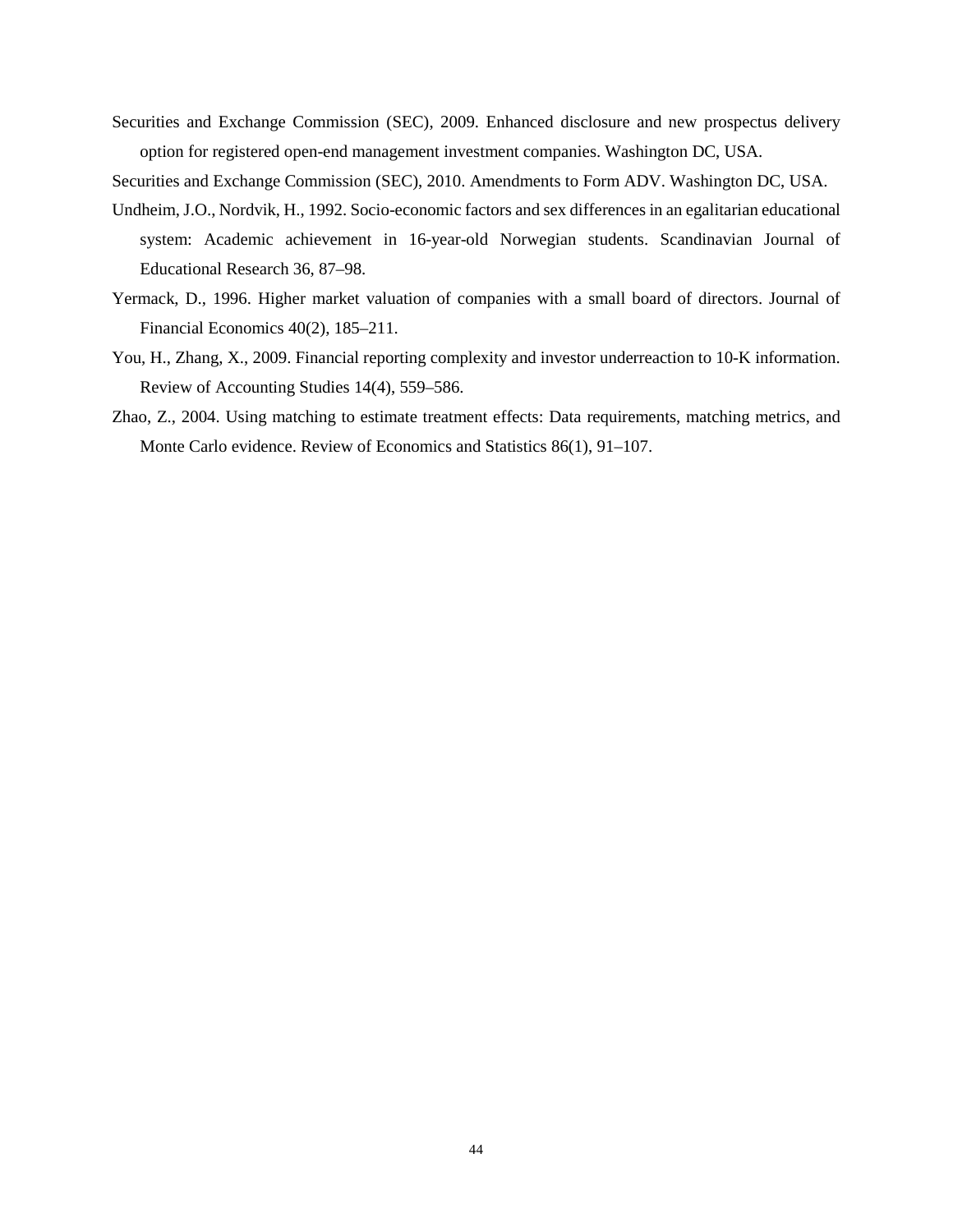**Fig. 1.** Changes in equity closed-end fund (CEF) premia/(discounts) after changes in readability. This figure plots how CEF premia/(discounts) evolve in event months after a new annual report is filed. The dashed (dotted) line represents cases in which the *Readability* score of the newly filed annual report is higher (lower) than the *Readability* score of the preceding annual report. The columns represent the difference between the dashed line ( $\approx$  positive changes in readability) and the dotted line ( $\approx$  negative changes in readability).

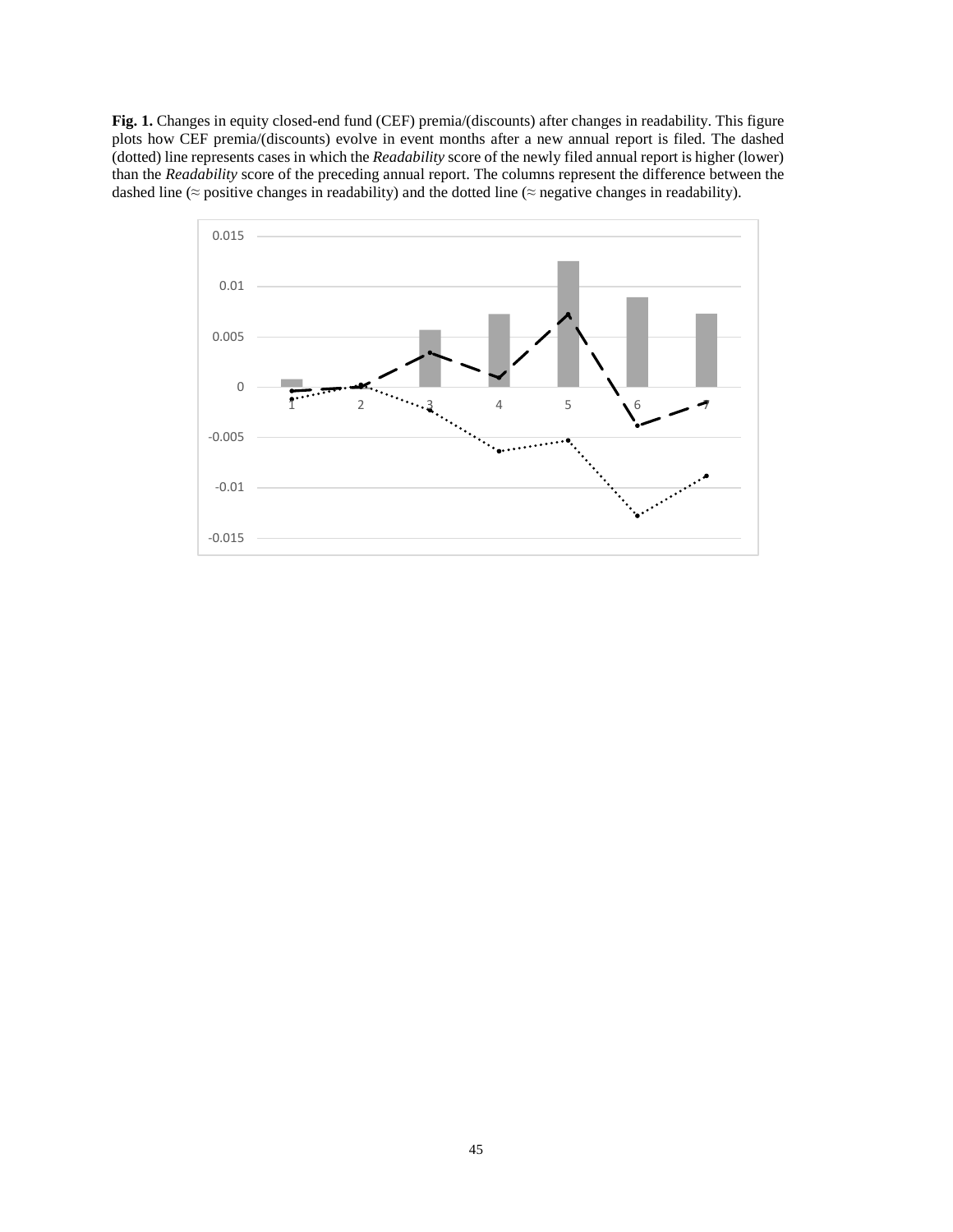Descriptive statistics for sample of closed-end funds.

This table presents summary statistics for our main variables. The sample includes 92 equity closed-end funds (CEFs) from 2003 through 2013. The observations are on a fund/year-month level. *Readability (baseline)* is defined as (#Passive verbs + #Hidden verbs + #Overwriting + #Legal words + #Wordy phrases) × 10 / Number of sentences, multiplied by negative one, for the corresponding CEF's most recent annual report. Low (i.e., more negative) values imply low readability; high (i.e., less negative) values imply high readability. To construct *Readability (standardized)* we count, for each of the five writing faults, the number of occurrences of that writing fault in a given report, scaled by the number of sentences. We standardize each component to have a mean of zero and a standard deviation of one and we add up the five standardized components. *Readability (PCA)* is the first principal component of the five components. The Fog Index is  $0.4 \times$  (Average number of words per sentence + Fraction of complex words  $\times$  100). The Flesch-Kincaid Index is  $0.39 \times$  (Total number of words / Total number of sentences) + 11.8 × (Total number of syllables / Total number of words) - 15.59. *CEF premium* is defined as (Price-NAV)/NAV. *Alpha* is the CEF's alpha based on the Fama-French three-factor model estimated over the previous twelve months. *Expense ratio* and *Payout ratio* are the expense ratio and the payout ratio of the CEF. *Relative trading volume* (*Relative bid-ask spread*) is the CEF's trading volume (bid-ask spread) minus the portfolio-weighted average trading volume (bid–ask spread) across the stocks held by the CEF. *PS liquidity factor* and *term spread* are the Pastor and Stambaugh (2003) liquidity factor and the yield spread between US government bonds of 20 years-to-maturity and those of 3 months-to-maturity. *Unrealized capital gains* is the CEF's net unrealized appreciation on investment relative to total NAV. *Leverage* is the CEF's level of debt and preferred shares relative to its total NAV. *Consumer confidence* is the *Consumer Confidence Index* as per The Conference Board. *Inverse price (premium)* [*(discount)*] is one over the CEF's lagged month-end price if the CEF trades at a premium [discount], and zero otherwise. *Dividend yield (premium)* [*(discount)*] is dividends-per-share paid by the CEF over the previous 12 months scaled by the CEF's lagged price if the CEF trades at a premium [discount], and zero otherwise. *Retail holdings* is the fraction of shares held by retail investors. *Underlying X* is the portfolio-weighted average *X* across the stocks held by the CEF (please see Appendix F).

|                            | ${\bf N}$ | Mean     | StDev | $10th$ Percentile | Median   | 90 <sup>th</sup> Percentile |
|----------------------------|-----------|----------|-------|-------------------|----------|-----------------------------|
| Readability (baseline)     | 6,507     | $-4.284$ | 0.920 | $-5.296$          | $-4.485$ | $-2.848$                    |
| $\#Passive$ verbs          | 6,507     | $-2.867$ | 0.650 | $-3.638$          | $-2.986$ | $-1.909$                    |
| $#Hidden$ verbs            | 6,507     | $-0.508$ | 0.154 | $-0.711$          | $-0.500$ | $-0.313$                    |
| $\#Overwriting$            | 6,507     | $-0.236$ | 0.116 | $-0.372$          | $-0.206$ | $-0.117$                    |
| #Legal words               | 6,507     | $-0.399$ | 0.196 | $-0.698$          | $-0.356$ | $-0.189$                    |
| $#Wordy$ phrases           | 6,507     | $-0.275$ | 0.071 | $-0.364$          | $-0.280$ | $-0.182$                    |
| Readability (standardized) | 6,507     | 0.000    | 3.435 | $-4.046$          | $-0.459$ | 5.237                       |
| Readability (PCA)          | 6,507     | 0.000    | 1.631 | $-1.918$          | $-0.186$ | 2.456                       |
| Fog Index                  | 6,507     | 17.524   | 1.498 | 15.712            | 17.483   | 19.572                      |
| Flesch-Kincaid Index       | 6,507     | 13.056   | 1.380 | 11.240            | 13.034   | 14.897                      |
| CEF premium                | 6,507     | $-0.051$ | 0.102 | $-0.151$          | $-0.068$ | 0.071                       |
| Alpha                      | 6,507     | 0.001    | 0.015 | $-0.017$          | 0.002    | 0.018                       |
| <i>Expense ratio</i>       | 6,507     | 0.017    | 0.010 | 0.009             | 0.014    | 0.029                       |
| Payout ratio               | 6,507     | 1.172    | 0.892 | 0.270             | 0.996    | 2.180                       |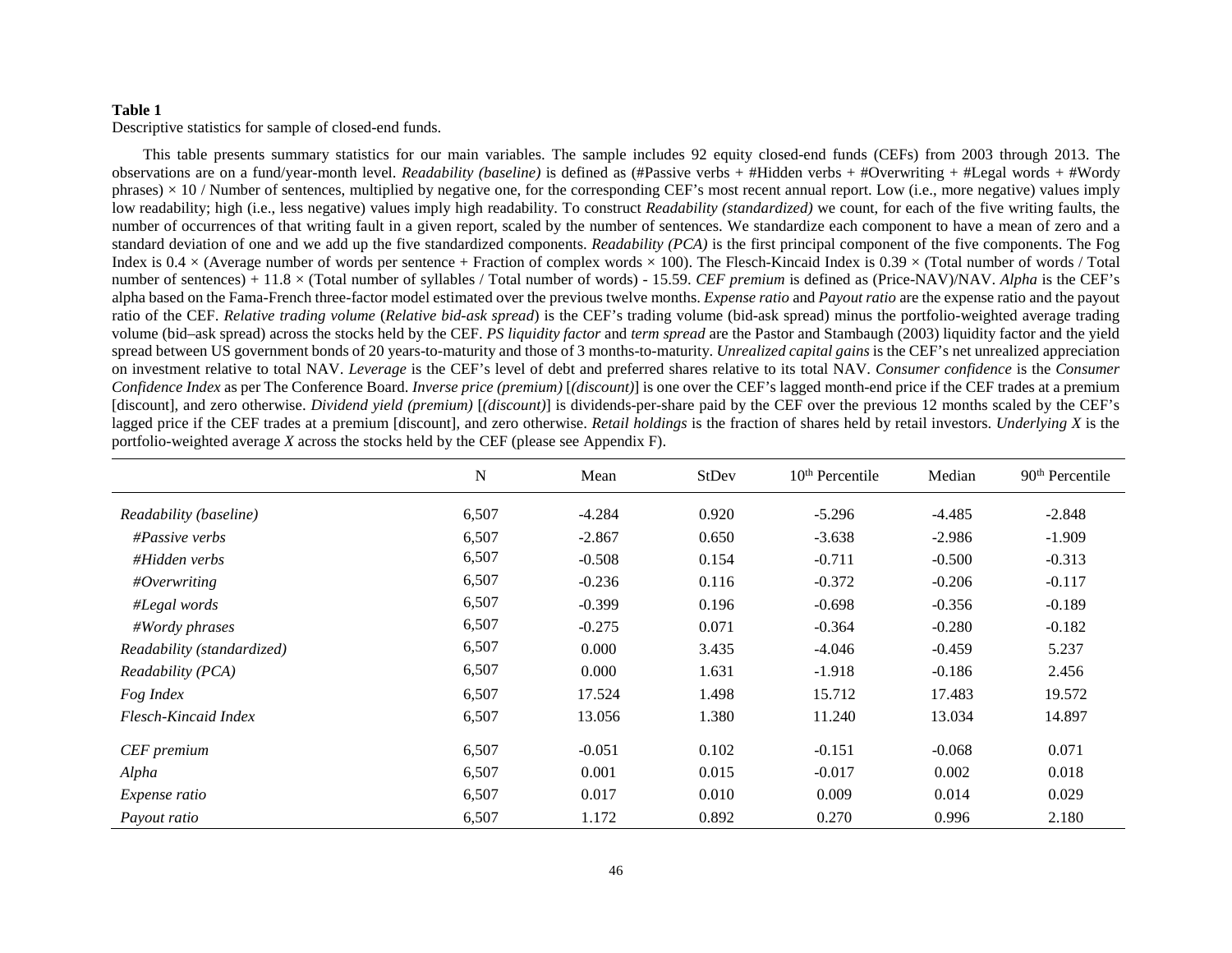# **Table 1** (Continued).

|                                        | N     | Mean     | StDev  | 10 <sup>th</sup> Percentile | Median   | 90 <sup>th</sup> Percentile |
|----------------------------------------|-------|----------|--------|-----------------------------|----------|-----------------------------|
| Relative trading volume                | 6,507 | $-0.088$ | 0.106  | $-0.243$                    | $-0.088$ | 0.057                       |
| Relative bid-ask spread                | 6,507 | 0.003    | 0.009  | $-0.001$                    | 0.002    | 0.005                       |
| PS liquidity factor                    | 6,507 | 0.003    | 0.041  | $-0.046$                    | 0.002    | 0.052                       |
| Term spread                            | 6,507 | 0.025    | 0.014  | 0.002                       | 0.028    | 0.042                       |
| Unrealized capital gains               | 6,507 | 0.059    | 0.495  | $-0.254$                    | 0.038    | 0.406                       |
| Leverage                               | 6,507 | 0.083    | 0.150  | 0.000                       | 0.000    | 0.374                       |
| Consumer confidence                    | 6,507 | 73.013   | 23.478 | 46.400                      | 65.900   | 106.200                     |
| Inverse price (premium)                | 6,507 | 0.028    | 0.064  | 0.000                       | 0.000    | 0.100                       |
| Inverse price (discount)               | 6,507 | 0.100    | 0.152  | 0.000                       | 0.066    | 0.207                       |
| Dividend yield (premium)               | 6,507 | 0.002    | 0.008  | 0.000                       | 0.000    | 0.008                       |
| Dividend yield (discount)              | 6,507 | 0.005    | 0.015  | 0.000                       | 0.000    | 0.012                       |
| Retail holdings                        | 6,507 | 0.885    | 0.110  | 0.754                       | 0.906    | 1.000                       |
| Underlying Fog Index                   | 6,507 | 20.211   | 0.417  | 19.528                      | 20.226   | 20.768                      |
| <b>Underlying Flesch-Kincaid Index</b> | 6,507 | 5.345    | 5.563  | 0.221                       | 3.161    | 13.724                      |
| Underlying file size                   | 6,507 | 2.769    | 5.489  | 0.043                       | 0.650    | 9.261                       |
| Underlying market cap [in millions]    | 6,507 | 13,807   | 15,224 | 20.394                      | 5,777    | 36,772                      |
| <b>Underlying BM</b>                   | 6,507 | 0.429    | 0.281  | 0.000                       | 0.415    | 0.892                       |
| Underlying volatility                  | 6,507 | 0.019    | 0.023  | 0.001                       | 0.012    | 0.048                       |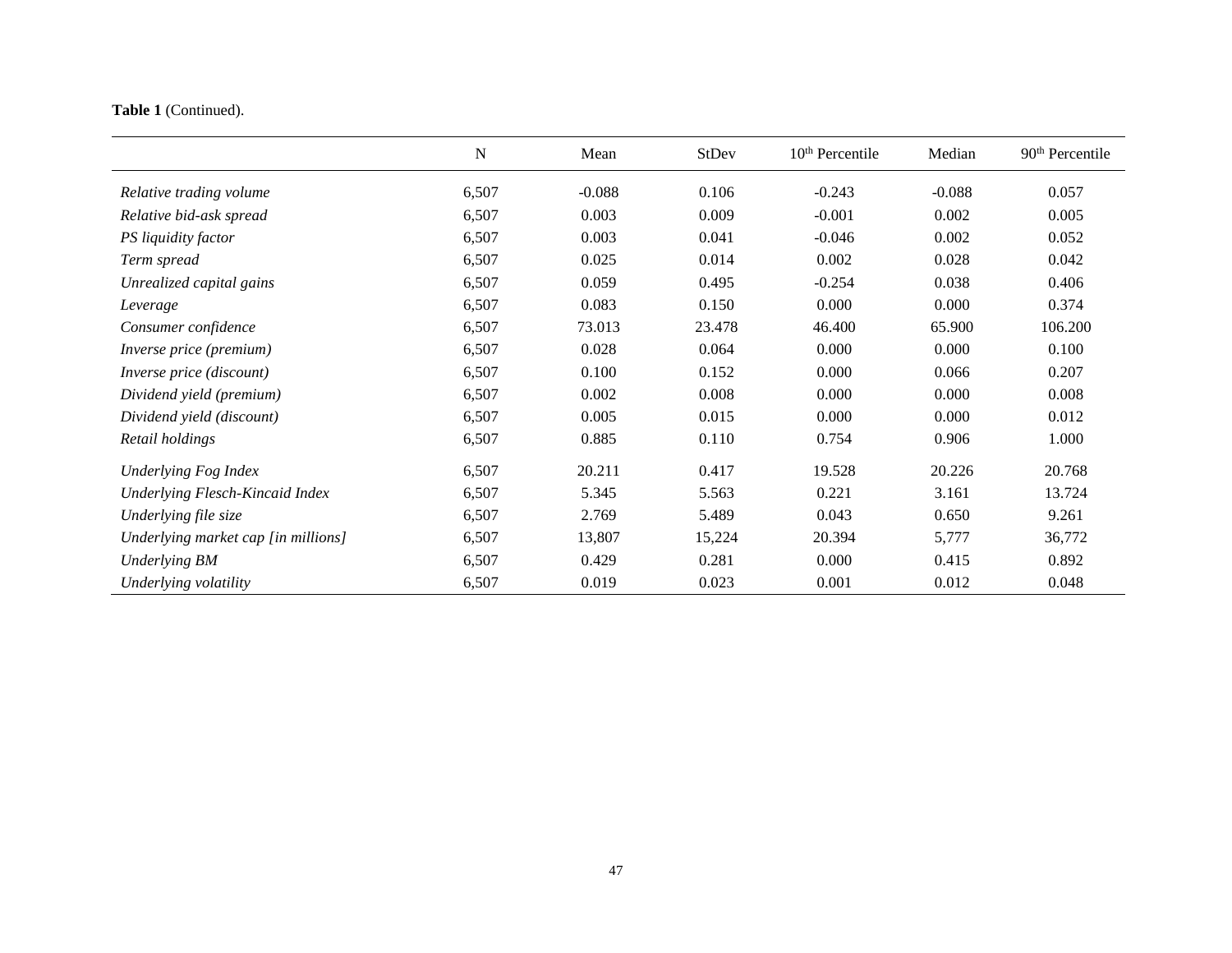Correlation matrix: Measures of readability.

This table presents Pearson correlation coefficients across various CEF annual report readability measures. The sample includes 92 CEFs from 2003 through 2013. The variables capturing the readability of annual reports are such that low values imply low readability and high values imply high readability. The observations are on a fund/year-month level. Correlations that are significant at the 5% level are shown in bold. See Table 1 and Appendix F for variable definitions.

|                                        | $^{(1)}$ | (2)   | (3)   | (4)   |
|----------------------------------------|----------|-------|-------|-------|
| (1) Readability (baseline)             | 1.000    |       |       |       |
| (2) Readability (standardized)         | 0.950    | 1.000 |       |       |
| $(3)$ Readability (PCA)                | 0.969    | 0.966 | 1.000 |       |
| (4) Fog Index $\times$ (-1)            | 0.703    | 0.684 | 0.760 | 1.000 |
| (5) Flesch-Kincaid Index $\times$ (-1) | 0.692    | 0.676 | 0.750 | 0.984 |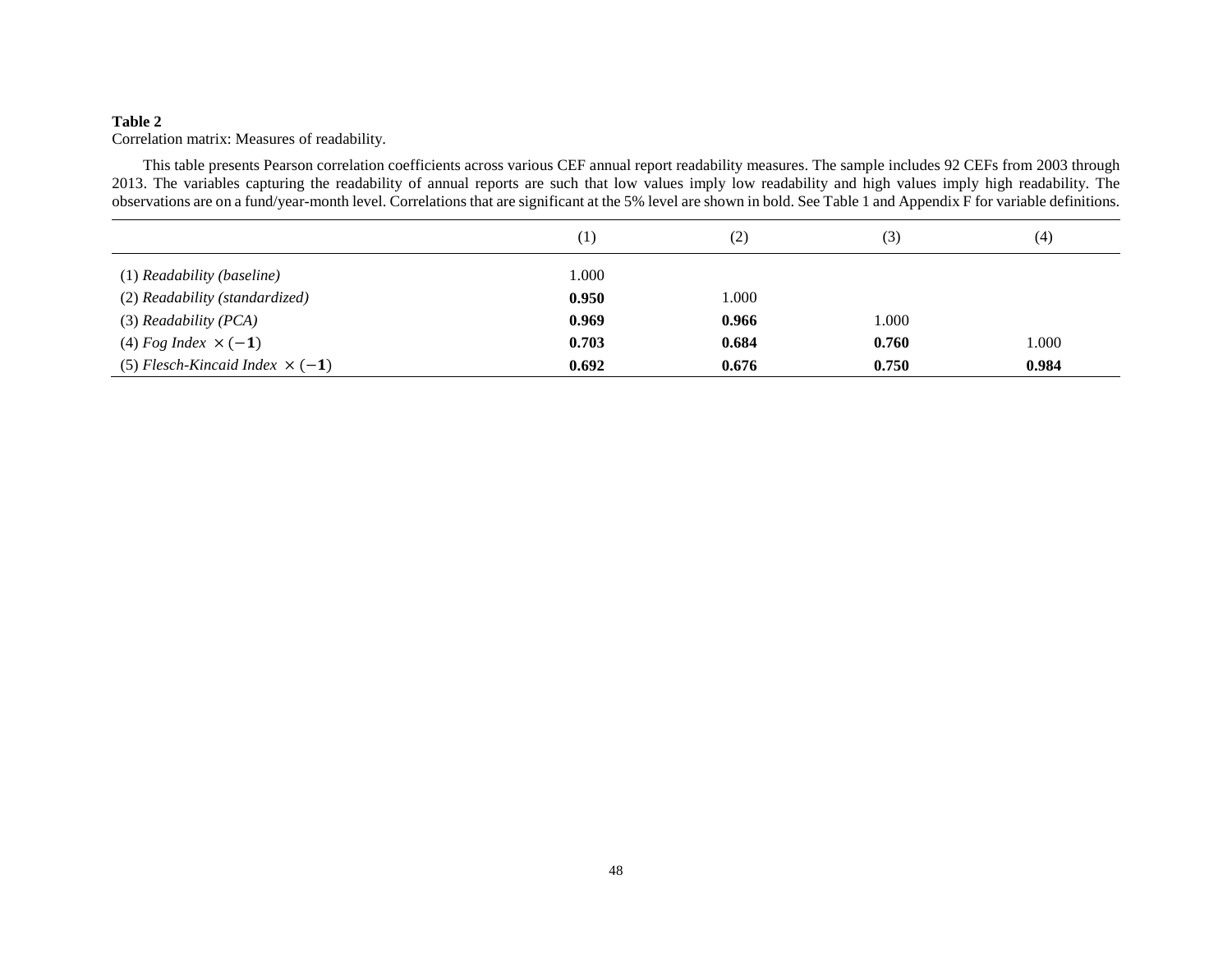Correlation matrix: Readability and firm characteristics.

This table presents Pearson correlation coefficients across our main independent and dependent variables. The sample includes 92 CEFs from 2003 through 2013. The observations are on a fund/year-month level. Correlations that are significant at the 5% level are shown in bold. See Table 1 and Appendix F for variable definitions.

|                               | (1)      | (2)      | (3)      | (4)      | (5)      | (6)      | (7)      | (8)      | (9)      | (10)     | (11)     | (12)  |
|-------------------------------|----------|----------|----------|----------|----------|----------|----------|----------|----------|----------|----------|-------|
| (1) Readability (baseline)    | 1.000    |          |          |          |          |          |          |          |          |          |          |       |
| $(2)$ CEF premium             | 0.219    | 1.000    |          |          |          |          |          |          |          |          |          |       |
| $(3)$ Alpha                   | 0.017    | 0.299    | 1.000    |          |          |          |          |          |          |          |          |       |
| $(4)$ Expense ratio           | $-0.005$ | 0.191    | $-0.070$ | 1.000    |          |          |          |          |          |          |          |       |
| $(5)$ Payout ratio            | $-0.111$ | 0.120    | $-0.066$ | $-0.065$ | 1.000    |          |          |          |          |          |          |       |
| (6) Relative trading volume   | $-0.220$ | 0.016    | $-0.075$ | 0.109    | 0.206    | 1.000    |          |          |          |          |          |       |
| (7) Relative bid–ask spread   | $-0.079$ | $-0.020$ | $-0.073$ | 0.182    | $-0.098$ | 0.009    | 1.000    |          |          |          |          |       |
| (8) PS liquidity factor       | 0.019    | 0.062    | 0.035    | 0.019    | $-0.009$ | $-0.027$ | $-0.063$ | 1.000    |          |          |          |       |
| (9) Term spread               | $-0.120$ | $-0.116$ | 0.074    | 0.007    | $-0.097$ | $-0.133$ | 0.092    | $-0.089$ | 1.000    |          |          |       |
| (10) Unrealized capital gains | $-0.150$ | 0.070    | 0.141    | $-0.262$ | 0.072    | $-0.028$ | $-0.093$ | 0.042    | $-0.203$ | 1.000    |          |       |
| $(11)$ Leverage               | 0.192    | 0.234    | 0.093    | 0.332    | $-0.054$ | $-0.034$ | 0.001    | $-0.025$ | 0.083    | $-0.143$ | 1.000    |       |
| (12) Consumer confidence      | 0.155    | 0.165    | $-0.000$ | $-0.033$ | 0.024    | 0.115    | $-0.045$ | 0.098    | $-0.803$ | 0.233    | $-0.102$ | 1.000 |
| (13) Retail holdings          | 0.216    | 0.216    | $-0.021$ | 0.104    | $-0.011$ | $-0.095$ | 0.020    | 0.047    | $-0.180$ | $-0.106$ | 0.072    | 0.208 |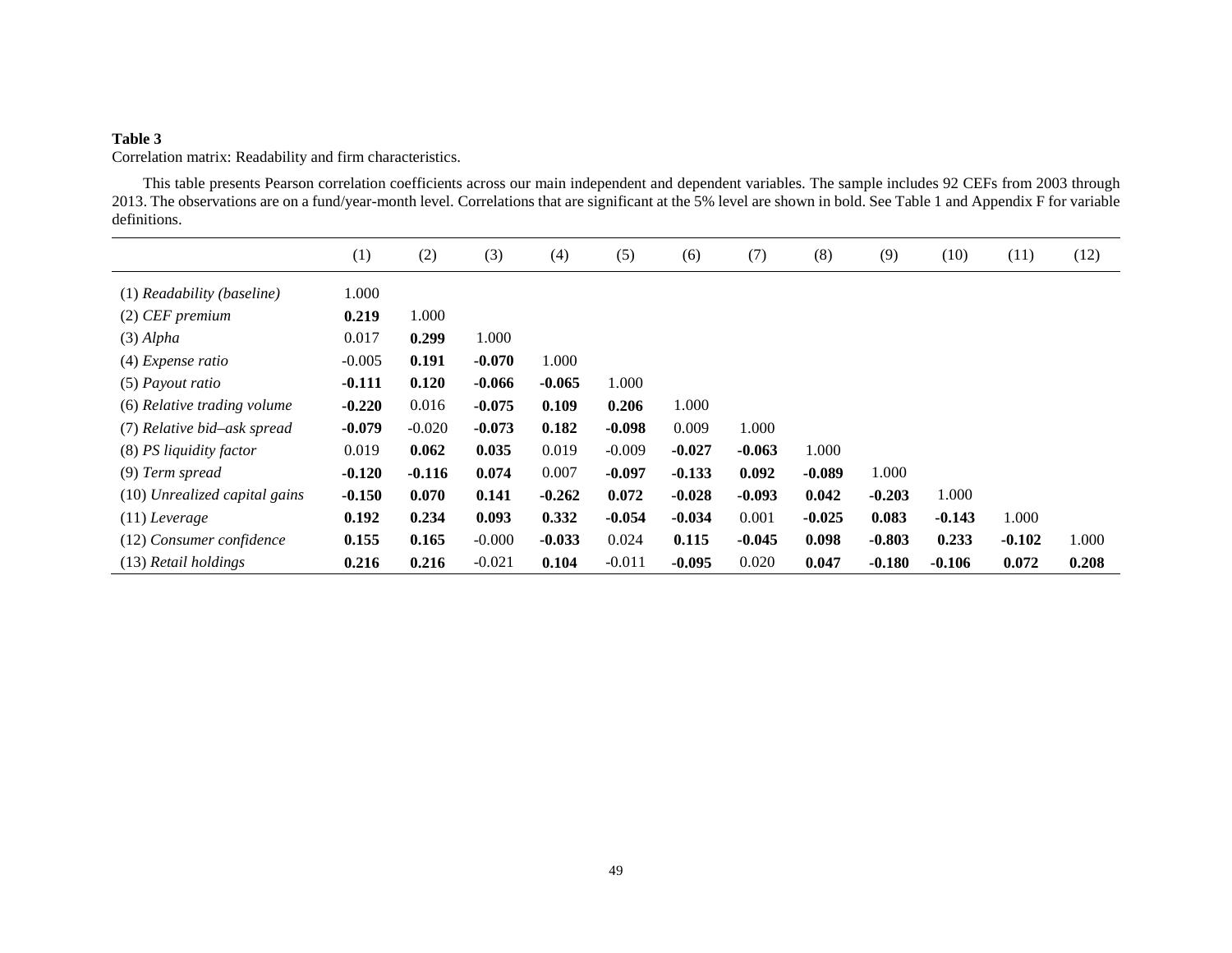Closed-end fund premia/(discounts) and readability.

This table presents coefficient estimates from system GMM regressions of monthly CEF premia/(discounts) on measures of readability of the corresponding CEFs' most recent annual reports. The sample includes 92 CEFs from 2003 through 2013. The variables capturing the readability of the annual reports are such that low *Readability* values imply low readability and high *Readability* values imply high readability. All variables are as described in Table 1 and Appendix F. *T*-statistics are reported in parentheses and are based on standard errors adjusted for heteroskedasticity and arbitrary forms of auto- and cross-correlation. Statistical significance at the 10%, 5%, and 1% levels is denoted by \*, \*\*, and \*\*\*, respectively.

|                           | (1)         | (2)            | (3)         | (4)           | (5)                 |
|---------------------------|-------------|----------------|-------------|---------------|---------------------|
|                           | Readability | Readability    | Readability | Fog Index     | Flesch-Kincaid      |
|                           | (baseline)  | (standardized) | (PCA)       | $\times (-1)$ | Index $\times (-1)$ |
| Readability               | $0.027***$  | $0.006***$     | $0.012***$  | 0.006         | 0.005               |
|                           | (3.37)      | (3.60)         | (3.27)      | (1.55)        | (1.61)              |
| Lagged premia/(discounts) | $0.233***$  | $0.240***$     | $0.244***$  | $0.246***$    | $0.244***$          |
|                           | (7.13)      | (7.11)         | (7.23)      | (7.36)        | (7.34)              |
| Alpha                     | 1.241***    | 1.413***       | 1.381***    | $1.147***$    | $1.145***$          |
|                           | (9.27)      | (9.17)         | (9.12)      | (9.64)        | (9.77)              |
| Expense ratio             | $0.833*$    | $0.852**$      | $0.760*$    | $0.983**$     | 0.934**             |
|                           | (1.91)      | (2.02)         | (1.93)      | (2.28)        | (2.21)              |
| Payout ratio              | 0.004       | 0.007          | 0.007       | 0.004         | 0.004               |
|                           | (0.86)      | (1.29)         | (1.34)      | (0.84)        | (0.76)              |
| Relative trading volume   | 0.029       | 0.020          | 0.021       | 0.029         | 0.029               |
|                           | (1.31)      | (0.90)         | (0.89)      | (1.34)        | (1.38)              |
| Relative bid-ask spread   | $-0.009$    | 0.007          | 0.007       | $-0.033$      | $-0.025$            |
|                           | $(-0.13)$   | (0.09)         | (0.09)      | $(-0.56)$     | $(-0.41)$           |
| PS liquidity factor       | 0.036       | 0.026          | 0.025       | 0.027         | 0.028               |
|                           | (1.42)      | (1.12)         | (1.07)      | (1.16)        | (1.17)              |
| Term spread               | $-0.475***$ | $-0.645**$     | $-0.651**$  | $-0.461***$   | $-0.462***$         |
|                           | $(-2.64)$   | $(-2.40)$      | $(-2.47)$   | $(-2.78)$     | $(-2.72)$           |
| Unrealized capital gains  | $-0.023***$ | $-0.023***$    | $-0.024***$ | $-0.026***$   | $-0.027***$         |
|                           | $(-3.51)$   | $(-3.53)$      | $(-3.50)$   | $(-3.78)$     | $(-3.81)$           |
| Leverage                  | 0.019       | $0.030**$      | $0.026**$   | $0.024**$     | $0.027**$           |
|                           | (1.64)      | (2.49)         | (2.15)      | (2.38)        | (2.34)              |
| Consumer confidence       | $-0.000$    | $-0.000$       | $-0.000$    | $-0.000$      | $-0.000$            |
|                           | $(-0.83)$   | $(-1.53)$      | $(-1.44)$   | $(-0.60)$     | $(-0.59)$           |
| Inverse price (premium)   | $0.179**$   | $0.177**$      | $0.189**$   | $0.192**$     | $0.191**$           |
|                           | (2.53)      | (2.36)         | (2.44)      | (2.55)        | (2.53)              |
| Inverse price (discount)  | $-0.194***$ | $-0.202***$    | $-0.195***$ | $-0.198***$   | $-0.199***$         |
|                           | $(-7.78)$   | $(-7.65)$      | $(-7.39)$   | $(-7.36)$     | $(-7.41)$           |
| Dividend yield (premium)  | $0.417*$    | $0.442*$       | $0.446*$    | $0.447*$      | $0.452*$            |
|                           | (1.81)      | (1.88)         | (1.87)      | (1.91)        | (1.94)              |
| Dividend yield (discount) | $-0.012$    | $-0.015$       | $-0.015$    | $-0.020$      | $-0.021$            |
|                           | $(-0.22)$   | $(-0.27)$      | $(-0.28)$   | $(-0.36)$     | $(-0.38)$           |
| Retail holdings           | $0.050**$   | $0.055**$      | $0.064**$   | $0.102***$    | $0.102***$          |
|                           | (2.22)      | (2.21)         | (2.44)      | (3.64)        | (3.43)              |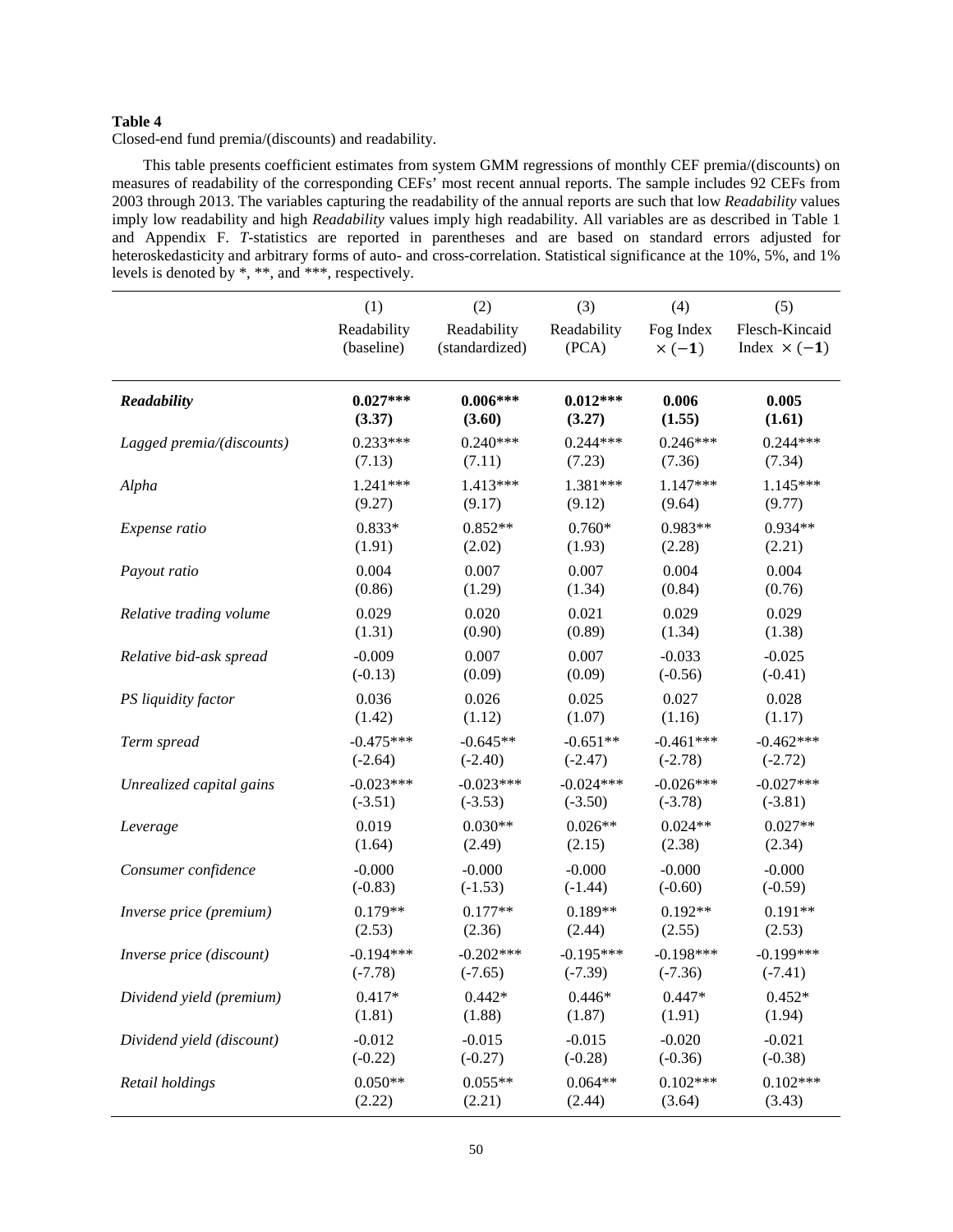# **Table 4** (Continued).

|                           | (1)         | (2)            | (3)         | (4)           | (5)                 |
|---------------------------|-------------|----------------|-------------|---------------|---------------------|
|                           | Readability | Readability    | Readability | Fog Index     | Flesch-Kincaid      |
|                           | (baseline)  | (standardized) | (PCA)       | $\times (-1)$ | Index $\times (-1)$ |
| Underlying Fog Index      | 0.000       | $-0.003$       | $-0.003$    | $-0.003$      | $-0.003$            |
|                           | (0.03)      | $(-0.39)$      | $(-0.39)$   | $(-0.35)$     | $(-0.41)$           |
| Underlying Flesch-Kincaid | 0.000       | 0.001          | 0.001       | $-0.001$      | $-0.002$            |
| <i>Index</i>              | (0.21)      | (0.35)         | (0.38)      | $(-0.73)$     | $(-0.83)$           |
| Underlying file size      | $0.002**$   | 0.000          | 0.001       | $0.002***$    | $0.002***$          |
|                           | (2.17)      | (0.50)         | (0.63)      | (2.82)        | (2.94)              |
| Underlying market cap     | $-0.001**$  | $-0.000$       | $-0.000$    | $-0.001**$    | $-0.001**$          |
|                           | $(-2.22)$   | $(-1.53)$      | $(-1.53)$   | $(-2.13)$     | $(-2.30)$           |
| <b>Underlying BM</b>      | 0.010       | 0.005          | 0.008       | 0.003         | 0.001               |
|                           | (1.06)      | (0.54)         | (0.96)      | (0.33)        | (0.15)              |
| Underlying volatility     | $-0.013$    | $-0.050$       | $-0.016$    | 0.024         | 0.026               |
|                           | $(-0.10)$   | $(-0.38)$      | $(-0.13)$   | (0.19)        | (0.22)              |
| Fund FE                   | Yes         | Yes            | Yes         | Yes           | Yes                 |
| Number of observations    | 6,507       | 6,507          | 6,507       | 6,507         | 6,507               |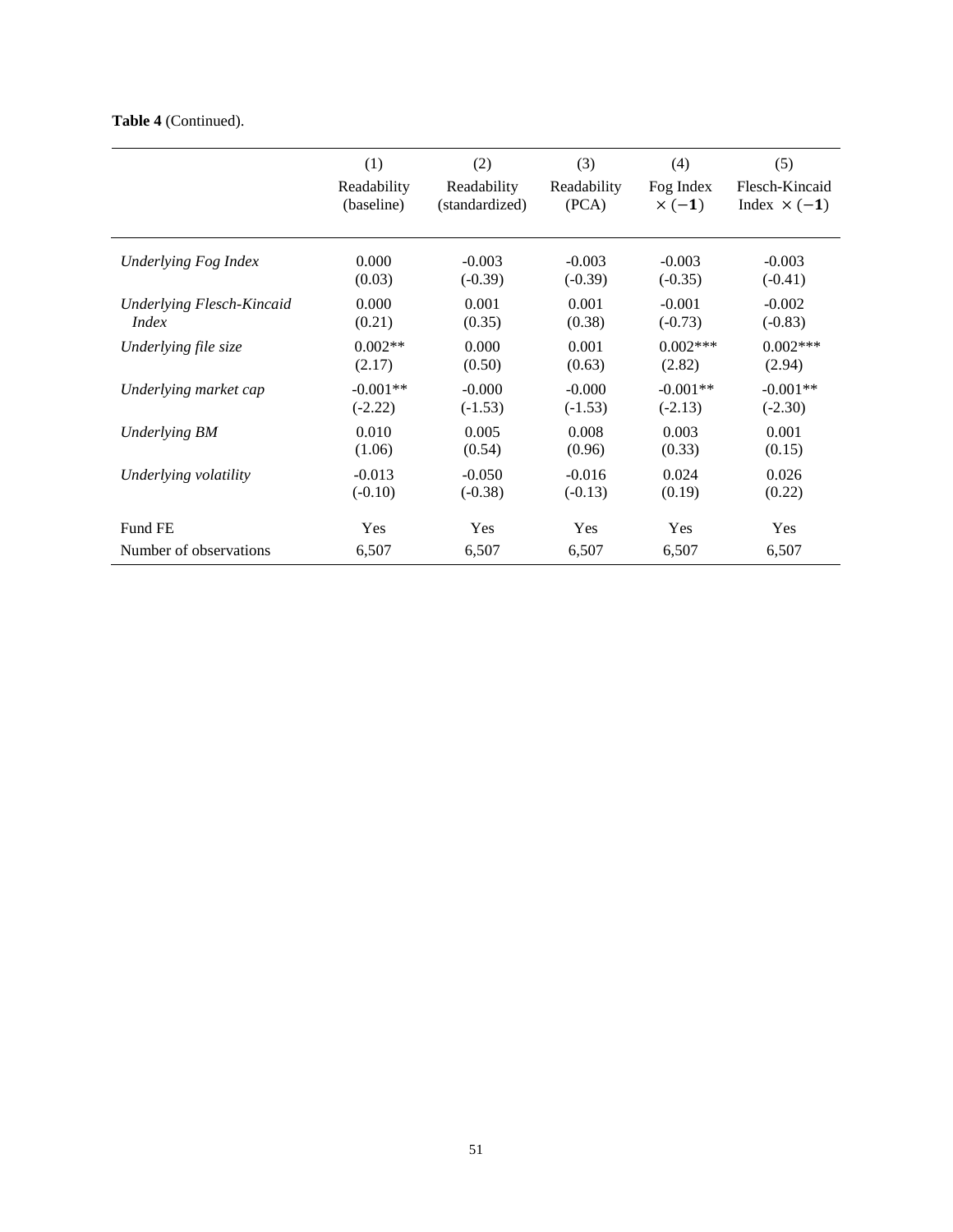Closed-end fund premia/(discounts) and readability: Components of readability.

This table replicates Table 4 but now separates *Readability (baseline)* into its underlying components. Since the underlying components are highly positively correlated with each other, we estimate the system GMM regressions separately for each component. We do not report the coefficient estimates on the control variables. All variables are as described in Table 1 and Appendix F. *T*-statistics are reported in parentheses and are based on standard errors adjusted for heteroskedasticity and arbitrary forms of auto- and cross-correlation. Statistical significance at the 10%, 5%, and 1% levels is denoted by \*, \*\*, and \*\*\*, respectively.

|                        | (1)                  | (2)                 | (3)                 | (4)                  | (5)                  |
|------------------------|----------------------|---------------------|---------------------|----------------------|----------------------|
| $\#Passive$ verbs      | $0.028***$<br>(2.99) |                     |                     |                      |                      |
| $#Hidden$ verbs        |                      | $0.067**$<br>(2.13) |                     |                      |                      |
| $\#Overwriting$        |                      |                     | $0.057**$<br>(2.17) |                      |                      |
| #Legal words           |                      |                     |                     | $0.058***$<br>(2.84) |                      |
| #Wordy phrases         |                      |                     |                     |                      | $0.173***$<br>(2.97) |
| Fund FE                | Yes                  | Yes                 | Yes                 | Yes                  | Yes                  |
| Number of observations | 6,507                | 6,507               | 6,507               | 6,507                | 6,507                |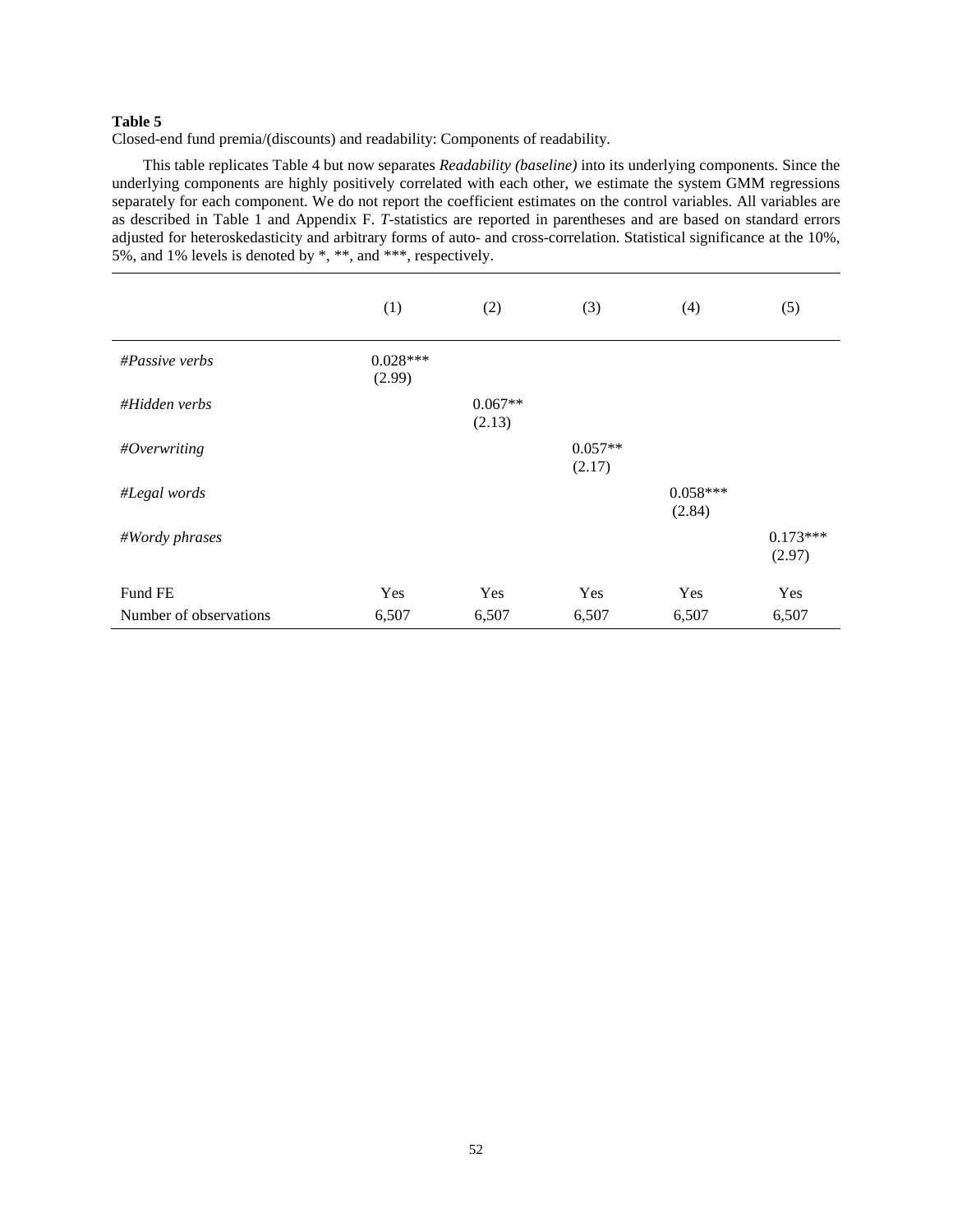Closed-end fund premia/(discounts) and readability: Moderating factors.

This table replicates Table 4 but now interacts *Readability (baseline)* with various manager and CEF characteristics. We do not report the coefficient estimates on the control variables. In Column (1), the characteristic is *New CEO*, which equals one if the tenure of the CEF's CEO (=the portfolio manager) is less than one year ( $\approx$  bottom quartile its distribution), and zero otherwise. In Column (2), the characteristic is *New CEF*, which equals one if the CEF's age is less than five years ( $\approx$  bottom quartile of its distribution), and zero otherwise. In Column (3), the characteristic is *High Volatility*, which equals one if the CEF's weekly return standard deviation over the previous year is in the top quartile of its distribution, and zero otherwise. All variables are as described in Table 1 and Appendix F. *T*-statistics are reported in parentheses and are based on standard errors adjusted for heteroskedasticity and arbitrary forms of auto- and cross-correlation. Statistical significance at the 10%, 5%, and 1% levels is denoted by \*, \*\*, and \*\*\*, respectively.

|                                     | (1)        | (2)        | (3)             |
|-------------------------------------|------------|------------|-----------------|
|                                     | New CEO    | New CEF    | High volatility |
| <b>Readability</b> (baseline)       | $0.014**$  | $0.012*$   | $0.016**$       |
| $\times$ Mgr. / Fund characteristic | (2.36)     | (1.72)     | (2.54)          |
| Readability (baseline)              | $0.022***$ | $0.021***$ | $0.020***$      |
|                                     | (2.95)     | (2.69)     | (2.80)          |
| Mgr. / Fund characteristic          | $0.063**$  | $0.055*$   | $0.064**$       |
|                                     | (2.32)     | (1.73)     | (2.30)          |
| Fund FE                             | Yes        | Yes        | Yes             |
| Number of observations              | 6.507      | 6,507      | 6,507           |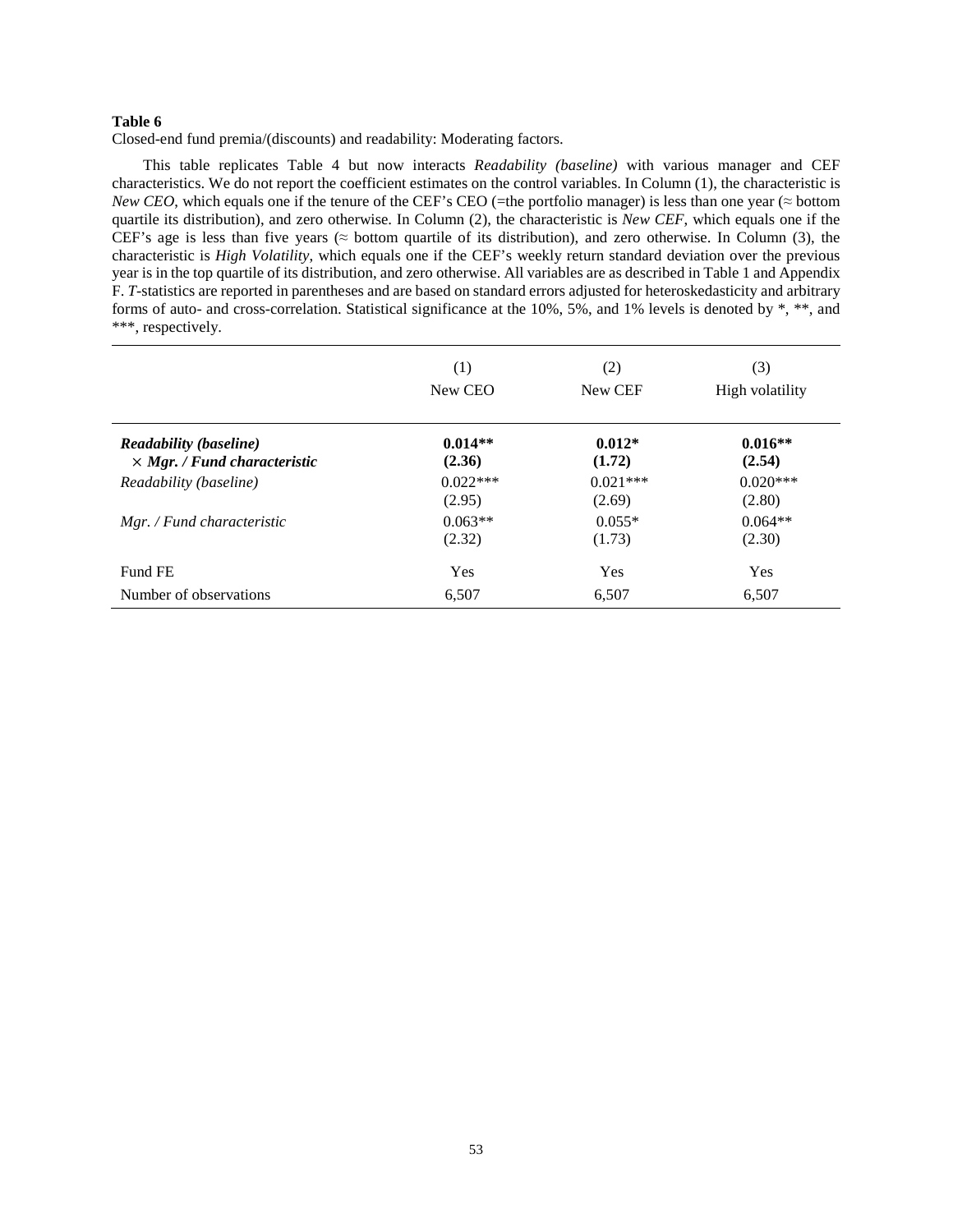The Plain Writing Act of 2010, readability, and closed-end fund premia/(discounts).

This table presents coefficient estimates from regressions of readability measures and monthly CEF premia/(discounts) on an interaction term between a treatment-group indicator and a policy-intervention indicator. The policy intervention is the Plain Writing Act of 2010 (PWA), which was signed in October 2010. We take the first annual report whose fiscal year end falls after the passage of the PWA (*Post Plain Writing Act* = 1) and we compare it with the annual report that was written prior to the passage of the PWA (*Post Plain Writing Act* = 0). A CEF falls into the treatment group (*Treat group* = 1) if its readability measure prior to the PWA is in the bottom quartile of its distribution. Each low-readability-group observation is matched with a CEF whose readability measure prior to the PWA is in the top quartile of its distribution (*Treat group* = 0) but yet, based on Mahalanobis-metric matching, is similar to that of the treatment firm across various CEF characteristics. We include the same set of controls as in Table 4 (untabulated). In Panel C, we repeat the exercise around one hundred placebo events (before October 2010). The reported coefficient estimates are the average coefficient estimates across the one hundred simulations. *T*-statistics are reported in parentheses and are based on clustered standard errors by fund. In Panel C, the reported *t*-statistics are the average *t*-statistics across the one hundred simulations. Statistical significance at the 10%, 5%, and 1% levels is denoted by \*, \*\*, and \*\*\*, respectively.

|  |                                                                                               | (4) | (6) |  |
|--|-----------------------------------------------------------------------------------------------|-----|-----|--|
|  | Readability CEF premium #Passive verbs #Hidden verbs #Overwriting #Legal words #Wordy phrases |     |     |  |

*Treat group* × *Post Plain Writing Act*  **0.203\*\* (2.21) 0.013\*\*\* (2.99)** *Treat group* -2.688\*\*\* (-27.24)  $-0.020**$ (-2.22) *Post Plain Writing Act* -0.064 (-0.94) 0.001 (0.19)

Panel A: Changes in *Readability* and *CEF premium* around the Plain Writing Act (October 2010)

Panel B: Changes in the components of *Readability* around the Plain Writing Act (October 2010)

| <b>Treat group</b><br>$\times$ Post Plain Writing Act | 0.075<br>(1.14) | 0.028<br>(1.47) | 0.030<br>(1.06) | $0.059***$<br>(3.19) | 0.010<br>(0.99) |
|-------------------------------------------------------|-----------------|-----------------|-----------------|----------------------|-----------------|
| <i>Treat group</i>                                    | $-1.715***$     | $-0.337***$     | $-0.312***$     | $-0.122***$          | $-0.197***$     |
|                                                       | $(-17.50)$      | $(-16.97)$      | $(-5.06)$       | $(-4.33)$            | $(-19.12)$      |
| Post Plain Writing Act                                | 0.029           | $-0.026$        | $-0.003$        | $-0.065***$          | $-0.000$        |
|                                                       | (0.51)          | $(-2.10)$       | $(-0.09)$       | $(-4.26)$            | $(-0.02)$       |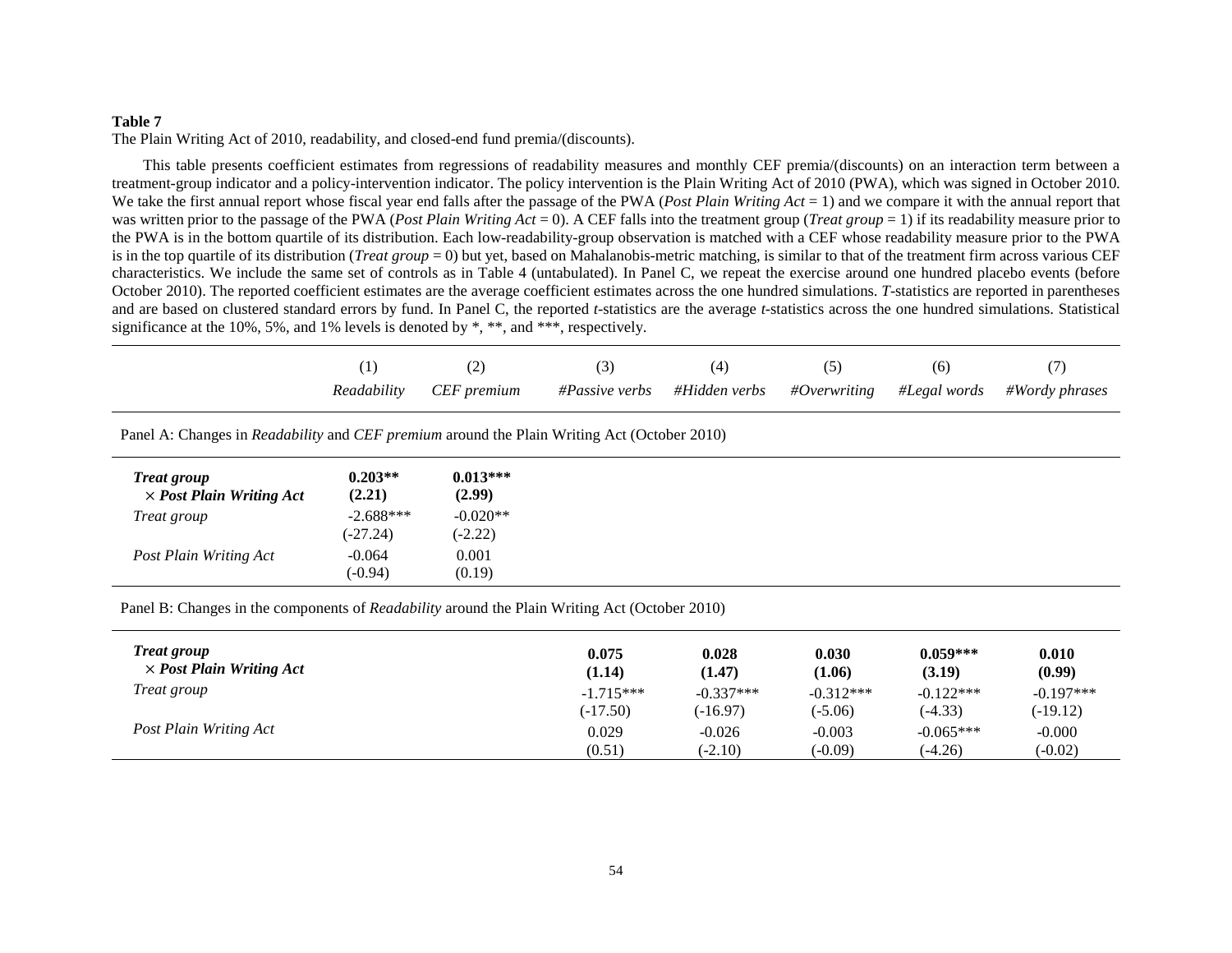# **Table 7** (Continued).

Panel C: Changes in *Readability* and *CEF premium* around placebo events (bootstrapped sample)

| <b>Treat group</b><br>$\times$ Post placebo event | 0.166<br>(0.72)           | $-0.003$<br>$(-0.23)$    |
|---------------------------------------------------|---------------------------|--------------------------|
| Treat group                                       | $-2.193***$<br>$(-15.40)$ | $-0.010***$<br>$(-2.90)$ |
| Post placebo event                                | $-0.118$<br>$(-0.98)$     | $-0.001$<br>$(-0.07)$    |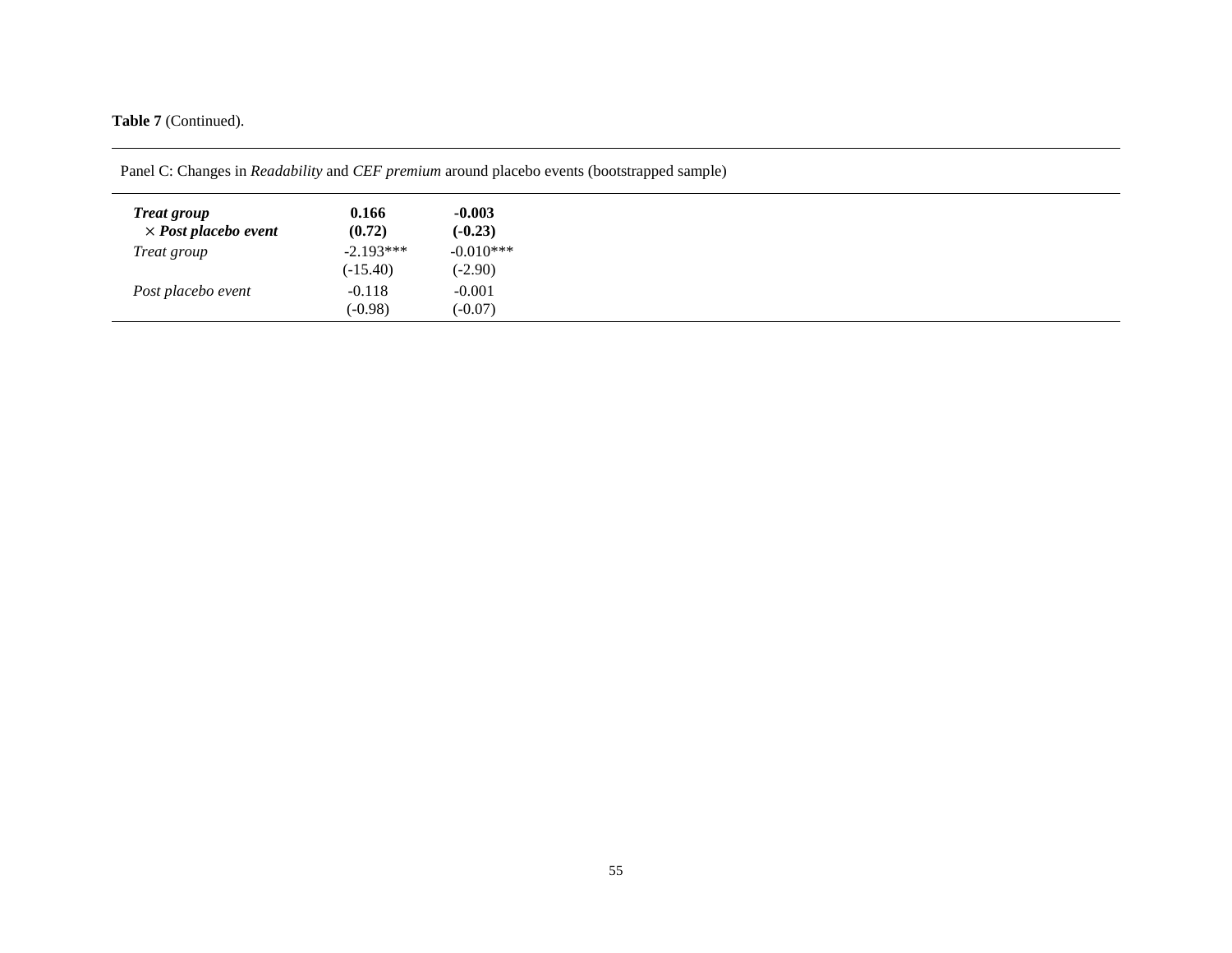Descriptive statistics for random sample of publicly traded corporations.

This table presents summary statistics for our main variables. The sample includes 95 publicly traded corporations drawn randomly from the CRSP/Compustat universe with the proportionate sampling weight of each industry (GICS Industry Sector). The sample period runs from 2000 through 2015. *Readability (baseline)* is defined as (#Passive verbs + #Hidden verbs + #Overwriting + #Legal words + #Wordy phrases)  $\times$  10 / Number of sentences, multiplied by negative one, for the corresponding corporation's most recent annual report. Low (i.e., more negative) values imply low readability; high (i.e., less negative) values imply high readability. To construct *Readability (standardized)*, we count, for each of the five writing faults, the number of occurrences of that writing fault in a given report, scaled by the number of sentences. We standardize each component to have a mean of zero and a standard deviation of one and we add the five standardized components. *Readability (PCA)* is the first principal component of the five components. *Tobin's Q* is the market value of total assets divided by the book value of total assets, where the market value of total assets is calculated as the sum of the market value of common shares and the book value of debt minus deferred taxes. Return-onassets (*ROA*) is earnings before interest and taxes plus depreciation and amortization divided by the lagged book value of assets. *Research & development* is research and development expenses divided by the lagged book value of assets. *Intangible assets* is the book value of intangible assets divided by the lagged book value of assets. *Leverage* is the book value of debt divided by the lagged book value of assets. *Capex* is capital expenditures divided by the lagged book value of assets. *Number of segments* is the number of business segments in which a firm operates. *Free cash flow* is income after expenses plus deferred taxes divided by the lagged book value of assets. *Retail holdings* is the fraction of shares held by retail investors. *Risk* is the standard deviation of weekly stock returns over the past 18 months.

|                            | ${\bf N}$ | Mean     | StDev | $10th$ Percentile | Median   | 90 <sup>th</sup> Percentile |
|----------------------------|-----------|----------|-------|-------------------|----------|-----------------------------|
| Readability (baseline)     | 10,813    | $-5.486$ | 0.832 | $-6.529$          | $-5.449$ | $-4.548$                    |
| Readability (standardized) | 10,813    | 0.000    | 2.767 | $-3.276$          | 0.239    | 3.274                       |
| Readability (PCA)          | 10,813    | 0.000    | 1.303 | $-1.511$          | 0.073    | 1.575                       |
| Tobin's O                  | 10,813    | 1.892    | 1.644 | 0.952             | 1.381    | 3.152                       |
| <b>ROA</b>                 | 10,813    | 0.024    | 0.251 | $-0.191$          | 0.068    | 0.218                       |
| Research & development     | 10,813    | 0.066    | 0.177 | 0.000             | 0.000    | 0.207                       |
| Intangible assets          | 10,813    | 0.111    | 0.164 | 0.000             | 0.029    | 0.348                       |
| Leverage                   | 10,813    | 0.543    | 0.282 | 0.173             | 0.517    | 0.915                       |
| Capex                      | 10,813    | 0.042    | 0.050 | 0.001             | 0.025    | 0.111                       |
| Number of segments         | 10,813    | 4.661    | 3.770 | 1.000             | 4.000    | 10.000                      |
| Free cash flow             | 10,813    | $-0.026$ | 0.270 | $-0.296$          | 0.029    | 0.162                       |
| Retail holdings            | 10,813    | 0.441    | 0.390 | 0.000             | 0.388    | 0.929                       |
| <b>Risk</b>                | 10,813    | 0.089    | 0.124 | 0.031             | 0.061    | 0.134                       |